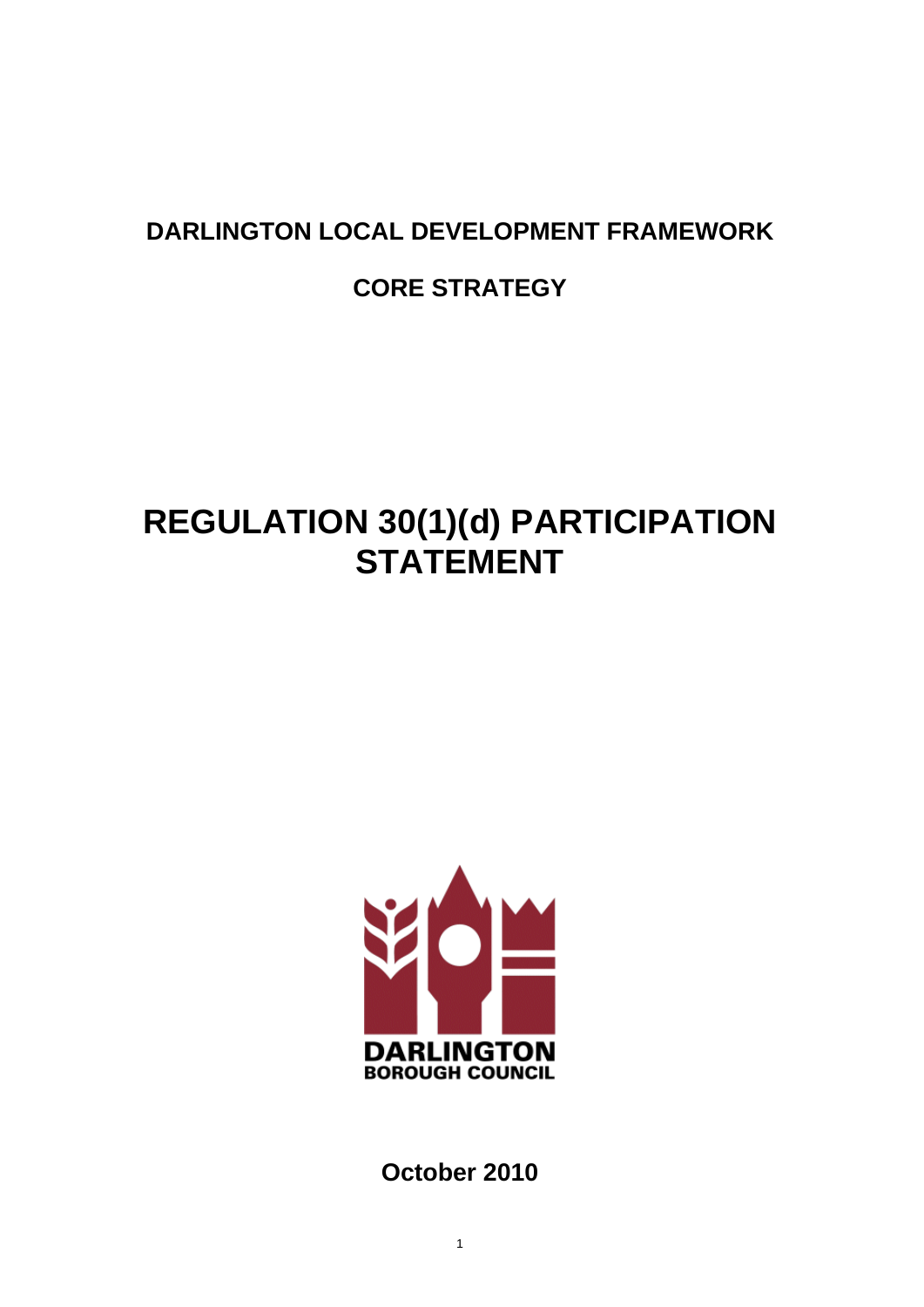# **1. INTRODUCTION**

- 1.1 People and bodies were invited to make representations under Regulation 25 of the Town and Country Planning (Local Development)(England) Regulations 2004 As amended by the Town and Country Planning (Local Development)(England)(Amendment) Regulations 2008 at the three stages of Core Strategy preparation set out below, in accordance with the Council's adopted Statement of Community Involvement and with the requirements of Regulation 25:
	- (i) Issues and Options: consultations during January and February 2008
	- (ii) Preferred Options, October December 2008
	- (iii) Revised Preferred Options, January and February 2010
- 1.2 The list of people and bodies invited to make representations is provided in Appendix 1. This list is the one used for the Revised Preferred Options consultation; everybody who was consulted at earlier stages was also consulted at this stage, though additions/deletions and amendments to the database were made in the intervening period to reflect updated information about consultees that was made available to us and new requests to be added to the consultation database.
- 1.3 The commentary in Sections 2 to 4 below outlines the other methods that were used to gather representations at each consultation stage, how many bodies and people responded to each consultation.
- 1.4 Sections 2 to 4 also provide a summary of the main issues raised by those representations, and how they were addressed at that stage of Core Strategy preparation.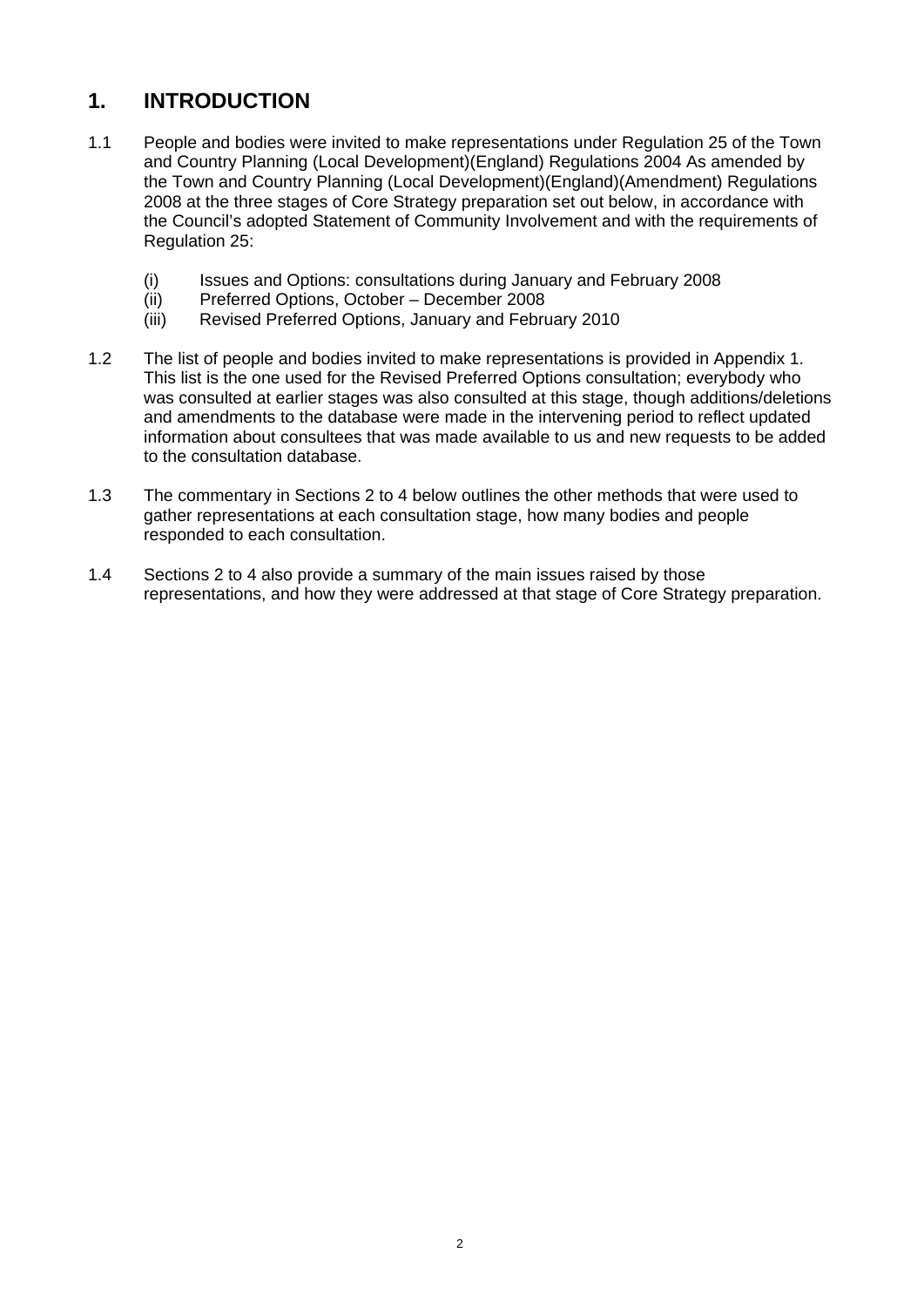# **2. ISSUES AND OPTIONS CONSULTATION, 7th January to 15th February 2008**

# **2.1 Consultation Methods and Programme**

- 2.1.1 This consultation was carried out alongside a consultation on the draft Sustainable Community Strategy. The programme of events and activities involving the public and other interested groups included:
	- a. Throughout the consultation period 15 morning/evening/weekend drop-in sessions at the Council's Talking Together events complemented by additional events at the Cornmill Centre, Morrison's (North Road), Hurworth Grange, Sadberge and Heighington Village Halls and High Coniscliffe Primary School;
	- b. Presentation to Special Meetings for the Community Partnerships and Voluntary Sector, the Rotary Club, CVS and Middleton St George Parish Council representatives;
	- c. Members Briefing and Members Workshop on the 3 January and 15 February;
	- d. Presentation and discussion with members of GOLD at Havelock Community Centre on 16 January;
	- e. Presentation to, and discussion with, Darlington Planning Forum on 7 February;
	- f. Planning for Real workshop with 27th Darlington Brownie pack on the 21 and 28 January.
	- g. Presentation to, and discussion with the Darlington Partnership's Economy and Environment Sub-Group on 28 February.
- 2.1.2 An advertisement publicising the consultation was placed in the Northern Echo on 7 January. The drop-in consultation events were advertised in the Northern Echo and Darlington Advertiser on 4 and 16 January respectively. The January and February editions of the Town Crier each carried a full page editorial publicising the opportunity to comment. The consultation events were also publicised in Cockerton East and Haughton East Ward Councillors newsletters and were advertised locally.
- 2.1.3 In addition to the above, 922 letters were sent out to interested organisations, agencies and others to notify them about the consultation, and to provide them with information about the Core Strategy: Issues and Options. The information included the document itself, a summary leaflet and a general leaflet providing information on the Core Strategy and the Local Development Framework. A dedicated page about the Core Strategy was created on the Council's website, with all documents available there, together with an on-line reply form.

# **2.2 Response to the Consultation**

2.2.1 A total of 101 written responses were received during the consultation period. In addition to responses from statutory organisations and planning agents/representatives, 35% of responses came from the general public. There was considerable interest from people in Heighington, with 21 responses received from residents of the village. Verbal comments were also recorded at the various consultation events held.

# **2.3 Main Issues Raised in Consultation Responses**

# 2.3.1 **Vision and Objectives**

• A number of respondents felt it was important to protect and enhance the special character and quality of the market town and the distinctiveness of the rural area. There was a strong view from residents of rural communities that any development in the villages should be complementary to and enhance the character of the village environment.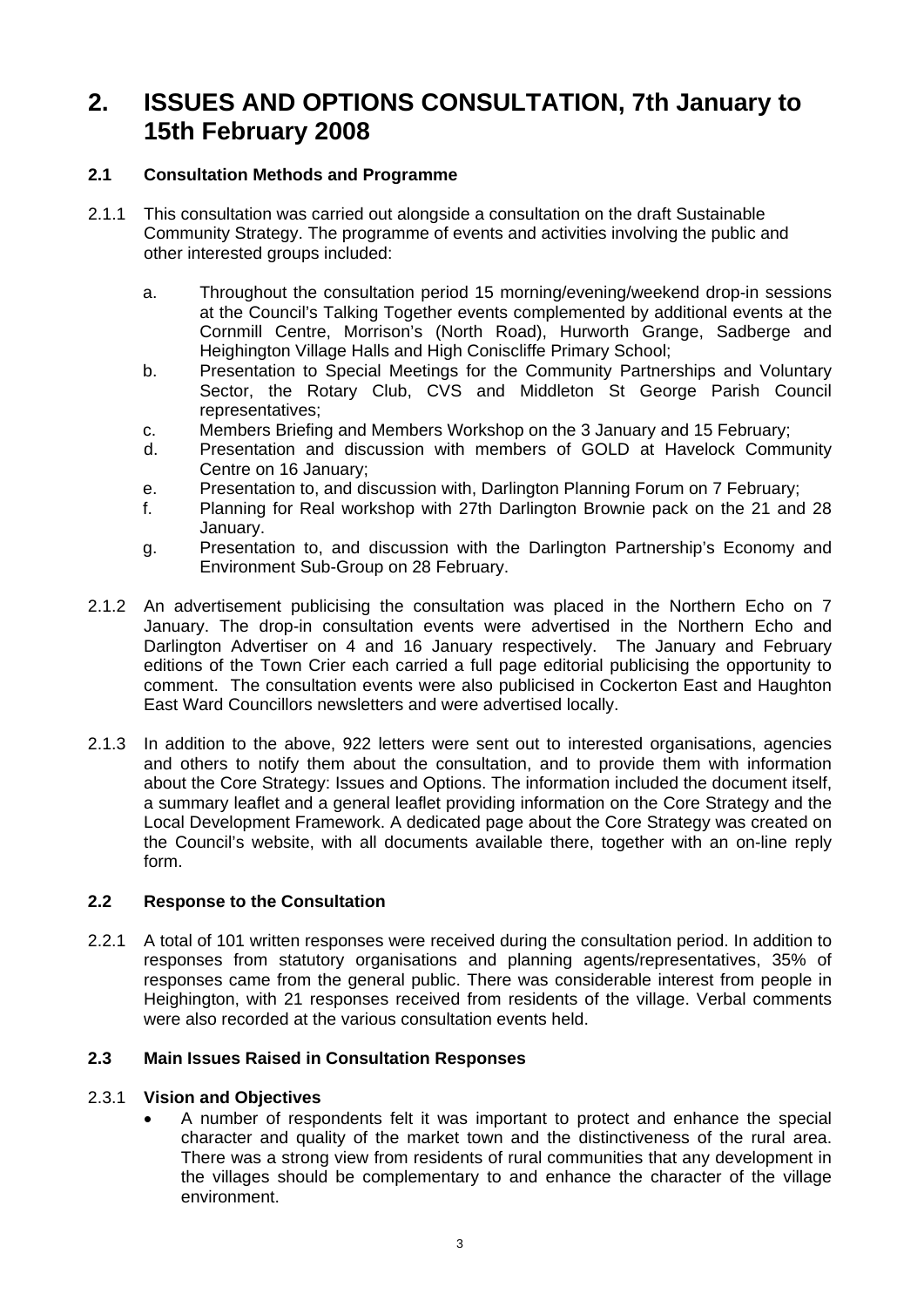- Turley Associates for Durham Tees Valley Airport felt that the importance of the Airport as a key economic driver and gateway to the region should be promoted.
- The key factor for many respondents was that sufficient infrastructure should be made available to meet the needs of new development and the aspirations of the vision.
- Most respondents supported the sequential approach to development.
- Sport England felt that sports facilities should be included in objective 13.

# 2.3.2 *Proposed Key Actions:*

- To strongly reflect the land use planning and spatial elements of the One Darlington: Perfectly Placed vision which promotes the distinctive character of the Borough.
- Revisit the vision and objectives and consider wording in light of comments made.

# 2.3.3 **Theme 1: Achieving a More Sustainable Community**

- There was strong landowner/developer support for being a key centre in the Tees Valley City Region (option 1C). Linked to this was the desire to promote population growth and economic growth (Option 2B) to meet the economic aspirations of the Borough to benefit residents and employers.
- In terms of maximising accessibility the majority of respondents supported a combination of options (3E but excluding option 3D), as the best way to improve public transport facilities, enhance sustainable transport and reduce car trips. Whilst it was felt this approach would reflect the objectives of locating new development in sustainable locations in and on the edge of urban areas, several respondents felt this should be extended to cover the whole Borough.
- The majority of respondents felt that it was important to promote high quality, safe, distinctive design in all development (combination of 5A and 5B). Many residents added that this approach could generate improvements to degraded landscapes, not just in identified areas but across the Borough. Many landowners/developers felt that more innovative, high quality design should be promoted at gateways and in the approaches to the town centre as these are focal points for visitors and could improve investment potential.
- There was general agreement that it would be difficult to specify a particular renewable energy technology on or off site as each case would need to consider detailed technical information, local issues and economic viability. Thus an energy mix for Darlington was seen as the best way forward (option 6C and 6I). Landowners/developers supported the standards set for sustainable buildings and renewable energy provision in the emerging Regional Spatial Strategy (options 6K and 6M) as higher standards could impact upon the economic viability of a development. A counter argument submitted was that to significantly impact upon the affects of climate change the standards should be set higher to promote sustainable development in the long term.
- Support was given for adopting the sequential approach to development in sustainable locations (option 7C). Strong representations were submitted by residents of Heighington and Middleton St George against the extension of development limits in the villages. A counter argument was that some development should be supported in the villages, where there was an identified local need as this could help improve physical and social infrastructure for residents and provide for economic growth (option 7D). One respondent felt that the definitions of the different village types should be reconsidered.
- Landowners/developers strongly supported determining the type and level of planning obligations on a site by site basis to take account of local needs and site specific circumstances. One respondent suggested the Council would need to undertake an audit of sports facilities, consistent with national guidance before planning obligations could be sought for this issue.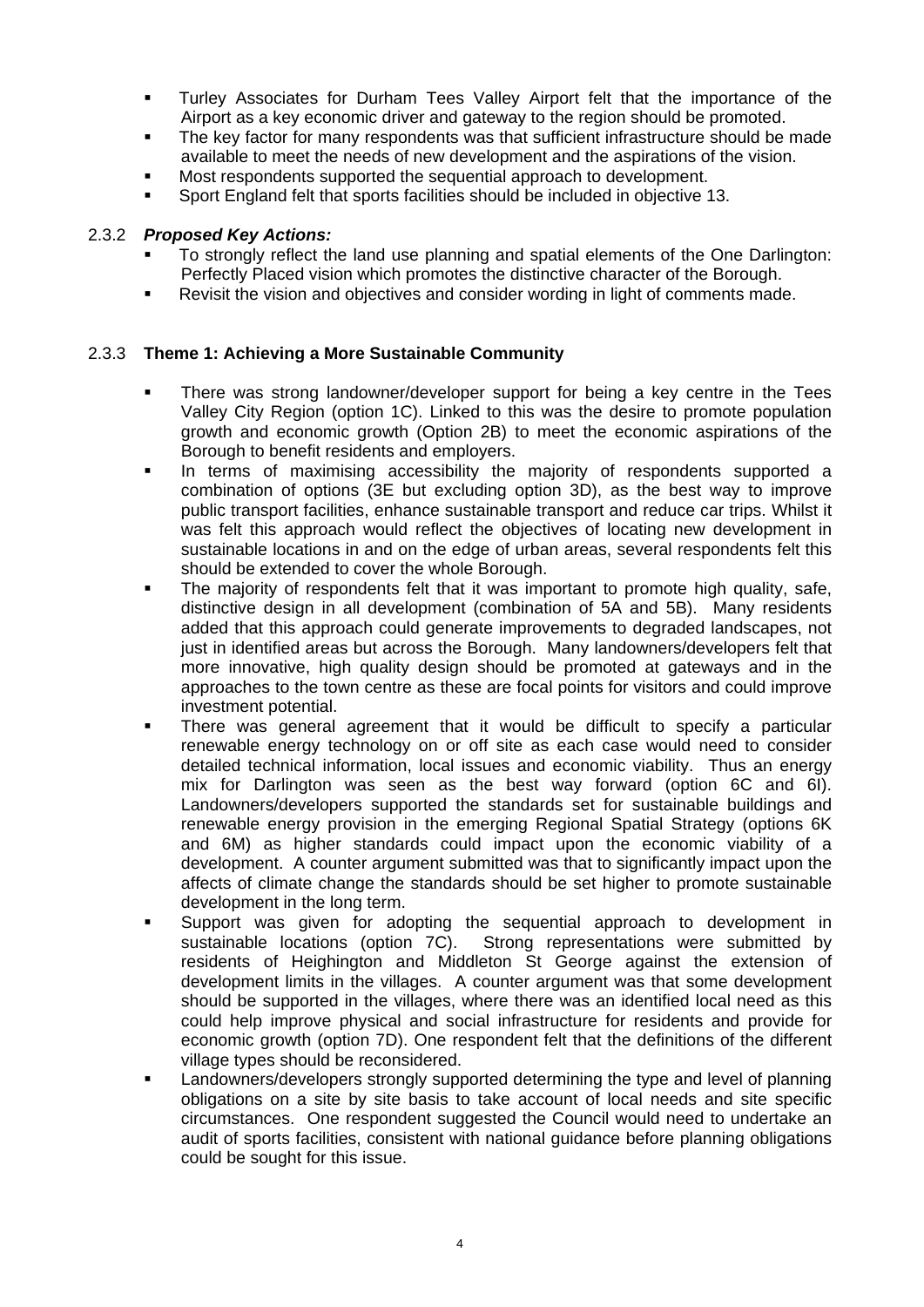# 2.3.4 *Proposed Key Actions:*

- Undertake further consultations with key stakeholders to establish a policy framework for design, consistent with the emerging Design of New Development Supplementary Planning Document
- Analyse the findings of the emerging Tees Plain and East Durham Limestone Wind Capacity Study.
- Consider what other technical assessments may need to be undertaken relating to the benefits, feasibility and viability of renewable energy provision and sustainable building standards.
- Consider the benefits of different approaches to planning obligations in line with emerging government guidance.
- Undertake an audit of sports facilities in the Borough as part of the LDF evidence base.
- Re-consider the settlement hierarchy definitions.

# 2.3.5 **Theme 2: Quality Housing for All**

- There was strong landowner/developer support for market led housing growth (option 9C), to conform with the emerging RSS, match the planned regional/sub regional economic growth, and enable more affordable housing to be provided. Nathanial Lichfield & Partners for Theakston Estates felt the Council should seriously consider over-allocation, given economic growth forecasts, strong market demand, and Tees Valley Housing Growth Point bid. A counter argument submitted was that local environmental capacity and protection of local distinctiveness should inform decisions about appropriate levels of housing growth
- Most respondents felt that new housing should be located through limited growth in the urban area (option 10A), with a range of sustainability considerations cited in support, though this was tempered by some concern for the potential threat of 'town cramming' to local distinctiveness of this option. Developers/agents/landowners generally supported moderate or substantial growth, citing the benefits of flexibility in meeting housing demand and the need for some housing in villages.
- There was support for the provision of all the types of specialist housing (affordable, lifetime and live-work) suggested, though the impact of provision on site viability, the need to consider the market for live-work units and the possible policy overlap of lifetime homes with building regulations and the national Code for Sustainable Homes were raised as concerns.
- Few respondents seemed to understand the nature of the options being presented for improving older housing.
- Meeting the needs of gypsies and travellers for accommodation on existing Council sites and private sites only (option 13A) attracted the greatest support. No response received from gypsy or traveller groups; there may have been a misunderstanding of the issues.

# 2.3.6 *Proposed Key Actions:*

- Revisit assumptions about how much housing is required to match projected economic growth;
- Consider implications of potential Housing Growth Point Bid status
- Consider how best to secure lifetime homes:
- Further consultations with key stakeholders on the options for older housing;
- Undertake specific consultations with gypsy and traveller groups about development of this policy.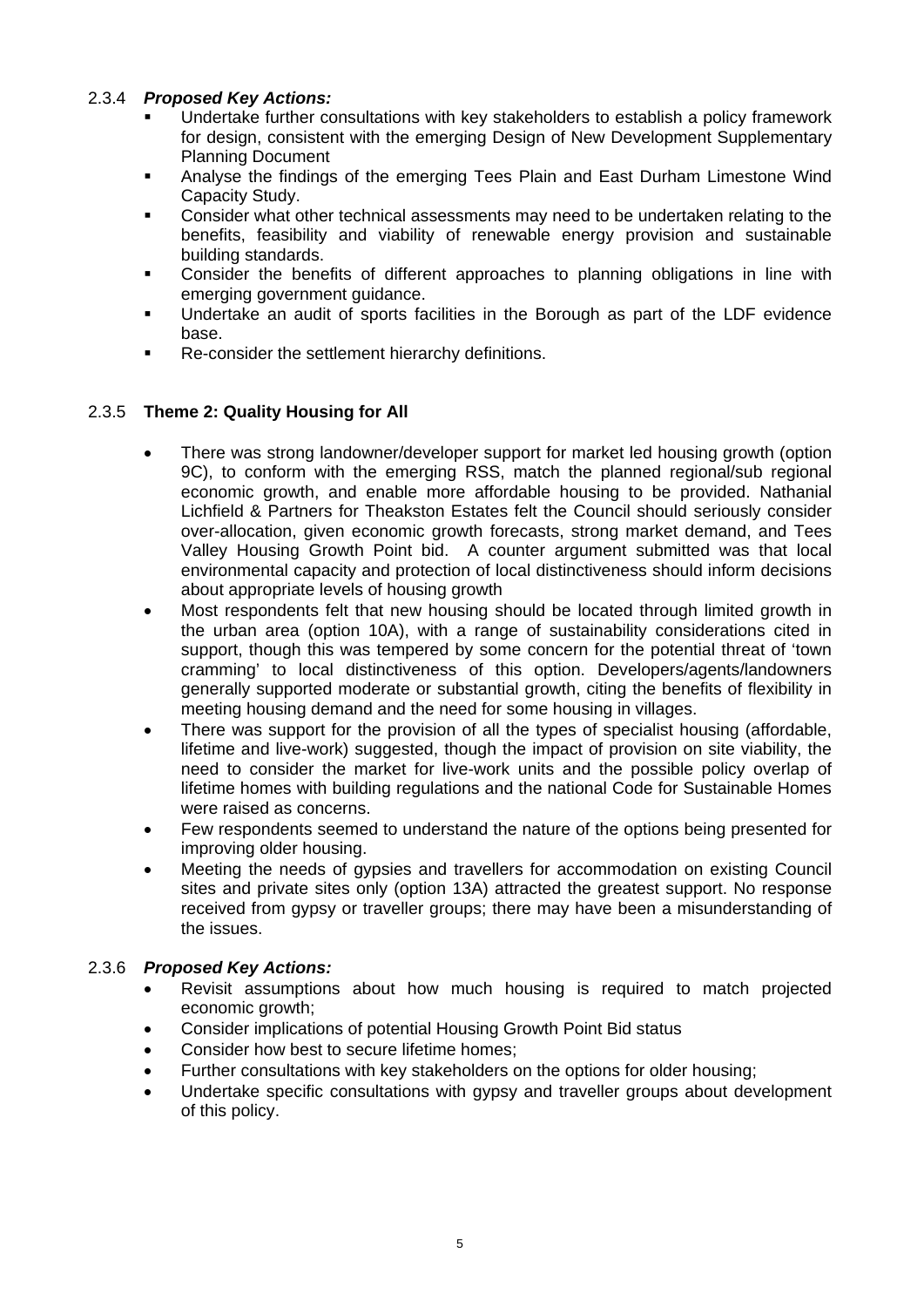# 2.3.7 **Theme 3: Prosperous Darlington**

- Most respondents felt that we should plan to maintain modest employment growth (option 14B), though some felt that high growth is needed to maintain competitiveness regionally and capitalize on Darlington's location, and to fund social development. Others were concerned about the capacity of the environment, physical and social infrastructure to support high growth.
- In the distribution of new employment development, over half of respondents supported a managed employment land supply across the Borough (option 15B). The low provision scenario was supported by those with sustainability and protection of the countryside as primary concerns, whilst others pointed out that the market-led approach offers greatest flexibility.
- Redevelopment of existing employment land with new employment provision (option 16b) was strongly supported, and some concern was expressed about the sustainability of the trend towards relocating businesses to peripheral greenfield sites.
- As regards tourism, several respondents felt Darlington needs to develop a role complementary to that of more established tourist destinations nearby. Suggestions included building on the vibrant, historic market town image and the sustainable transport links to surrounding tourist destinations. The 'rural city' concept did not seem to be readily understood.
- There was general acceptance of need for employment development in the countryside, but only to sustain existing communities. Some felt it should be limited to uses linked to the land, others that it should be of an appropriate (small) scale only, to preserve the unspoilt countryside around the town that contributes to its attractiveness. There are possible water/sewerage infrastructure capacity issues in some rural areas and villages.

# 2.3.8 *Proposed Key Actions:*

- Further consult key stakeholders to establish the merits and realism of high versus modest employment growth;
- Analyse the findings of the King Sturge Employment Land Review to underpin policy development on the distribution of new employment development.
- Further internal consultations on the appropriate policy approach to tourism.

# 2.3.9 **Theme 4: A Distinctive, Greener, Cleaner Environment**

- In relation to the urban fringe, respondents identified positive aspects of each option, thus a combination (option 20E) would help maintain and enhance its assets, improve accessibility and ensure the fringe was properly used and interpreted.
- Several key stakeholders identified the need to enhance biodiversity and geological conservation and heritage across the Borough and not just in designated sites/buildings and landscapes. Respondents indicated that a combination of biodiversity options (option 21F) would be the most sustainable and appropriate outcome. Natural England felt that the policy for trees should be incorporated with the approach to biodiversity to provide a more sustainable, comprehensive approach to the management of habitats.
- Key stakeholders supported the combination of 23B and 23C being consistent with national and regional guidance to reduce the opportunity for flood risk and the impact of surface water run off.
- The Environment Agency felt that the issue should include water pollution. Turley Associates for Durham Tees Valley Airport felt strongly that the Core Strategy should include detailed guidance/diagrams identifying the different types of safeguarding zones that cover the Borough.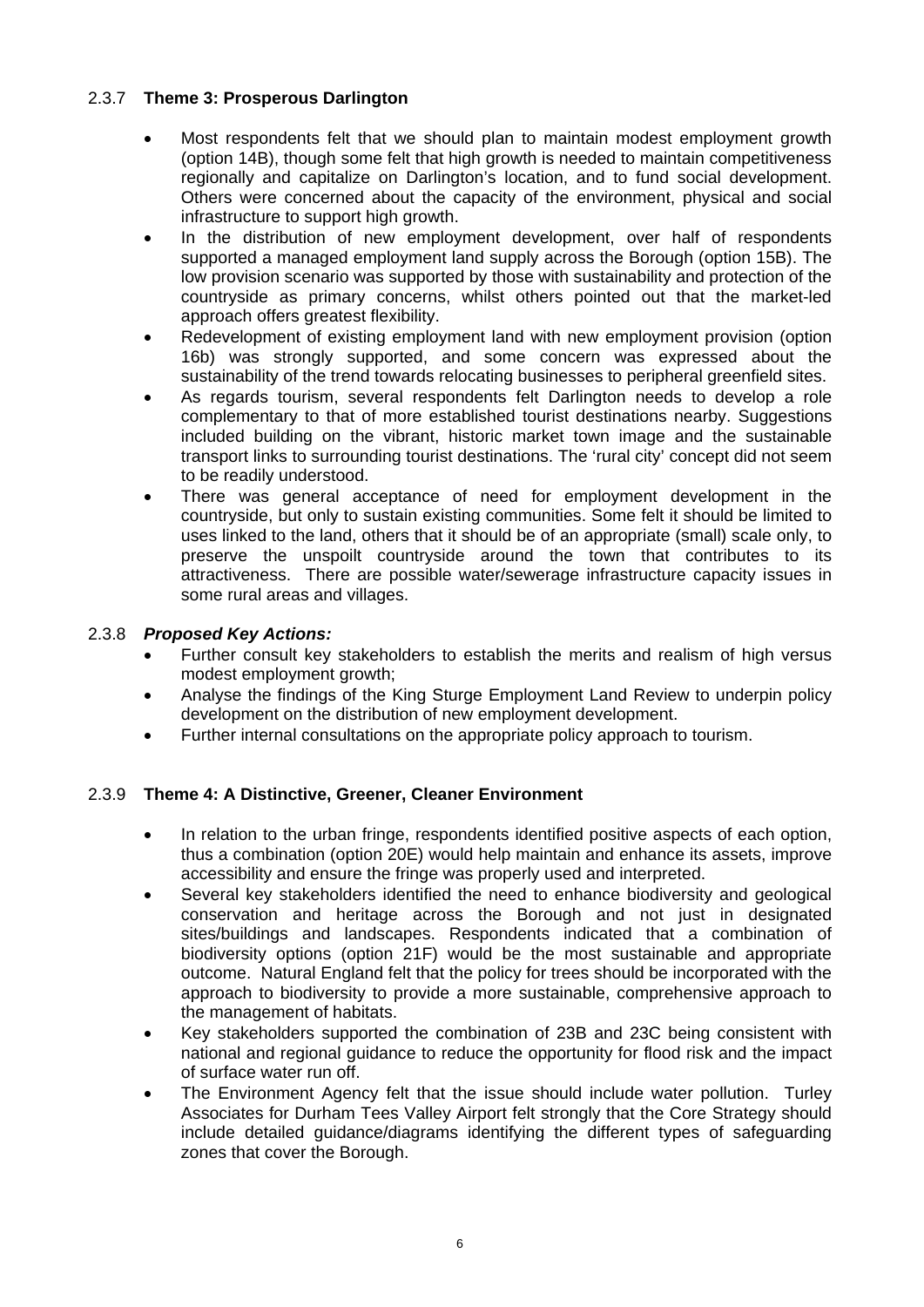# 2.3.10 *Proposed Key Actions:*

- Consider what other issues need to be reflected in a comprehensive approach to biodiversity.
- Consider the appropriate approach to safeguarding zones and whether this is a Core Strategy matter.

# **2.3.11 Theme 5: A Healthy and Safe Darlington**

- In general, respondents supported the protection of open spaces, playing pitches and play areas for children and young people, with development on them an exception. Respondents agreed that the Council's Open Space Strategy and Playing Pitch Strategy should provide the basis for all future developments proposals on open space as they are consistent with national and regional guidance.
- Several respondents identified access to facilities as a concern, with several suggesting improving access to school sports facilities as being an approach to consider (option 26A). Safety at all sites was another identified issue.
- Respondents stated that provision for facilities in rural areas should be decided on a local basis, through consultation with the local community (Option 29B).
- DTZ for County Durham and Darlington NHS Foundation Trust identified the omission of the provision, development and modernisation of health care facilities in the Borough.

# 2.3.12 *Proposed Key Actions:*

- Undertake specific consultations with the County Durham and Darlington NHS Foundation Trust and other health providers in relation to the development of health facilities in the Borough.
- Consider how best to secure improved access to open spaces and playing pitches.

# **2.3.12 Theme 6: A Vibrant Town Centre and Accessible Local Shops and Facilities**

- Most respondents thought that a rigorous and pro-active approach to promoting the vitality and viability of the town centre is needed, though not at the expense of retaining local shops and service in rural and suburban areas. A number of respondents set out 'wish lists' of things that they felt the town centre should contain, such as a bowling alley, more and better shops, more quiet areas for relaxation and a new bus station.
- As regards the hierarchy of centres, the option to designate further local centres (option 31B) attracted most support, with one respondent suggesting that geographical gaps in the coverage of local centre catchments should be filled, e.g. Albert Hill, Skerne Park. Additional local centres were suggested by respondents for North Road/Harrowgate Hill and Lingfield Point, whilst West Park and The Square, Middleton St. George have also been suggested as district centres. Some suggested that existing retail destinations, e.g. Netto/Wickes, Haughton Road, should also be included in the retail hierarchy.
- No clear preference emerged in the responses to the issue of access to local facilities (Issue 32). The importance of local consultation and viability of facilities in rural areas was raised, and the point was made that new facilities associated with new development could be better located overall than existing provision. One respondent asked for short stay parking to be considered an integral element of local centre provision whilst another felt linking provision to a sustainable transport network was important.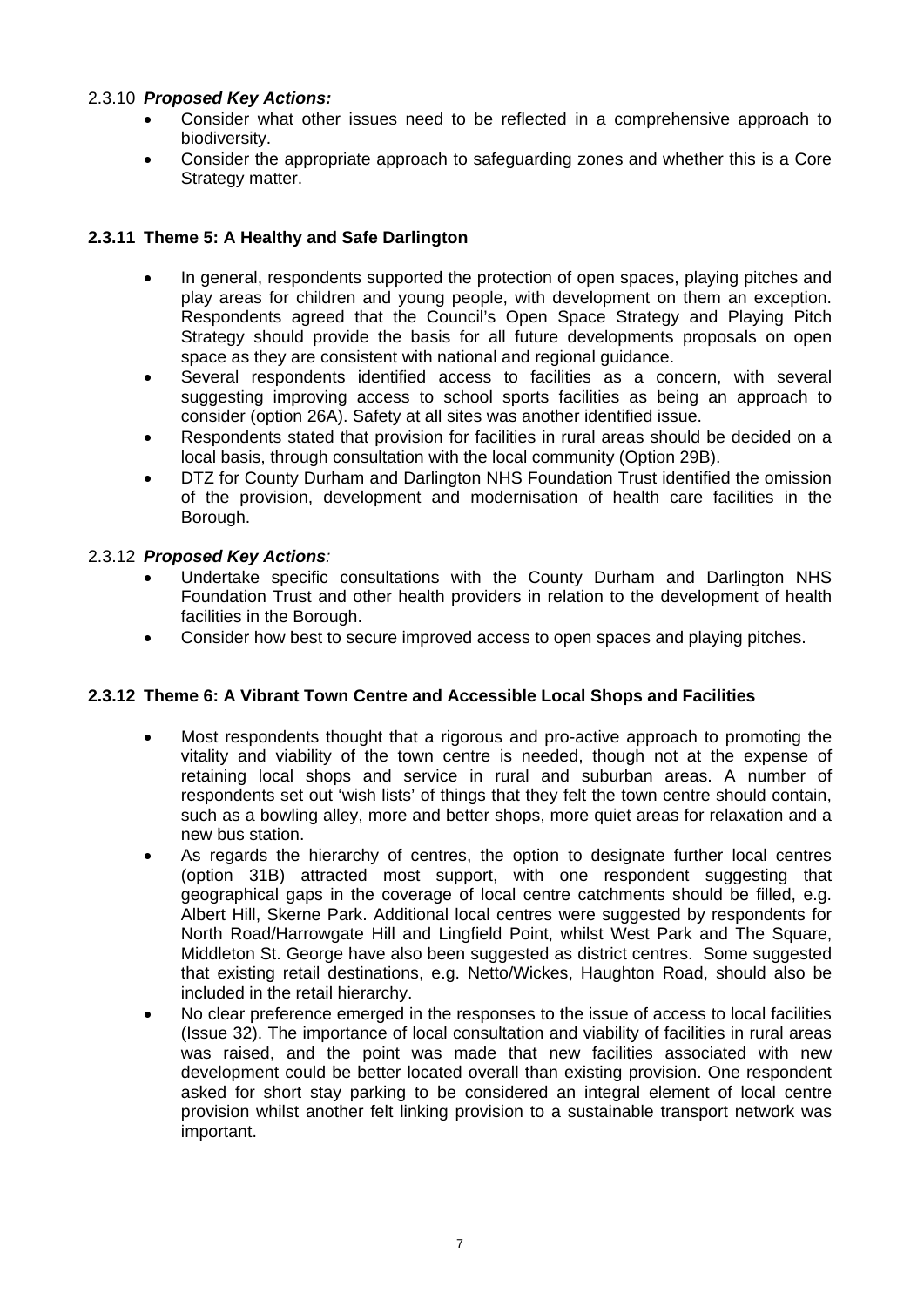# 2.3.14 **Proposed Key Action**:

 Consider in more detail the benefits of designating further local centres and how that could be justified in relation to current national planning policy (PPS6).

# 2.3.15 **Theme 7: Efficient and Effective Transport Infrastructure**

- Twice as many respondents felt that the line of the central section of the Cross Town Route should continue to be safeguarded than not if it can be supported by a detailed technical assessment. Those for retaining the route pointed to the continuing potential economic/accessibility benefits of having an east-west link, to match town's economic growth aspirations, whilst those against cited impact on local residents living nearby and the adverse impact of blight on securing the regeneration of land adjacent to the protected route. Open space for wildlife and railway heritage interpretation were suggested as alternative uses for the land.
- Several respondents felt that a wider range of transport policy issues should be addressed under this theme, not just roads. Suggestions included the airport, cycleways, footpaths, community transport, park and ride and a northern bypass for the town.
- Development should only be permitted if the transport infrastructure is able to cope with it.

# 2.3.16 **Proposed Key Actions:**

• Undertake a detailed technical assessment of the benefits, feasibility and viability of the central section of the Cross Town Route.

#### 2.3.17 **Other Comments**

- The Yorkshire and Humber Assembly suggested further work should be undertaken with North Yorkshire authorities in relation to future Catterick Garrison proposals upon the Core Strategy.
- Responses made must be published and properly considered.
- Respondents suggested several further studies and data should be developed. These include:
- Strategic Housing Land Availability Assessment
- **Strategic Housing Market Assessment**
- Feasibility study for renewable energy provision
- Local Needs Assessment of sports facilities
- Up-to-date health check data is needed, and constraints on growth need to be identified;
- Up-to-date retail assessment needed.
- Detailed technical assessment of the benefits, feasibility and viability of the central section of the Cross Town Route.

# 2.3.18 *Proposed Key Actions:*

- Consider the need to undertake the studies identified.
- To assess the responses made and use them to inform the next stage of the Core Strategy or other Development Plan Documents or Supplementary Planning Documents, as appropriate.
- Undertake specific consultations with the adjoining local authorities of North Yorkshire and regional bodies to assess the impact of the Catterick Garrison proposals on the Borough.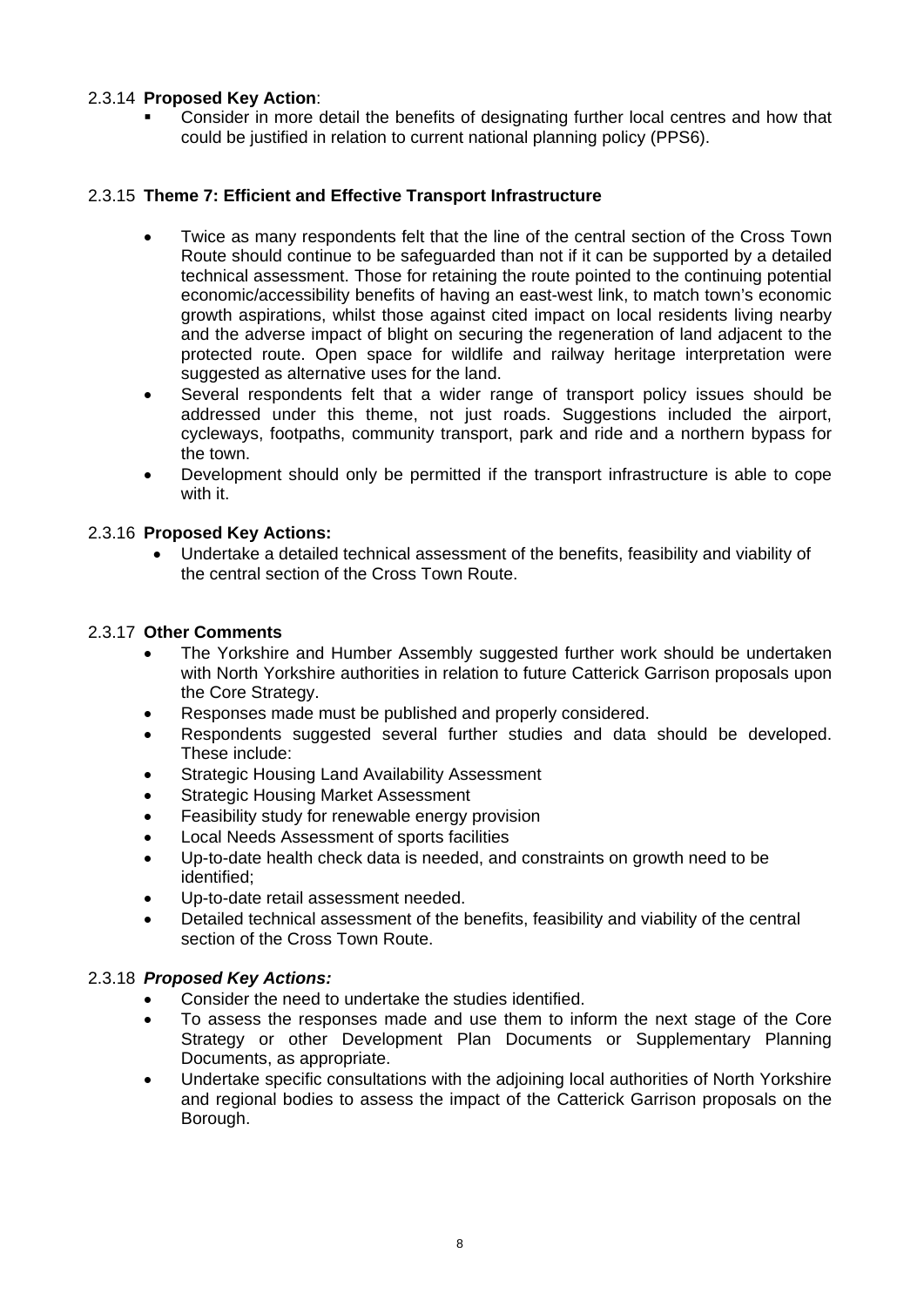#### 2.3.19 **Consultation Responses on the Sustainability Appraisal, Habitats Regulation Assessment and Equalities Impact Assessment**

- Natural England suggested several additional baseline indicators, plans and programmes to be included to enhance the SA whilst another welcomed the provision of a robust evidence base and suggested that more rigorous targets should be used in future.
- Banks Development felt the SA assessment of option 6iB for wind energy provision was too negative and without supporting evidence would discourage provision in the Borough.
- The outcomes of the HRA were supported.

# 2.3.20 *Proposed Key Actions:*

- Revise the SA evidence base and ensure the baseline indicators and targets are up to date and reflect the indicators for One Darlington: Perfectly Placed.
- Revisit the assessment of 6iB as new supporting documents, such as a feasibility study for renewable energy provision become available.
- 2.3.21 A full schedule of the representations and other comments received are set out on the Council's website [www.darlington.gov.uk/planning](http://www.darlington.gov.uk/planning)policy.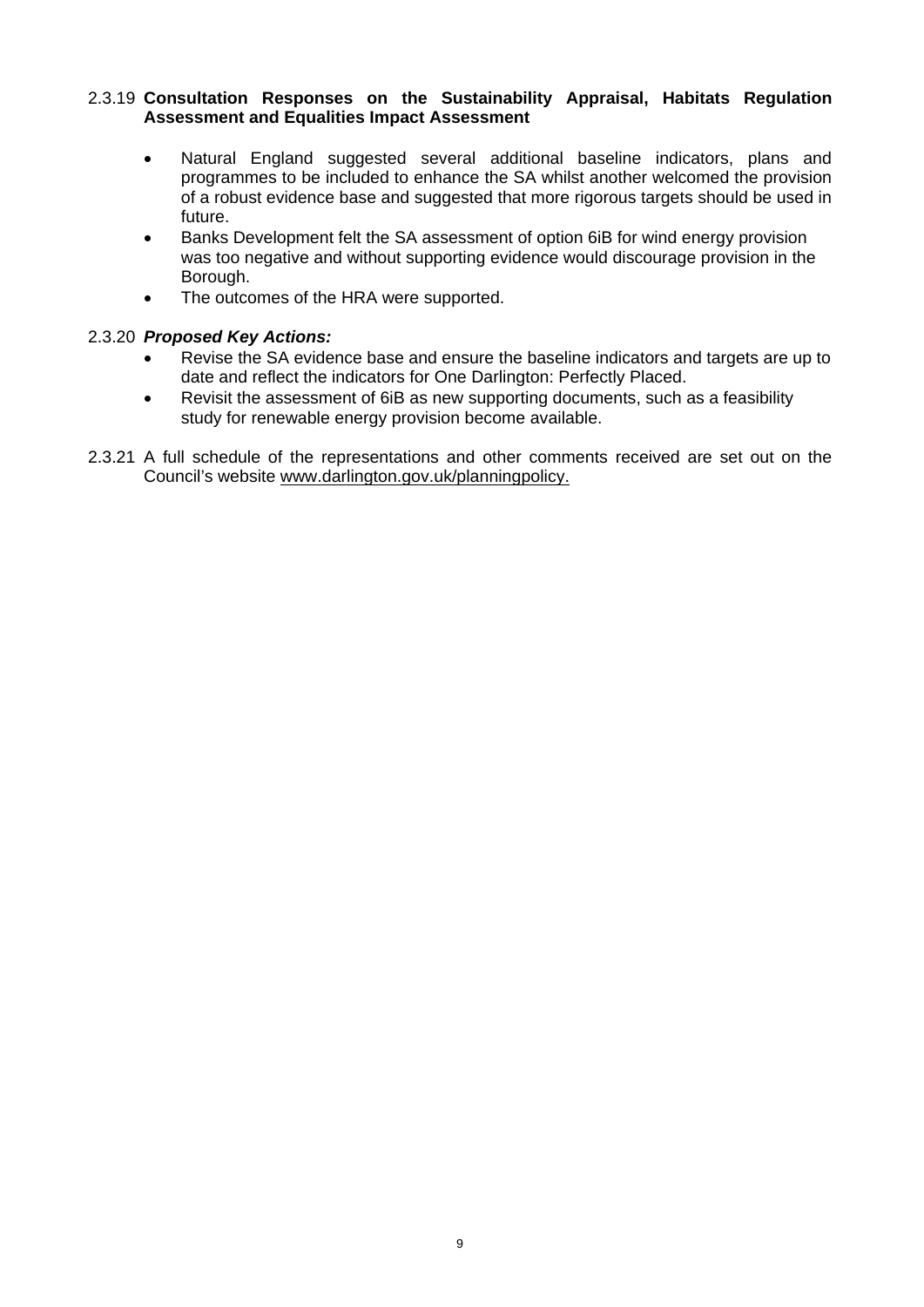# **3. PREFERRED OPTIONS CONSULTATION, 24th October to 5th December 2008**

# **3.1 Consultation Methods and Programme**

- 3.1.1 Over 900 interested organisations, agencies and others were contacted by letter or e-mail to notify them about the consultation, and to provide them with information about the Core Strategy: Preferred Options, and the accompanying sustainability appraisal (SA) and Habitats Regulations Assessment (HRA). Published information included the document itself, a summary leaflet and an introductory leaflet, the SA and a non-technical summary of the SA and the HRA. All these documents, and the opportunity to reply to the consultation on-line, were available on a dedicated page about the Core Strategy on the Council's website.
- 3.1.2 In addition, there was a programme of events and activities involving the public and other interested groups including:
	- (a) Members' briefing prior to the start of consultations; (b) drop in sessions at the Cornmill Shopping Centre, Morrisons Morton Park and Cockerton Library, and drop-in sessions held concurrently with ward surgeries at Eastbourne School, Alderman Leach School and Borough Road Nursery;
	- (b) an information stall at the International Day and Darlington Civic Trust Open Day;
	- (c) presentations to meetings of the Town Centre Traders Association, Heighington Parish Council, the Central Partnership, Darlington Association of Parish Councils, GOLD and the Greener and Prosperous Darlington Theme Groups of Darlington Partnership;
	- (d) Darlington Planning Forum;
	- (e) The four area youth forums, about 170 children in two groups at Longfield School and a member of the school council at Hummersknott School.
- 3.1.3 Items about the consultation and the planning issues it covered were carried in The Northern Echo and the Herald and Post, and the November edition of the Town Crier carried a double page spread publicising the consultation. The consultation was also advertised in the Council's business engagement e-newsletter 'Interface' and in some Councillors' newsletters. The documents and comments forms were also available at all the libraries.

# **3.2 Response to the Consultation**

3.2.1 Over 90 written responses to the consultation were received, together with comments made by people who attended the 23 consultation events and meetings, including for younger people, older people, disabled people and black and minority ethnic people. Responses were received from government bodies, landowner/developer interests, local interest groups and members of the public.

# **3.3 Main Issues Raised in Consultation Responses**

3.3.1 Whilst consultation of this type tend to attract comments expressing a variety of views and questions about the Council's approach, a number of positive comments have also been received. The Government Office felt that a strength of the document was the regard it has for the sustainable community strategy. The Darlington District Committee of the CPRE supported a number of individual policies, e.g. the town centre policy, new housing for all local character and distinctiveness, and One North East welcomed and supported several elements of the plan, e.g. the importance the document places on promoting good quality and sustainable design, and on developing all parts of the Borough's employment sector,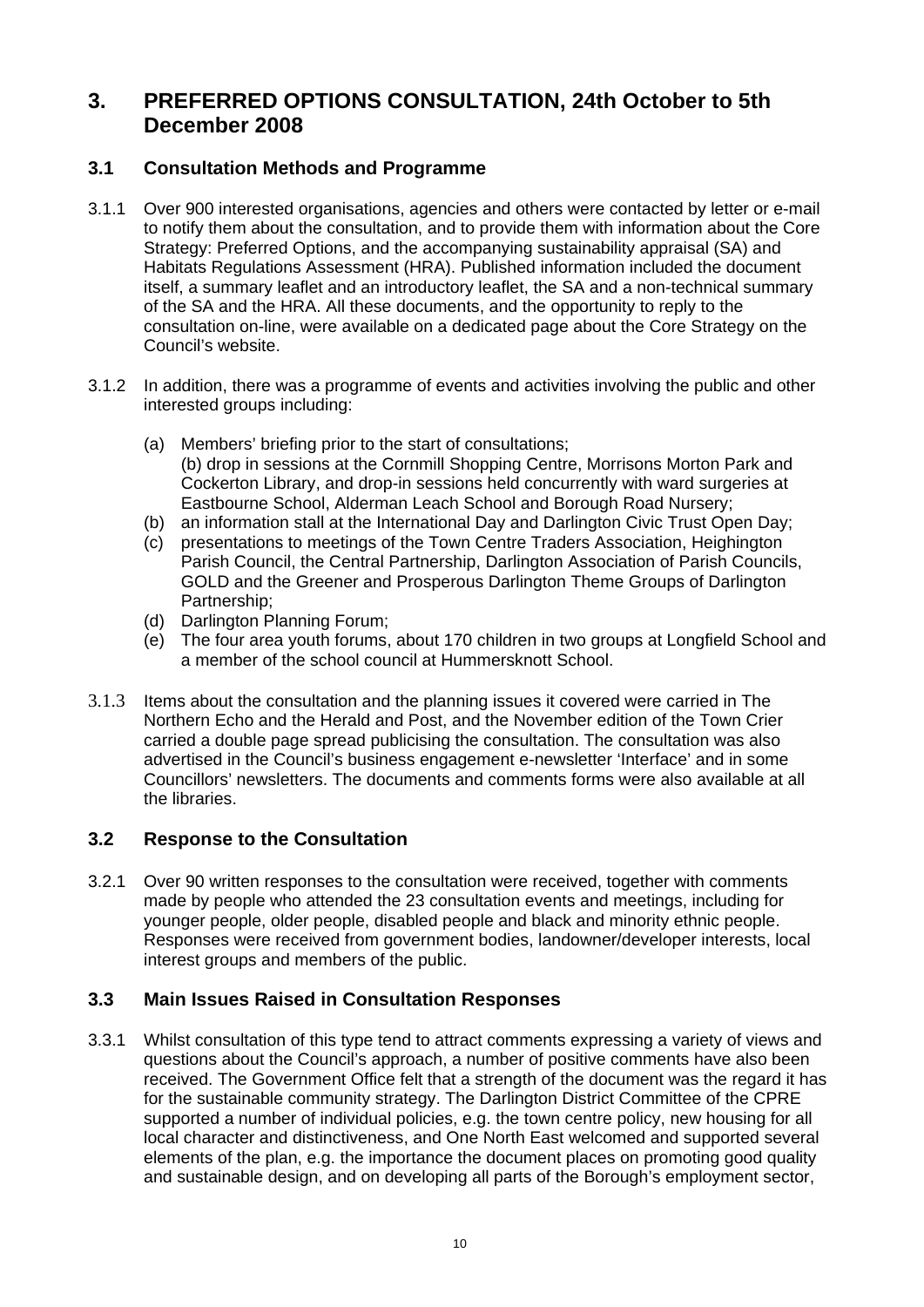and the inclusion of a policy on promoting commercial scale renewable energy generation.

3.3.2 A detailed schedule of all the comments received is available to view on the Council's website, www.darlington.gov.uk/planningpolicy.

# **General**

3.3.3 Because of the timing of the consultation, several respondents questioned the priorities and ambitions of the plan, in the context of the current credit crunch. Several also felt that the policies were too loose and undeveloped. Whilst it is acknowledged that further work is needed on some policies, the nature of the Core Strategy is that the policies are not over detailed; detailed matters like defining limits to development and allocating sites for new development will be done in subsequent development plan documents. Regarding the impact of the credit crunch, this is not currently expected to be an issue for the LDF in anything beyond the initial years of the plan period, and the plan needs to make assumptions about future delivery based on expectations of a substantial if not complete market recovery within the first 5 years of the 15 year plan period.

# **Housing Numbers and Proposed New Housing Development**

- 3.3.4 A view was expressed that housing should not be limited to 500 dwellings per annum whilst others asked whether the high housing targets were now realistic, given the rapid and sustained economic downturn that is likely to be experienced for the next year or so.
- 3.3.5 Several landowners and developers have requested that sites around the edge of the existing urban area where they have an interest in land be identified as strategic locations for new housing development, or as strategic mixed use locations. Requests included:
	- (a) 42 ha at Berrymead Farm, Beaumont Hill for 865 dwellings and community open space;
	- (b) land adjacent to the Harrowgate Hill/Darlington Golf Course and Whinfield to the east of the A167 - for housing, countryside recreation, community facilities and, potentially, a Darlington Northern Bypass;
	- (c) Land at Hall Farm, to the west of the Branksome Estate;
	- (d) Coniscliffe Grange Farm, at the western fringe of the urban area;
	- (e) About 8ha land to the east of Lingfield Point that was previously in the same ownership as Lingfield Point;
	- (f) West Park;
	- (g) Land at Snipe Lane, north of the A66 bypass and east of the main railway line; and
	- (h) at Bishopton Lane and Great Burdon.
- 3.3.6 Other locations where housing is sought include the former Corus land at Whessoe Road, land at Cleveland Street and Weir Street, three sites at Bishopton amounting to 1.7ha, and two sites amounting to about 6ha on the edge of Middleton St George.
- 3.3.7 Other comments received have indicated that the plan needs to be more explicit about the priority that will be given to using previously developed land and about how much development can be accommodated in each of the locations identified. It has also been suggested that a differentiation be made between service villages and other villages, with the former having some potential for further development.

# **Key Actions**

3.3.8 The housing requirement set out in the regional spatial strategy (about 500 dwellings per annum up to 2016), together with the award of Housing Growth Point Status to the Tees Valley, was the basis for draft CSPO policy CS10. However, additional guidance from Government about how the policy should take account of the impact of the 'credit crunch'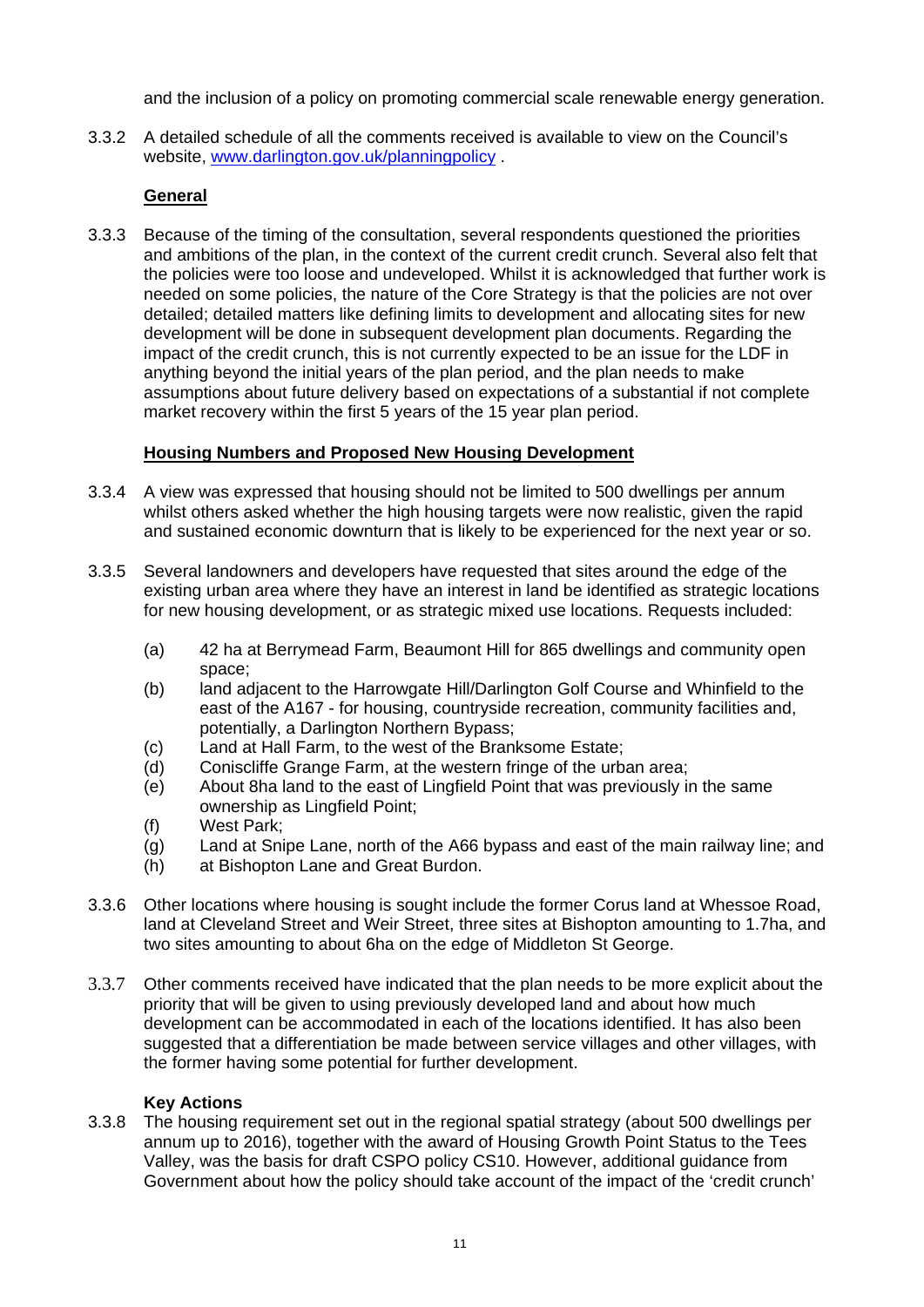was expected. A consultation event was held on the 10th February specifically for those involved in developing new housing.

3.3.9 All the sites submitted in response to this consultation were assessed as potential housing sites through the strategic housing land availability study (SHLAA). The SHLAA was completed in March 2009, identifying the potential for housing development of private and publicly owned sites across the Borough, in terms of their suitability, availability and deliverability. This informed refinement of Policies CS1: Darlington's Sub-regional Role and Locational Strategy and CS10: New Housing.

# **Affordable Housing**

3.3.10 Consultees have indicated that targets for affordable housing for the whole of the plan period are needed and that they need to be subject to economic viability tests. Respondents from Heighington opposed any more affordable housing there.

# **Key Actions**

3.3.12 Updated data on affordable housing published in the Tees Valley Strategic Housing Market Assessment (TVSHMA) will be taken into account, together with intelligence from developers/ housebuilders about their forecasts of viability that will emerge from a dedicated consultation event. Further consultations with private housebuilders and registered social landlords will take place to establish realistic and viable affordable housing targets and site size thresholds for affordable housing provision.

# **Land for Employment Uses**

3.3.11 The owners of the former Torringtons site, Yarm Road and land to the west of the A66 and east of Lingfield Point have both sought clarification that their sites will continue to be allocated for employment uses.

# **Key Actions**

3.3.13 Update the 2006 King Sturge employment land study, and revise Core Strategy draft policy CS5: Supporting the Local Economy to indicate the role of existing employment areas in contributing to the overall employment land supply.

# **Renewable Energy**

3.3.14 Several respondents felt that draft Policy CS4: Promoting Commercial Scale Renewable Energy Generation is too vague, whilst others felt that the principle of promoting renewable energy across the Borough should be investigated, rather than focussing only on the northeastern part of the Borough. There was specific opposition to the policy from parishes and local residents in the north-west corner of the Borough (including Sadberge Parish Council, Seven Parishes Action Group (SPAG), CPRE and Great Stainton Parish Meeting), where a number of wind farm proposals are currently being proposed by developers. Cumulative impact on landscape and quality of life of residents were cited as issues, with SPAG, Sadberge Parish Council and the CPRE all proposing alternative policy wording and approaches.

# **Key Actions**

3.3.15 The north eastern part of the Borough was subject to an assessment carried out to underpin policy development in the RSS. It is acknowledged that the same detailed information is not available for the rest of the Borough, and consideration needs to be given as to whether this needs to be addressed prior to developing this policy any further. At the same time, consideration needs to be given to the comments of the Government Office that the draft policy fails to give significant weight to the wider environmental and economic benefits of renewable energy proposals, and that the Council needs to play its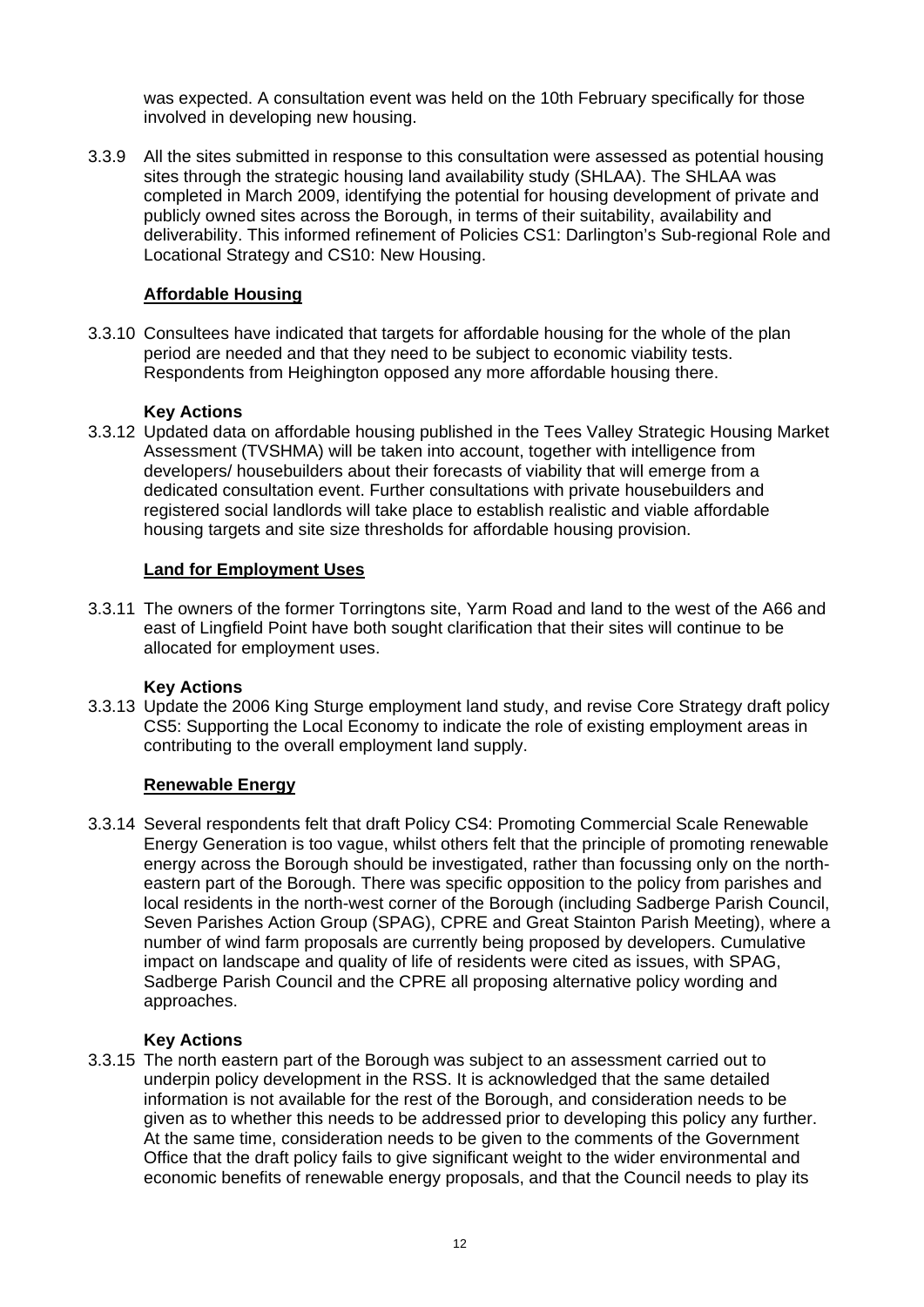part in working towards the RSS minimum target of 20% of consumption to come from renewable energy sources by 2020.

# **Consultation Responses from Statutory Consultees and Government Agencies**

3.3.16 The Government Office (GO-NE) has substantial objections to the document and most of the draft policies. The objections are designed to give the Council a clear steer as to what needs to be done to develop the document further to ensure that the plan can be found 'sound' later in the process. GO-NE is particularly concerned that not all the evidence that is needed was in place before the draft policies were published, that it is not clear enough who, how and when elements of the strategy will be delivered and that more information is needed regarding how much and what type of development is proposed at the strategic locations identified.

# **Key Action**

- 3.3.17 Discussions are ongoing with GO-NE to establish what work needs to be completed before progressing to the next stage.
- 3.3.18 The North East Assembly consider that the CSPO is in general conformity with the RSS, but ask that the plan place more emphasis on prioritising the reuse of previously developed land and more clearly indicate the phasing of new development. Other key statutory consultee and government agency responses were as follows:
	- (a) One North East say that the sequential approach to site selection should be applied to identifying a location for a strategic tourism opportunity;
	- (b) English Heritage feel that the historic environment should be given more prominence in the plan, including the monitoring and implementation framework, to achieve parity with other environmental objectives
	- (c) Natural England is concerned that many policies are unlikely to meet the effectiveness test set out in PPS12 (2008) in part because of ambiguity and lack of clarity in text and policy.
	- (d) Environment Agency recommends that no housing allocations are included in Flood Zones 2 and 3, point out that that the draft environmental protection policy (CS16) does not fully conform to the principles set out in PPS25, and want climate change and the reduction of greenhouse gases better reflected in the draft design of new development policy (CS2).
	- (e) Sport England is concerned that a sport and recreation local needs assessment and an up to date Playing Pitch Strategy were not in place to inform the Preferred Options, but acknowledge that progress is being made by the Council to remedy this.

# **Key Actions**

3.3.19 To complete the playing pitch strategy and the sport and recreation needs local assessment and to continue dialogue with statutory consultees and government agencies throughout policy development to ensure their concerns are resolved.

# **Consultation Responses from Landowners and Developers**

- 3.3.20 *Paying for development infrastructure*: the plan should be clear about what strategic infrastructure is and how any monies collected for this from developers are fairly and reasonably related to proposed developments. The Council should consider the cumulative effects of Section 106/development costs on scheme viability.
- 3.3.21 *Design of new development*: some felt that the Core Strategy draft policy CS2 is too onerous, particularly in relation to sustainable construction standards proposed, which will affect the commercial viability of schemes. One respondent questioned why the Council wanted to impose these in advance of national programme and another felt they were overoptimistic and that further research was needed.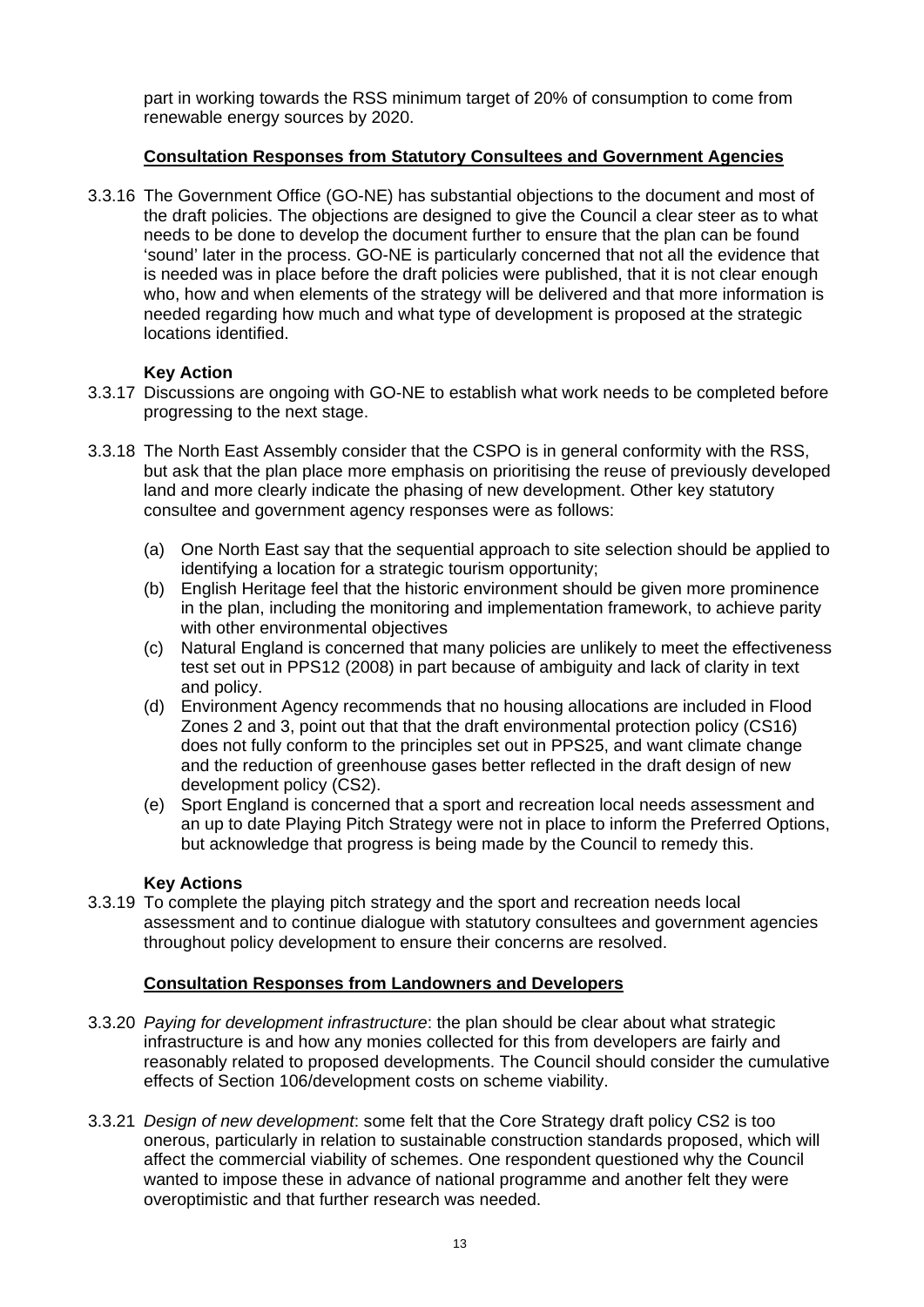- 3.3.22 *Transport and Accessibility*: One respondent felt that the plan should avoid safeguarding routes which have no realistic prospect of funding, to avoid blighting land in sustainable locations, and another asked that the need for a Darlington Northern Bypass be considered in the Core Strategy.
- 3.3.23 *Retailing*: A pension fund wants the No Frills DIY store included in the North Road District Centre.

#### **Key Actions**

3.3.24 Work is underway to prepare a local infrastructure plan. This will inform finalising the 'paying for development infrastructure' policy. It is acknowledged that sustainable construction practice is evolving and consideration will be given as to whether the latest developments and market conditions warrant a change in this policy approach. Regarding the transport infrastructure required to support the plan, a study has been commissioned to address transport and congestion issues across the Borough.

#### **Consultation Responses from Existing Business Interests in the Borough**

- 3.3.24 Town centre development and retail policies: Sainsburys question the soundness of how the Commercial Street and Feethams/Beaumont Street areas have been identified as possible retail expansion areas and suggest that an expansion of the town centre to the south would be a preferable alternative. Other responses suggested that West Park should be designated a district rather than a local centre, and that the need for a new local centre to the south of the new Eastern Transport Corridor to serve the Lingfield Point area should be recognised.
- 3.3.25 Durham Tees Valley Airport (DTVA) want the plan to be clearer about the amount of land available for development at the airport in Darlington Borough, and for it to highlight further the role of the airport and its expansion in driving regional economic growth.
- 3.3.26 The County Durham & Darlington NHS Foundation Trust consider that the Core Strategy does not appropriately address the matter of healthcare provision and delivery cover within the Borough of Darlington despite this being a key objective of One Darlington Perfectly Placed. It wants the Core Strategy to incorporate maximum flexibility in its strategy, spatial vision, policies and proposals to ensure future healthcare related development and redevelopment and proposals are not prejudiced, so that high quality healthcare services are provided to the Borough of Darlington and its strategic targets can be met.

# **Key Actions**

- 3.2.27 Retail policy development will be informed by the findings of the Darlington Retail Study that was completed and published in December 2008. The findings of the study will be reported to a future meeting of this Committee. The amount of land available for development at the airport will be made clear when the update of the Employment Land study has been updated (see para – above) and further consideration will be given as to how the important role of the airport can be better reflected in the Core Strategy.
- 3.2.28 The response from the County Durham & Darlington NHS Foundation Trust is welcomed as it has opened dialogue with a body that has previously not got involved in the plan preparation process. The implications for the LDF of the outcome of the Trust's recent consultation 'Seizing the Future' will have to be considered as soon as this is known.

# **Consultation responses from local people, interest groups and parish councils**

3.2.29 Some of the issues that the strongest and/or most numerous representations were made about include: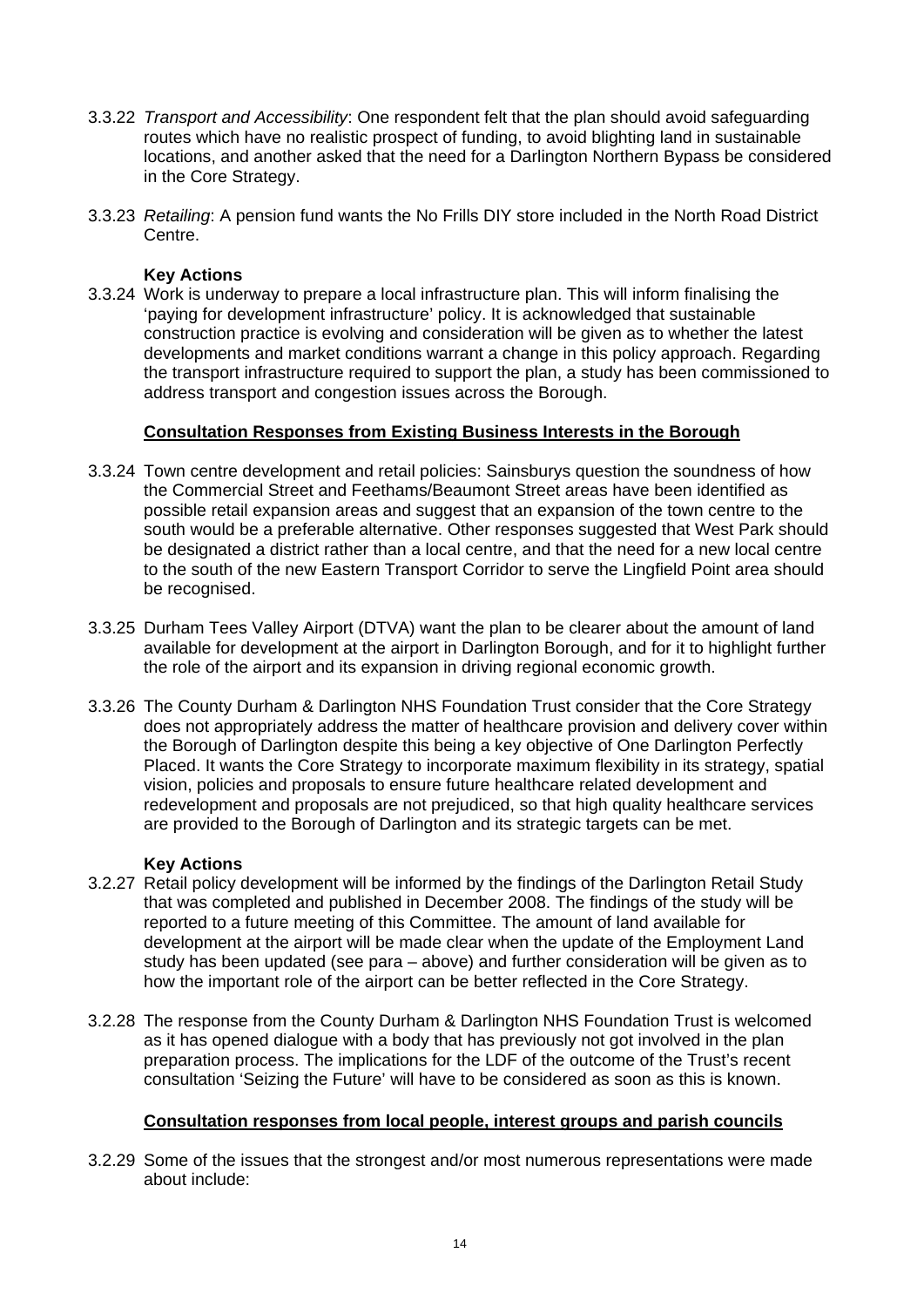- (a) Bus station: there continues to be calls for inclusion of proposals for a new bus station in the town centre, for local buses and long distance coaches;
- (b) There was both support for and opposition to the idea of a strategic tourism development opportunity in the vicinity of the A1/A68 interchange, but also a call for more clarity about what is envisaged;
- (c) Design quality: still a public concern;
- (d) A call for more certainty needed about the type of development that will allowed to take place at the airport;
- (e) Concern about expansion of the urban area into the countryside, particularly in the Faverdale area, with industrial expansion and the potential rural Cattle Mart relocation;
- (f) Green issues have been compartmentalised in the plan;
- (g) The Council should be seeking to reduce congestion by reducing car use, then reallocate the freed up road space to more sustainable travel modes such as cycling.

# **Key Actions**

- 3.2.30 The arguments regarding the merits or otherwise of a bus station have been rehearsed several times in recent years, and there is nothing in current funding programmes to indicate its provision is a priority or could be funded. The strategic tourism opportunity at Faverdale is just that; the Council has no firm ideas regarding the nature of any scheme there and it would be for the market or other agencies to bring it forward in the medium to long term. Further consideration will need to be given as to whether it can continue to be included on that basis.
- 3.2.31 A Design of New Development Supplementary Planning Document is currently in draft form and has recently been consulted on. Once finalised this, together with the overarching Core Strategy policy, will provide a level of clarity about appropriate design in Darlington that has never previously been in place. It will be possible to firm up the type of development that will be appropriate at the airport and the amount of land that will need to be identified for employment at Faverdale once the update of the Employment Land study has been completed. The potential rural Cattle Mart relocation is the subject of a current planning application, a decision on which will be made in advance of finalising the Core Strategy.
- 3.2.32 One respondent also suggested that green issues have been compartmentalised. This may appear to be so because the structure of the Core Strategy is aligned, where possible, to that of One Darlington: Perfectly Placed. However, green themes run through several of the themes in the plan (achieving a more sustainable community, a distinctive greener, cleaner Darlington, and a healthy and safe Darlington), and the wider green issue of climate change and the need to reduce carbon emissions is one of the cross cutting strategic objectives.

# **Consultation responses on the Sustainability Appraisal and Habitats Regulation Assessment**

- 3.2.33 English Heritage, a statutory consultee, considers that the sustainability appraisal/strategic environmental assessment (SA/SEA) report does not do sufficient to fully satisfy the requirements of the SEA directive, particularly because of the lack of indicators and targets to measure the performance of the Core Strategy in regard to safeguarding the cultural heritage of the Borough, and because there are no recommendations to strengthen the Core Strategy in respect of the historic environment.
- 3.2.34 The chair of Darlington Association on Disability has proposed the retention of Policy R2 of the Borough of Darlington Local Plan, 'Access for People with Disabilities', because it provides a valuable policy 'hook' in discussing proposals with developers. However, it is not proposed that Policy R2 be carried forward because it does not align with either the core policies or detailed guidance of the LDF, but it is important that the combination of the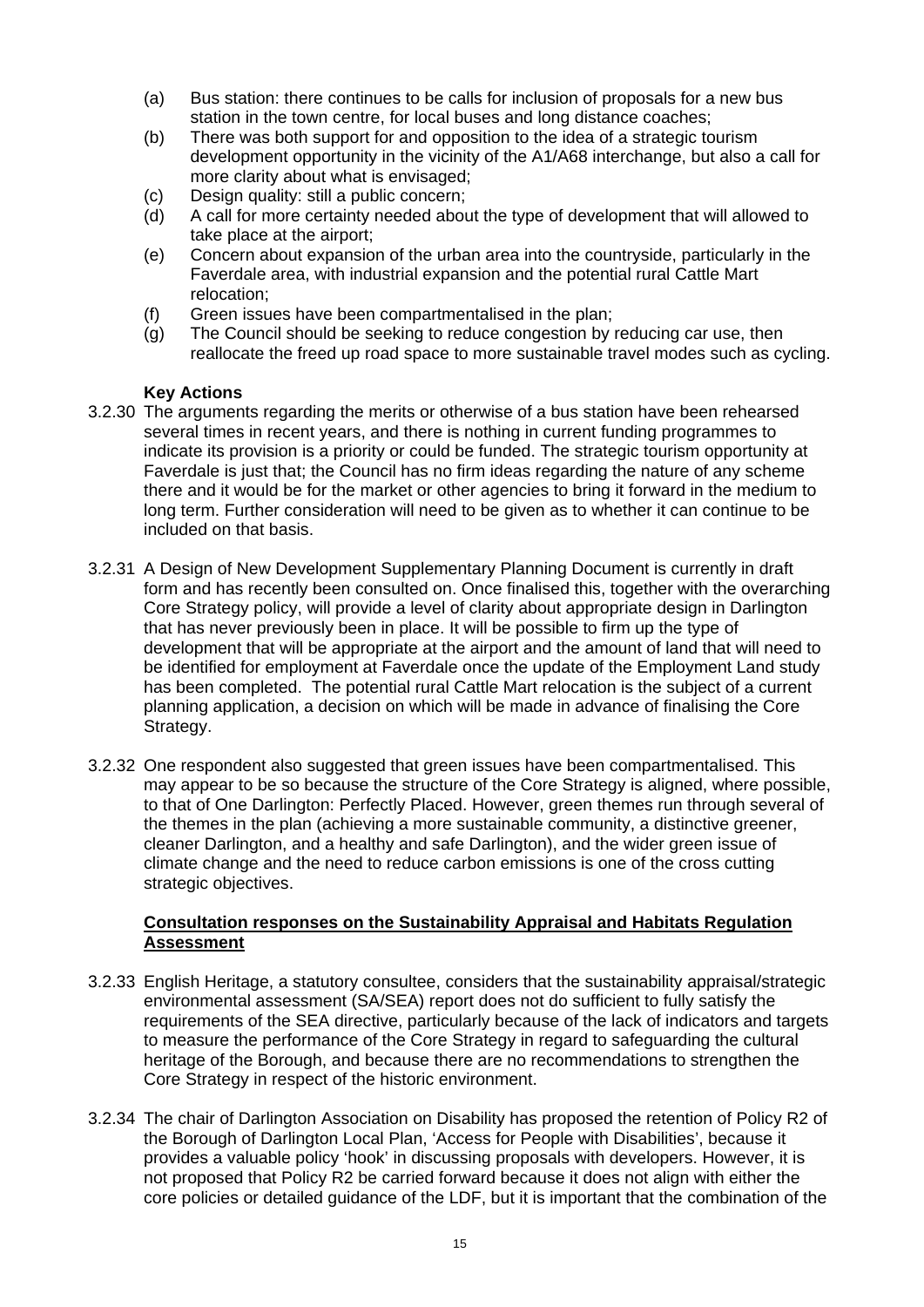policy amendments referred to above, together with the draft Design of New Development SPD provide the tools needed to safeguard appropriately the interests of disabled people.

#### **Key Actions**

- 3.2.35 Sustainability appraisal work is being reviewed and updated to ensure it fully satisfies the requirements of the SEA directive and we will be making a detailed response to English Heritage to ensure that the issues raised are resolved.
- 3.2.36 The approach of each policy will be reviewed prior to finalising policies at the next stage in the Core Strategy preparation process, so that any adverse impacts are identified and addressed before the plan is published.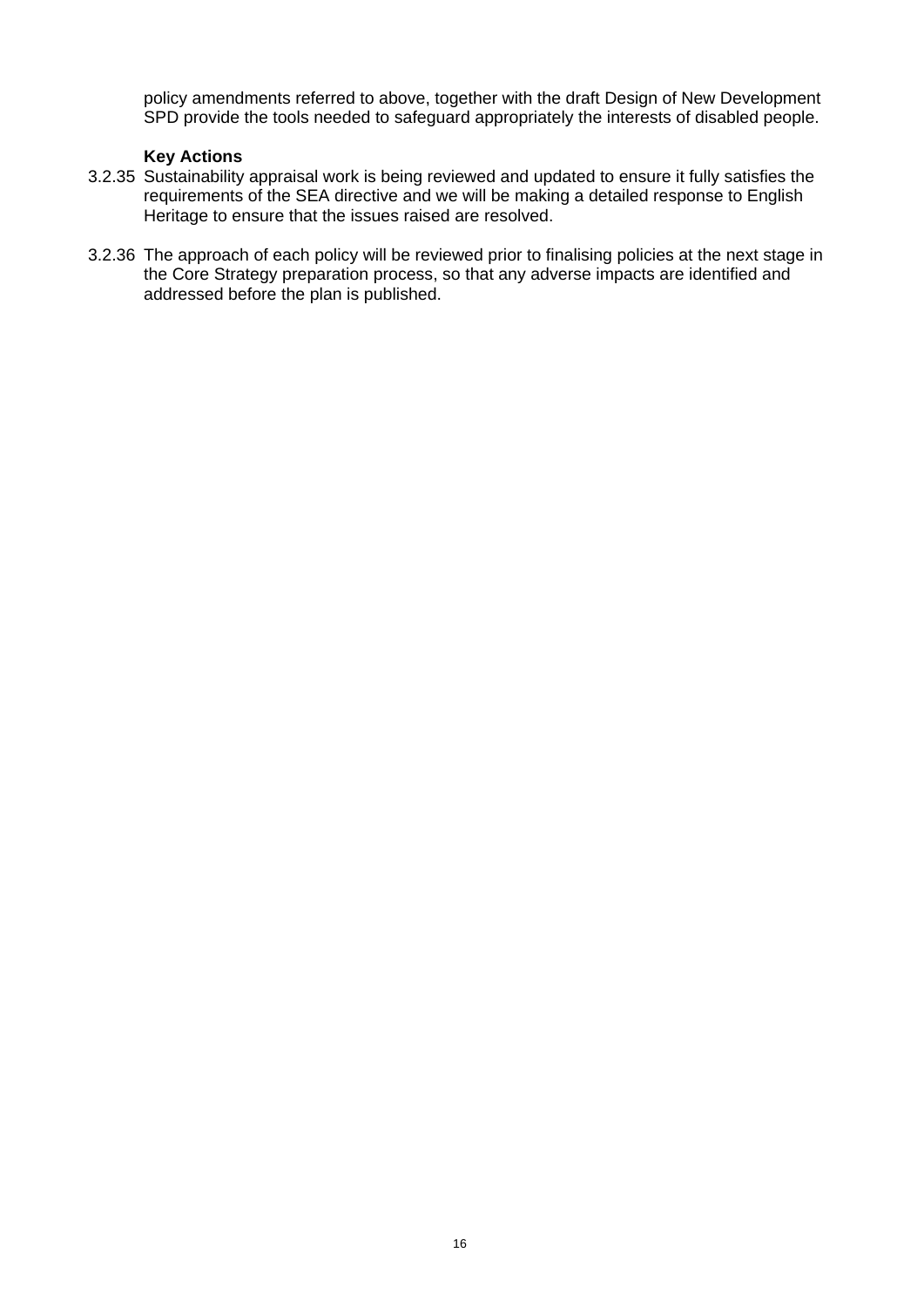# **4. REVISED PREFERRED OPTIONS CONSULTATION, 20th January to 28th February 2010**

# **4.1 Consultation Methods and Programme**

- 4.1.1 Over 900 interested organisations, agencies and others were contacted by letter or e-mail to notify them about the consultation, and to provide them with information about the Core Strategy: Revised Preferred Options, and the accompanying sustainability appraisal (SA) and Habitats Regulations Assessment (HRA). Published information included the document itself (as paper copy and CD-rom), an introductory leaflet, the SA and a nontechnical summary of the SA and the HRA. All these documents, together with the background technical studies and the opportunity to reply to the consultation on-line, were available on a dedicated page about the Core Strategy on the Council's website.
- 4.1.2 A programme of events and activities involving the public and other interested groups was also held, including:
	- (a) Members' briefing prior to the start of consultations 11 attended;
	- (b) drop-in and structured 'Talking Together' events at Central Hall (10 attended), the YMCA (11 attended), Alderman Leach School (13 attended) and St. Andrew's Church Hall, Haughton (15 attended);
	- (c) presentations to meetings of the Town Centre Traders Association, Darlington Association of Parish Councils, and the Greener and Prosperous Darlington Theme Groups of Darlington Partnership;
	- (d) housebuilder/developer stakeholder event held at the Darlington Arena 20 attended;
	- (e) Darlington Planning Forum 8 attended.
- 4.1.3 Items about the consultation and the planning issues it covered were carried in The Northern Echo, and the February edition of the Town Crier carried a double page spread publicising the consultation. The consultation was also advertised in some Councillors' newsletters and in the libraries. The documents and comments forms were also available at all the libraries and at the Town Hall.

# **4.2 Response to the Consultation**

- 4.2.1 A total of 66 organisations and individuals responded in writing to the consultation, amounting to over 400 comments, and further comments were received from people who attended the six consultation events and meetings. The consultation was widely publicised in the local media and through direct mailing and e-mailing, and responses were received from government bodies, landowner/developer interests, local interest groups and members of the public.
- 4.2.2 A detailed schedule of all the comments received is available to view on the Council's website, [www.darlington.gov.uk/planningpolicy](http://www.darlington.gov.uk/planningpolicy)

# **4.3 Main Issues Raised in Consultation Responses**

# **General**

4.3.1 A number of positive comments were received. The Government Office congratulated the Council on the considerable progress it has made with the draft Core Strategy. The CPRE committee welcomed the embedding of environmental issues and policies throughout the document, English Heritage welcomed the recognition of Darlington as a market town of significant cultural value, and Sport England supported the recognition of the role that accessible sport and recreation facilities can have in tackling gaps in health and well being in the borough and reducing obesity. One local resident commented 'I wish more people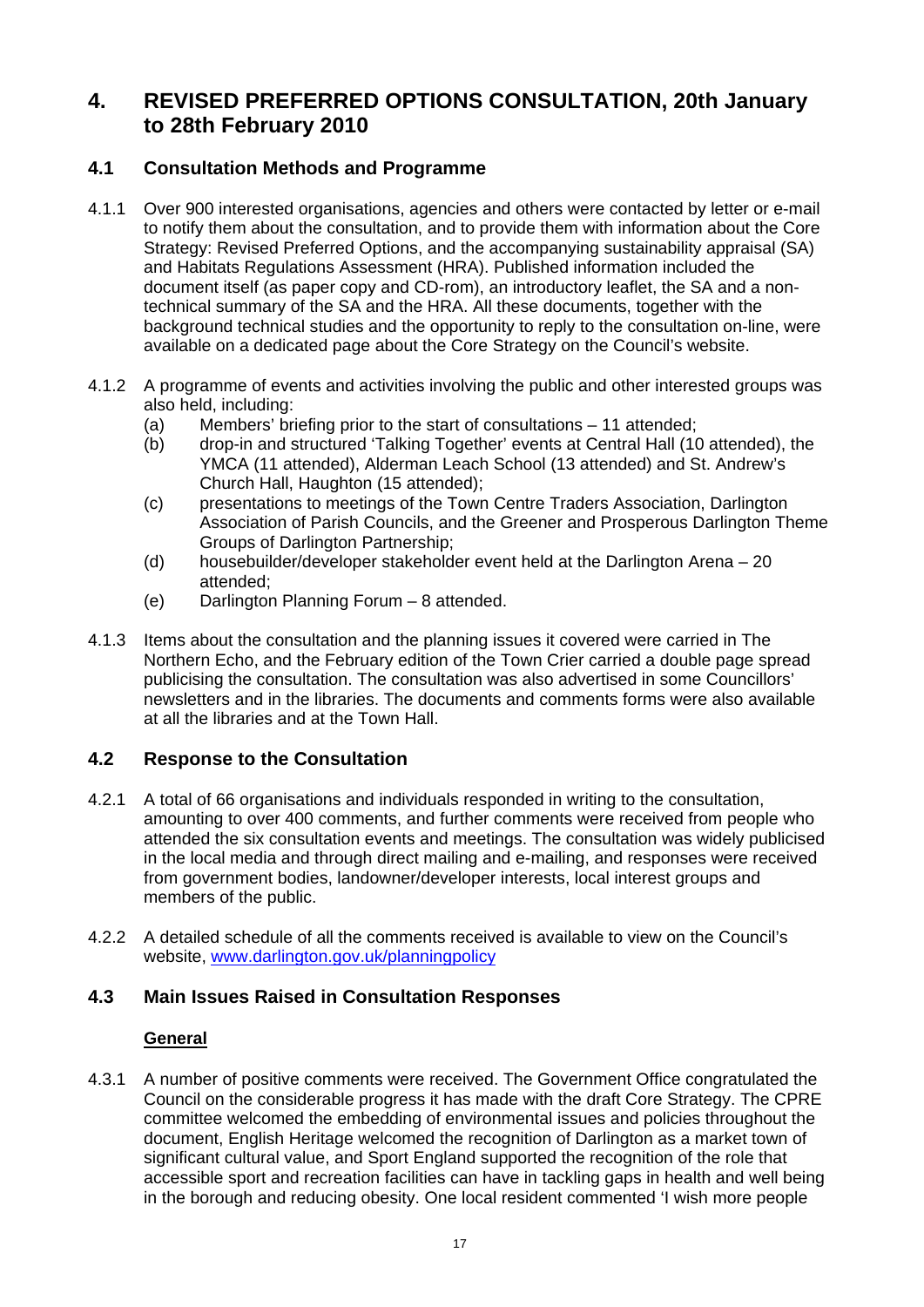could read these documents. This is readable and logical and so full of information, fascinating to anyone interested in their community'.

4.3.2 Because of the timing of the consultation, various respondents questioned the priorities and ambitions of the plan, in the context of the current recession. Others also felt that the policies were too loose and undeveloped.

# **Key Actions**

4.3.3 Whilst further work is needed on some policies, the nature of the Core Strategy is that the policies are not over detailed; detailed matters like defining limits to development and allocating sites for new development will be done in subsequent development plan documents. Regarding the economic downturn, the likely ongoing effect of this over the first few years of the Strategy period on sectors such as retailing has only recently become apparent and parts of the draft Strategy (e.g. quantitative retail forecasts) will need to be updated before proceeding to publication of the final version. As regards housing delivery, the Strategy has made assumptions about future housing delivery based on evidence of forecast building activity provided by developers and housebuilders in response to a questionnaire in Spring 2009. This evidence will be updated again with prior to finalising the strategy for publication.

# **Sub-Regional Role and Locational Strategy (CS1)**

- 4.3.4 Minor changes are suggested by the North East Planning Body, in relation to the adoption of a sequential approach to development. The Yorkshire and Humber Regional Assembly, requests that the policy acknowledges the strong links between the 'vales and Tees Link' sub area of Yorkshire and Humberside and the North East region. Both changes can be readily accommodated.
- 4.3.5 Some respondents have questioned the deliverability of the amounts of development in he strategic locations identified. Work underway on a Transport Area Action Plan (TAAP) for each of the strategic locations will establish if there are deliverable and affordable transport solutions to address the traffic issues that these amounts of developments will give rise to. Updated flood risk assessment information will require further consideration as to whether the full amount of housing envisaged in the Town Centre Fringe could still be accommodated there. Northumbrian Water (NWL) has indicated that it cannot give full support to the locational strategy until further work is done to assess the implications of the growth proposed that is beyond the capacity of the improvement works being completed this year at Stressholme Sewage Treatment Works.

# **Key Actions**

- 4.3.6 Await findings of Transport Area Action Plans to inform final policy position on strategic locations.
- 4.3.7 Consider implications of updated strategic flood risk assessment work for delivery of new housing in the Town Centre Fringe strategic location. Meet NWL and the Environment Agency.

# **Housing Numbers (CS10)**

4.3.8 There was general support for the overall housing requirement figures to 2026. To ensure that Policy CS10 is based on the most up to date information available, the amount of new housing required will be recalculated, taking into account planning permissions granted in the period 1st April 2009 to 31st March 2010, and any new intelligence or information about the deliverability of particular sites or level of housing market activity in the short to medium term in general. This may slightly affect the amount of new housing that will be required in each of the strategic locations currently identified in draft revised CS10.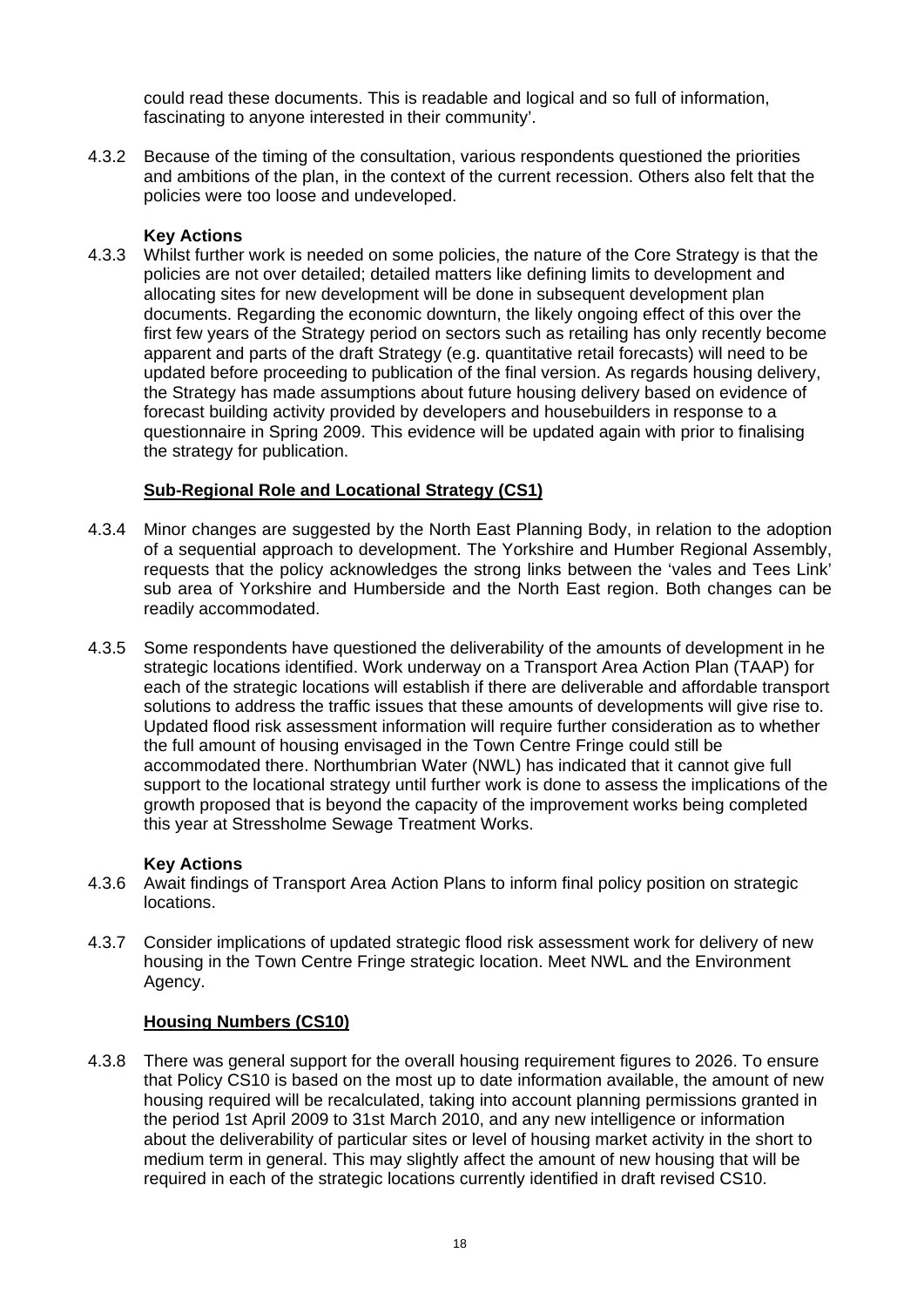# **Key Action**

4.3.9 Update the housing trajectory (a year by year forecast of future housing completions) using data to March 2010, to ensure the most up to date information underpins final conclusion on how much new housing is required, where and when.

# **Proposed New Housing Development (CS10)**

- 4.3.9 Some respondents questioned the deliverability of 750 dwellings in the Town Centre Fringe area. Although there are no firm plans yet for what land uses will be going where (this will emerge through consultations over the next year or so on the town centre fringe in general and on the Town Centre Fringe Action Area Plan in particular), the figure and phasing is based on a notional area within the Town Centre Fringe which could accommodate new housing, taking account of constraints such as flood risk and the hazard posed by the gasholder in Valley Street, appropriate development densities for such a deeply urban area and the type of new housing that is needed in Darlington. More detail on this was given at paras. 3.13 – 3.15 of the Housing Implementation Strategy at Appendix 7 of the CSRPO.
- 4.3.10 Some developers have asked how policy CS10 would ensure continuing housing delivery, particularly if development does not come forward as planned in one or more of the strategic locations. They have highlighted the relatively long lead-in time required to bring forward a new strategic location, and that for the policy to be more immediately flexible, some smaller sites may be needed to ensure continuous supply of housing land if one of the strategic locations does not come forward as envisaged.
- 4.3.11 Whilst the Housing Implementation Strategy, which appeared at Appendix 7 of the CSRPO provides some detail on this, additional wording in the policy and reasoned justification may be required to highlight and strengthen this link, and to set out the policy approach to maintaining housing supply in such circumstances.
- 4.3.12 During the consultation period, it has been identified that to ultimately achieve a sustainable community at the Eastern Urban Fringe, significantly more new housing than is identified in the Core Strategy would need to take place in this location beyond 2026. The idea of identifying this as a reserve area for, say, an additional 600 dwellings beyond 2026 is currently being investigated; without this or some similar commitment to give certainty to investors/developers, it may be difficult to secure the necessary physical, social and green infrastructure at the outset to achieve a sustainable form of development. A similar approach is also being considered for the North West Urban Fringe area, where 800-900 additional dwelling (200+ more than currently proposed) are needed to support a new primary school.
- 4.3.13 Representations from Manners Family Trust and Manners Farms Ltd argue that, based on the criteria used to inform the choice of strategic locations, land at the western urban fringe would be more suitable as a strategic location for new housing development than the North West and Eastern Urban Fringes identified in the CSRPO. However, the only new substantiated information provided by their consultants that was not considered in the Council's original strategic locations options appraisal is the potential of the area to be developed with its own renewable energy supply, as the area is in an 'area of least constraint' for wind energy development and agricultural land nearby is also in the ownership of Manners, and could be utilised for biomass crops to fuel a biomass power plant associated with new residential development. Whilst positive, taking alongside the other 14 factors, it is not considered significant enough to alter the conclusions of the option appraisal.
- 4.3.14 Some landowners and developers have requested that land that they have an interest in be allocated as housing land or identified as a strategic location for new housing. These include Land at Elm Tree Farm, north of Haughton and south of the golf course, and land at Cleveland Street in the Albert Hill area. It is not the role of the Core Strategy to identify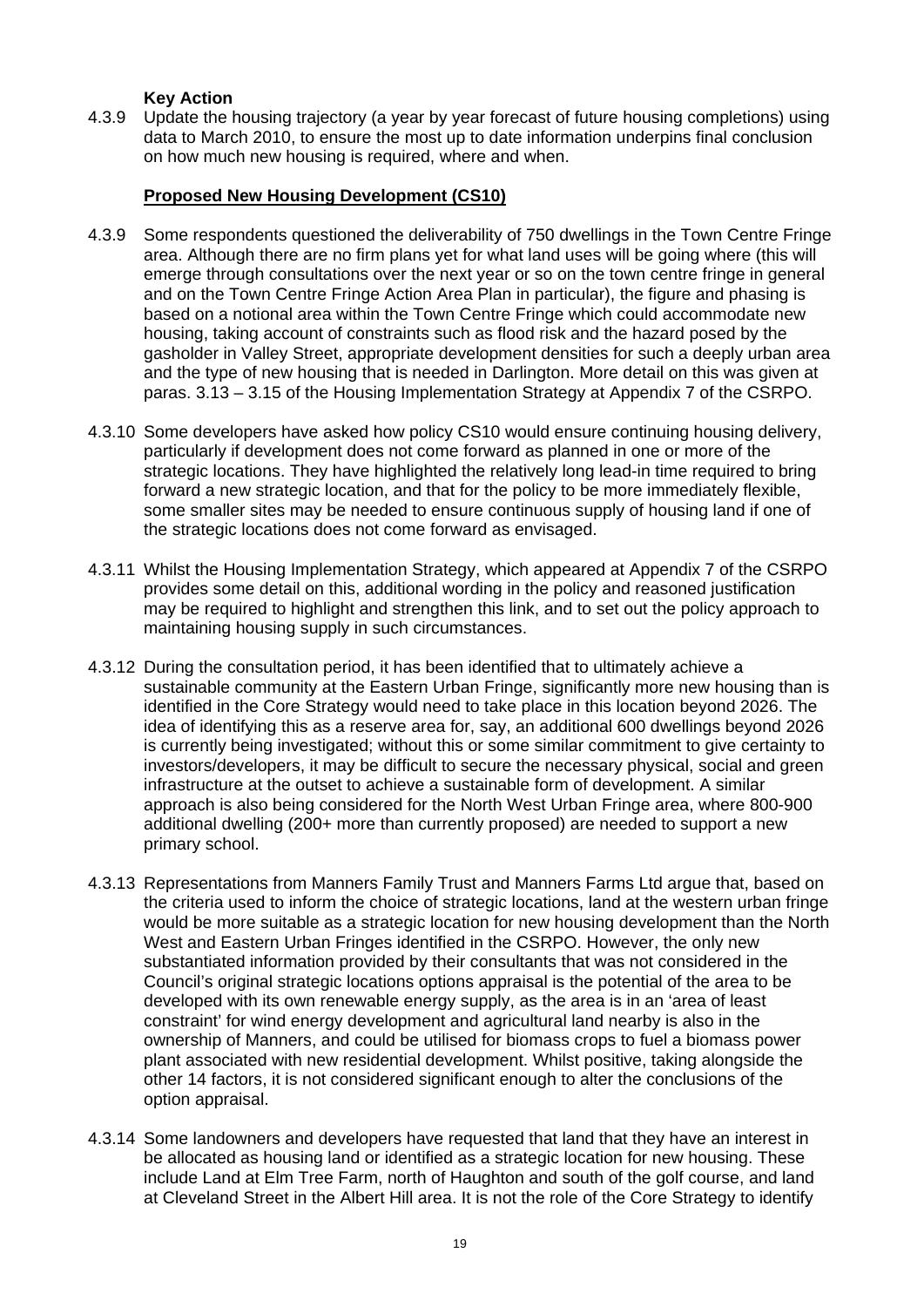specific sites for new housing, only general locations, and the approximate proportions of the overall housing required that will be provided in each general location. These sites will be assessed as part of the next Strategic Housing Land Availability Assessment (SHLAA) update. This is the evidence that will underpin the identification of potential housing sites in the forthcoming Accommodating Growth DPD.

# **Key Actions**

- 4.3.15 Amend CS10 to ensure policy is flexible enough to continue to deliver housing land if housing in the key locations identified does not come forward as anticipated.
- 4.3.16 Revisit Strategic Locations in light of consultation responses and findings of Transport Action Area Plans.

#### **Meeting Housing Needs, including Affordable Housing (CS11)**

- 4.3.17 Consultees have indicated that targets for affordable housing for the whole of the plan period are needed and that they need to be subject to economic viability tests.
- 4.3.18 Since the Revised Preferred Options consultation, specialist consultants, Levvel Ltd., were commissioned to report on the economic viability of housing land. This work tested what levels of affordable housing it will be viable for the Council to require in a range of locations, sizes and types of sites, under different housing market scenarios, taking into account other likely planning obligations such as for open space, school places, etc. The work also establishes whether the proposed targets for affordable housing were viable or not, and puts in place robust and up to date evidence to support the targets that will appear in the pre-submission publication version of the Core Strategy. A summary of the key findings of that study and its implications will be verbally reported to the Committee at this meeting. This may result in amendments to Core Strategy draft Policy CS11.

#### **Key Actions**

- 4.3.19 Amend Core Strategy to include targets for affordable housing for the whole plan period;
- 4.3.20 Revisit affordable housing targets in light of Economic Viability of Housing Land Study

# **Land for Employment Uses (CS5)**

- 4.3.21 The owners of the Cleveland Street employment site have questioned the inclusion of the site in the employment land portfolio as they no longer consider the site viable for employment use.
- 4.3.22 It is not the role of the Core Strategy to identify specific sites, only general locations. The Darlington Employment Land Review 2009 has been carried out since the last Preferred Options consultation, and has, alongside the King Sturge Employment Land Study of 2006, informed the development of policy. This identifies the site as an existing employment site and part of the employment land portfolio, however the policy is considered to provide the flexibility to consider the suitability and viability and the role of existing employment sites in contributing to the overall need for additional employment land over the plan period, and these issues will be addressed in more detail in the forthcoming Accommodating Growth Development Plan Document.
- 4.3.23 Concerns were raised from one resident and from the CPRE, regarding the retention of the Faverdale Key Employment site in the strategy. Faverdale is a Key Employment Location identified in the Regional Spatial Strategy as a prime site for distribution and logistics operations that could contribute to regional economic growth. The Core Strategy reflects the RSS and therefore no changes are proposed to policy CS5 as a result of these objections.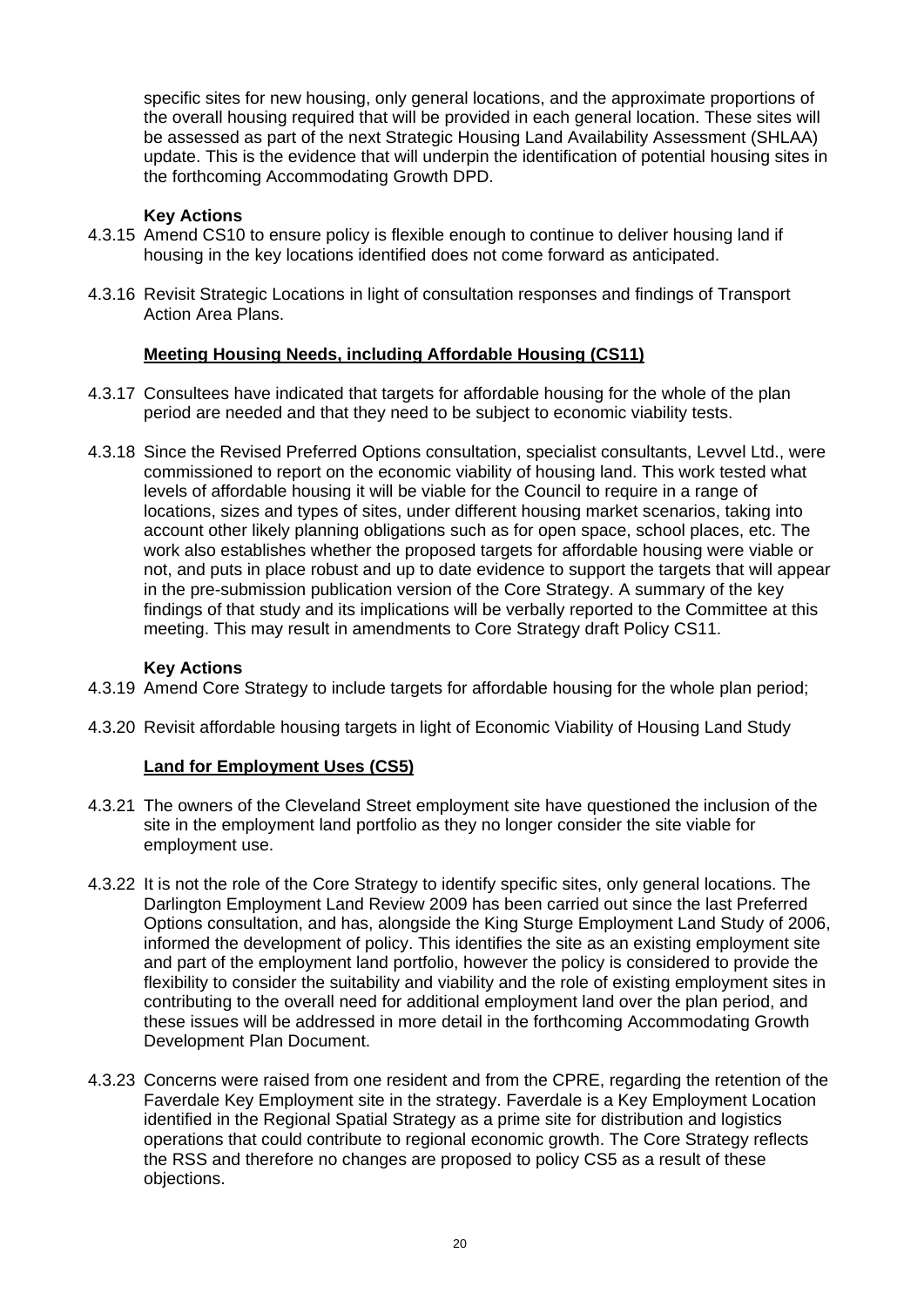4.3.24 Objections have been received from Government Office for the North East and the North East Planning Body regarding the lack of indication of when employment development is going to happen and by what means it will be delivered, as advocated by RSS Policy 5. Although the decision not to include a phasing element to the policy was taken due to local circumstances and the nature of Darlington's employment land portfolio, this issue will be given further consideration.

# **Key action**

4.3.25 Give further consideration to the issue of phasing of employment sites and ensure policy is consistent with the national advice in PPS4.

# **Cultural and Tourism Offer (CS6)**

4.3.26 A number of responses questioned the theme and the sustainability of the strategic tourism opportunity at the A68/A1 (M) Junction. As this is a strategic document, it does not go into the detail of identifying a type of tourist attraction. This would be addressed in other more detail planning documents, or through specific proposals. The necessary infrastructure and transport facilities would need to be in place to ensure that the development was accessible by a choice of means of transport and not simply a car borne destination. Further consultation on the issue will be required with the Highways Agency.

# **Renewable Energy (CS3)**

- 4.3.27 Several respondents felt that the broad areas of least constraint for wind energy identified in draft Policy CS3: Promoting Renewable Energy did not cover the right parts of the Borough. However support was received for an area of search to the west of the urban area, providing a potential opportunity for future development at the north west fringe strategic location to be brought forward alongside renewable energy provision. There was specific opposition to the policy from parishes and local residents in the north-east part of the Borough (including Sadberge Parish Council, Seven Parishes Action Group (SPAG) and the CPRE) where a planning application for a wind farm has been submitted and a number of wind farm proposals are currently being proposed by developers. Cumulative impact on landscape and quality of life of residents were cited as issues, with SPAG and Sadberge Parish Council proposing the inclusion of all the recommendations of the ARUP Wind Farm Development and Landscape Capacity Study: East Durham Limestone and Tees Plain, particularly in relation to separation distances between wind farm developments. Natural England considers that the draft policy will not sufficiently protect biodiversity and geological interests.
- 4.3.28 The north eastern part of the Borough was subject to an assessment carried out to underpin policy development in the RSS for wind farm development. However the same detailed information was not available for the rest of the Borough. The Council commissioned a further assessment covering the whole Borough which also include an assessment of the potential of a wide range of renewable energy technologies and not just wind energy. Specific comments have been made on this Decentralised and Renewable or Low Carbon Energy study, particularly in relation to its links to the ARUP report and the approach used to identify the three potential areas of search. Clarification is being sought from the consultants who carried out the Borough wide study on these issues, and this clarification will inform finalising policy CS3. However, finalising the policy will also have regard to the comments of One North East that the draft policy recognises the potential for various forms of renewable energy generation across the Borough and will contribute to achieving national targets of ensuring 15% of energy is gained from renewable sources by 2020. This is reinforced by the North East Planning Body who consider that draft CS3 is in conformity with the RSS, promoting the development of renewable energy schemes, whilst taking into account wider environmental, social and economic impacts, as well as identifying potential locations for commercial scale renewable energy developments.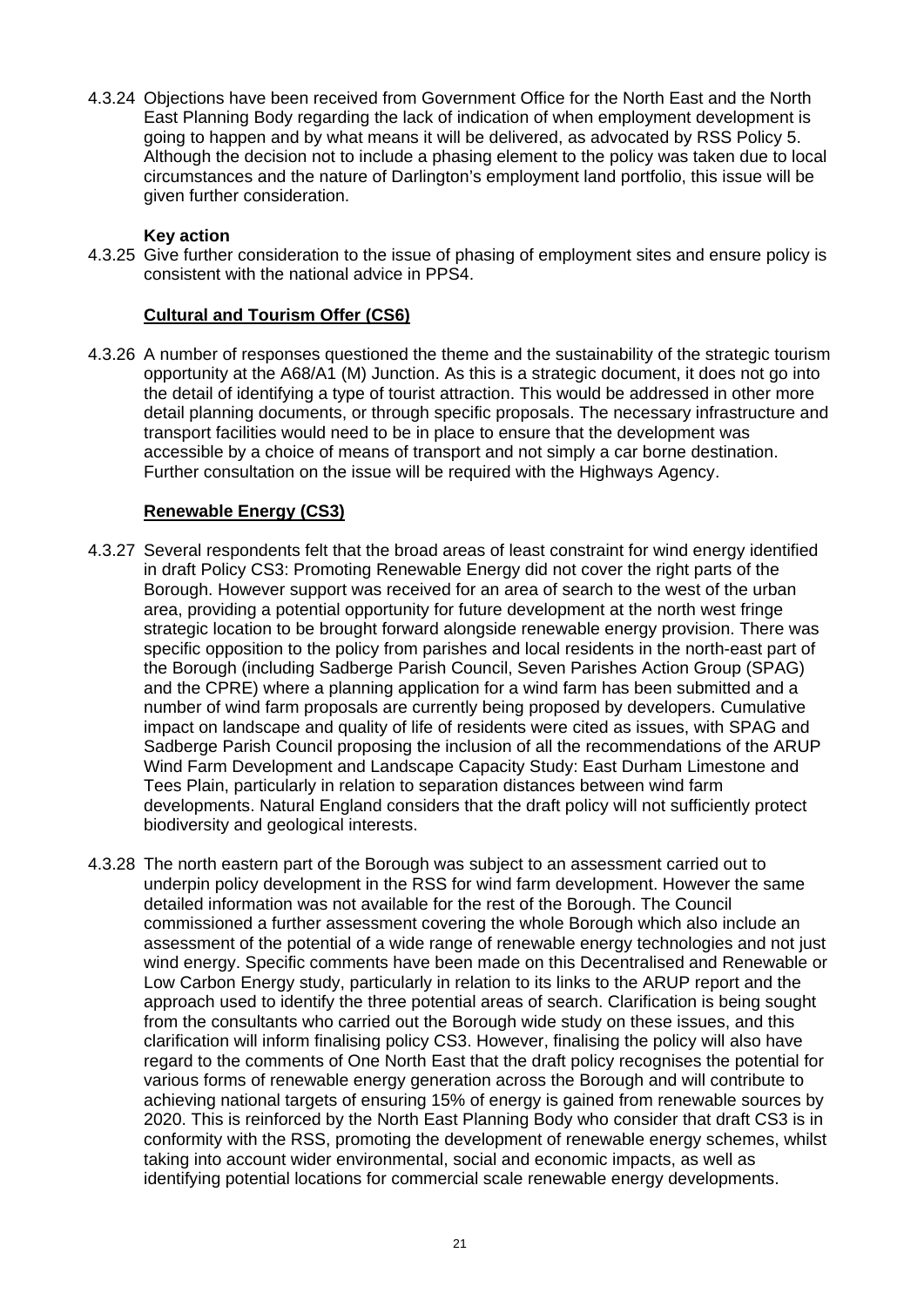# **Key Action**

4.3.29 Seek clarification on the findings of the renewable energy study and to give consideration to the need for further evidence to underpin the renewable energy policy.

# **Improving Transport Infrastructure and Creating a Sustainable Transport Network (CS19)**

- 4.3.30 A variety of comments were received on this draft policy. One North East supported the policy as it builds on initiatives like the sustainable travel town, and the Highways Agency gives strong support for all aspects of the policy. The Government Office require changes to reflect the parking policy in government planning policy statement PPS13.
- 4.3.31 There was some support for the decision not to include the Cross Town Route in the policy, though some residents in the West Park area felt that the scheme would be the only way to improve journey times across the town and reduce congestion in the West Park area. Residents still raise the issue of a bus station at consultations of this type, but it would be for proposals to be drawn up in other plans and strategies before it could be included as a deliverable scheme in the Core Strategy. One resident also suggested that a rail freight terminal should be included in the plan but again, without any indication of interest or a deliverable scheme, it would be inappropriate to include it in the Core Strategy.

#### **Key Action**

4.3.32 Address comments on parking either in policy CS19 or CS2.

#### **Consultation Responses from Statutory Consultees and Government Agencies**

- 4.3.33 The Government Office (GO-NE) was impressed with the quality of the content and the open and accessible style of presentation. It highlighted the need to take into account the new PPS4, the need for additional information on phasing of employment land release, an overall affordable housing target, the need for the sport and recreation facilities policy (CS18) to address the shortfall in provision of junior football pitches, and the need for the transport (CS19) or design policy (CS2) to include guidance about parking as part of a package of measures to promote sustainable travel choices. There will be continued liaison with GO-NE as we advance to submitting the Core Strategy for examination.
- 4.3.34 The North East Planning Body considered the CSRPO to be in general conformity with the RSS, but asked that the sequential approach to development be more explicitly stated, and that there is a phased approach to the release of employment land. They would welcome definition of the circumstances where lower density housing is needed, and would welcome the inclusion of Sustainable Urban Drainage Systems as a requirement of new development. They also ask that demand management measures and parking standards be included to reduce car travel.
- 4.3.35 Other key statutory consultee and government agency responses were:
	- (a) One North East generally indicates that the draft policies support the delivery of the Regional Economic Strategy. However, it suggests that the document should recognise and allow for increasing demand for small renewable energy schemes in housing and business premises, and enable developer contributions to be collected to implement this. In a similar vein, it considers that there should be references to sustainable travel plans and that these should consider the deployment of strategically positioned charging points and wider electric vehicle infrastructure linked to key public amenities, and supports the inclusion of energy efficiency as a key area for improvement in the existing housing stock. . Regarding the strategic tourism opportunity, it comments that the sequential approach to site selection should be applied to identifying a location;
	- (b) English Heritage, in contrast to the Preferred Options consultation, are broadly supportive of the approach to the historic environment, particularly in CS14 but suggest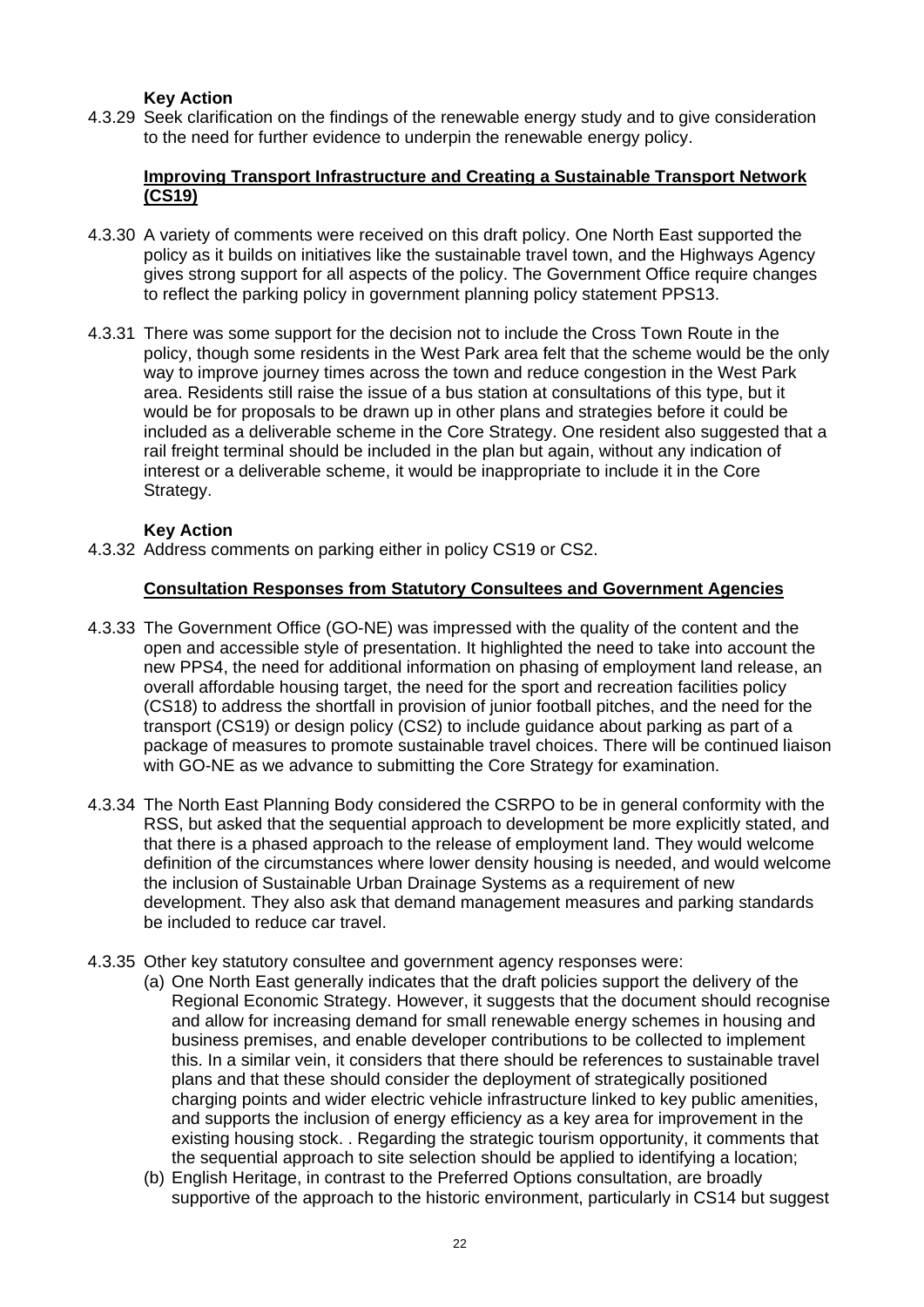that the historic environment should have a more cross cutting role in the Core Strategy as a tool to attract investment to the town

- (c) Natural England supports the inclusion of draft policies CS14, CS15 and CS17 but are concerned that CS15 lacks achievable targets for priority habitats and species. They would also encourage CS17 to more fully reflect the emerging national green infrastructure agenda which embraces the different functions that the green infrastructure network can have, including natural and worked landscapes and not just those for community recreation.
- (d) The Environment Agency's main concern is that a flood risk sequential test assessment has not been undertaken for the strategic locations. A Strategic Flood Risk Assessment (SFRA) is being undertaken for the Borough; this has informed the identification of locations to date, resulting in all of the locations, with the exception of the Town Centre Fringe being located outside of areas at flood risk. Further work is being undertaken by JBA Consultants with the Environment Agency to help determine the strategic approach to flood risk management to help ensure that future development of the Town Centre Fringe creates a safe, high quality environment for all.
- (e) The Highways Agency have indicated that they welcome the changes that have been made in response to their objections. Their key outstanding issue is the traffic impact of the proposed development in the strategic locations identified and its impact on the strategic highways network.
- (f) Sport England welcome the importance placed upon promoting quality, accessible sport and recreation facilities within the Core Strategy. But they consider it would be beneficial to incorporate standards of provision for playing pitches and sport and recreation facilities in policy CS18 to ensure the appropriate quantity of provision can be met and monitored.
- (g) County Durham and Darlington NHS Trust consider that the Core Strategy does not appropriately address the matter of healthcare provision and delivery cover within the Borough of Darlington despite this being a key objective of One Darlington Perfectly Placed. It would like the Core Strategy to incorporate maximum flexibility in its strategy, spatial vision, policies and proposals to ensure future healthcare related development and redevelopment and proposals are not prejudiced, so that high quality healthcare services are provided to the Borough of Darlington and its strategic targets can be met.

# **Key Actions**

- 4.3.36 Several of the comments made by One North East and the regional planning body can be addressed in the more detailed LDF documents planned, where detailed development policies and site allocations will be set out, or are addressed in existing documents, such as the Design of New Development Supplementary Planning Document.
- 4.3.37 Officers are now providing the Highways Agency with more detailed future forecast development data for the strategic locations and for the Borough overall, to enable them to model future traffic growth and assess what measures need to be put into place to mitigate any adverse traffic impact. Provided the mitigation measures identified can be included in the Core Strategy and/or the accompanying Local Infrastructure Plan, the Highways Agency is likely to withdraw any outstanding objections to the Core Strategy, and will be able to support the Council, if required, at the Public Examination.
- 4.3.38 Officers are working closely with the Environment Agency to agree an appropriate approach to the future development of the Town Centre Fringe to ensure that the risk of flooding to residents and users of the area is no worse than currently exists, and to determine what needs to be put in place to mitigate the risk of flooding in the long term. The mitigation measures will be included in the Local Infrastructure Plan and the an appropriate policy will be incorporated in the forthcoming Town Centre Fringe Area Action Plan to satisfy the Agency's concerns. The completion of the flood risk assessment will also allow the Core Strategy sequential test assessment to be undertaken, which following consultation with the Environment Agency, should enable them to support the Council's approach to new development in the Core Strategy.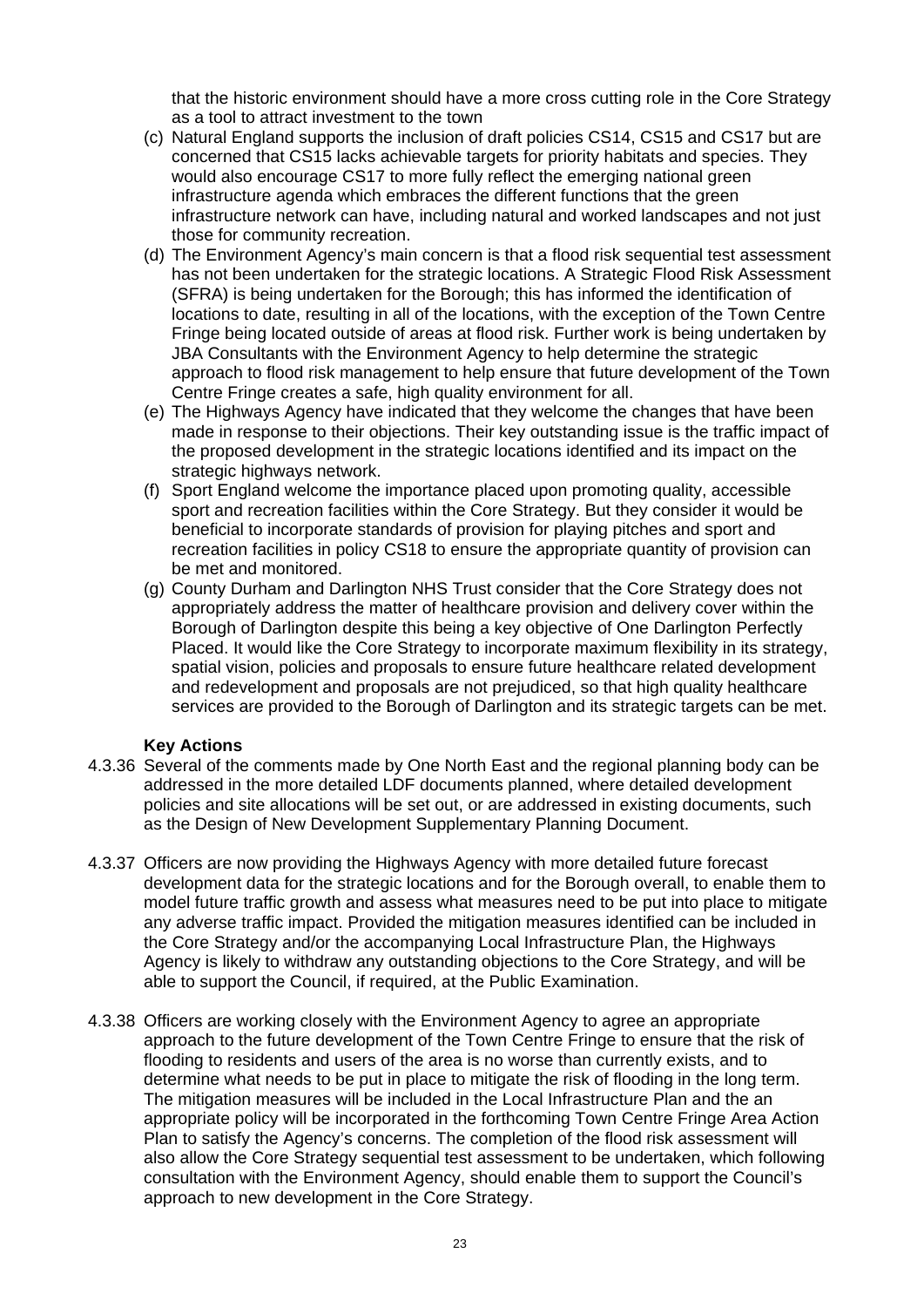- 4.3.39 The concerns of English Heritage, Natural England and Sport England will be addressed in policy revisions and with subsequent consultation with these external partners to ensure that the revised policies are robust and credible.
- 4.3.40 Further consideration needs to be given to the objection of County Durham and Darlington NHS Trust to see if it can be addressed without undermining the overall purpose of the Core Strategy.

#### **Consultation Responses from Landowners and Developers**

- 4.3.41 Most landowner and developer responses were either to promote particular sites for development or to ensure that sites were safeguarded from alternative forms of development (see land for employment uses and proposed new housing development sections above). However, some other matters that these respondents expressed views on were as follows:
	- (a) Developer contributions: the plan should be clear about what strategic infrastructure is and how any monies collected for this from developers are fairly and reasonably related to proposed developments. The Council should consider the cumulative effects of Section 106/development costs on scheme viability.
	- (b) Design of new development: some felt that the draft policy CS2 is too onerous, particularly in relation to sustainable construction standards proposed, which will affect the commercial viability of schemes.

#### **Key Actions**

- 4.3.42 Work is underway to prepare an economic viability of housing land study. This will inform finalising the 'developer contributions' policy and the forthcoming Planning Obligations SPD. Further detail on the Council's approach to securing planning obligations from new development and the impact on scheme viability will be set out in the draft SPD which will be available for consultation in Autumn 2010.
- 4.3.43 Sustainable building standards in CS2 are consistent with the Government's national programme and are in conformity with the RSS. It would be the responsibility of a developer to show that provision of standards in a new development would impact on the viability of a scheme through negotiation during the planning application process.

# **Consultation Responses from Existing Business Interests in the Borough**

- 4.3.44 Comments from significant business interests in the Borough (in addition to those mentioned in previous sections) include:
	- (a) Town centre development and retail policies: the Moorfield Group (owner of the Cornmill Centre) question the priority given to development at Commercial Street over other "potential sites" for retail development in the town centre, one of which they are "currently preparing a scheme" for. Sainsbury's want their Victoria Road store to be included within the boundary of the town centre. Tesco say there is a clear qualitative need for a town centre foodstore, want further retail provision allocated in the North West part of the Borough - and ask that West Park be designated a district, not local, centre - want convenience retailing to be considered within the mix of uses at Valley Street, Blackett Road, Lingfield and Morton Park. DSG International (owners of Curry's) ask for more recognition of the benefit of facilities such as Darlington Retail Park. Nottinghamshire CC Pension Fund (owners of the No Frills DIY unit) make similar comments regarding their facility and want it to be included within the boundary of North Road district centre. A number of respondents pointed out that the Core Strategy needs to take into account the recently-published Planning Policy Statement 4 (PPS4).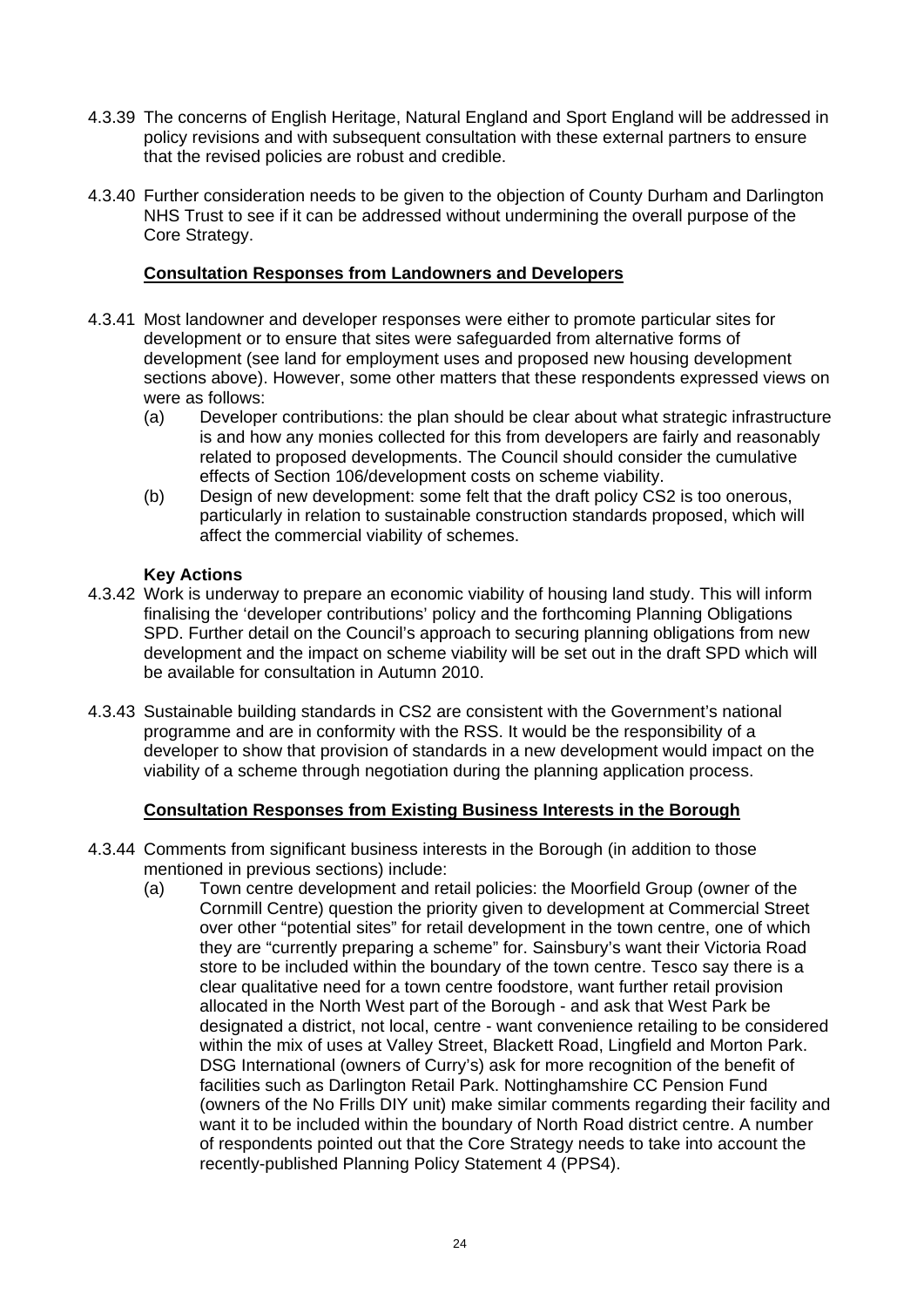(b) DTVA want the plan to be clearer about the amount of land available for development at the airport in Darlington Borough, and for it to highlight further the role of the airport and its expansion in driving regional economic growth;

# **Key Actions**

- 4.3.44 Finalising the town centre and retail policies in the Core Strategy will be informed by taking into account the policies of PPS4 and an update of the quantitative forecasts of the 2008 Darlington Retail Study to reflect the economic downturn that has severely affected retailing since the Study was published; the latter work will be carried out over the next few weeks. Other substantive changes to these policies are not considered appropriate.
- 4.3.45 Further consideration is needed as to whether more can be said in the Core Strategy to indicate the Council's commitment to supporting the airport, given its importance to the local economy.

# **Consultation Responses from Local People, Interest Groups and Parish Councils**

- 4.3.46 The comments made by local people, interest groups and Parish Councils ranged across all planning policy themes, and beyond in some instances. The CPRE has been impressed by the embedding of environmental issues and policies throughout the document and welcomed the 'very good', 'thorough analysis' for particular sections.
- 4.3.47 At the public events, some of the key issues raised were:
	- (a) Traffic congestion in the West Park area, that will only be made worse by the planned developments. Also traffic congestion at Salters Lane North and Whinfield Road;
	- (b) A green corridor should be created for the River Skerne as it passes through the town;
	- (c) More needs to be done to improve poor housing stock in the town, particularly those that are privately rented or in multiple occupation in wards like Northgate, and more should be made of existing older housing before it is considered for demolition;
	- (d) A call for the Council to do more to support the airport, which is vital to support a thriving local economy;
	- (e) Concern about the type of new development that would be permitted in the Faverdale area;
	- (f) Agreement about the opportunities presented by the town fringe area, with suggestions about the range of facilities and uses that could be accommodated there;
	- (g) Need for better links from the town centre fringe to the town centre.

# **Key Actions**

- 4.3.48 Comments beyond the scope of planning policy or the Core Strategy have been shared with colleagues within the Council, e.g. in housing or transport policy, to be addressed appropriately. Where possible unfounded concerns about future development were allayed at the consultation events themselves. The further work on Transport Area Action Plans refereed to earlier in this report will identify the actions needed to mitigate congestion where new development is proposed.
- 4.3.49 Comments relating to more detailed planning policy matters will be held for consideration in preparing the forthcoming more detailed LDF documents, such as the Accommodating Growth DPD.

# **Sustainability Appraisal and Habitats Regulation Assessment**

4.3.50 The Environment Agency had no specific comments to make regarding the SA report, and English Heritage is generally content with the way the SA has developed and deals with cultural heritage.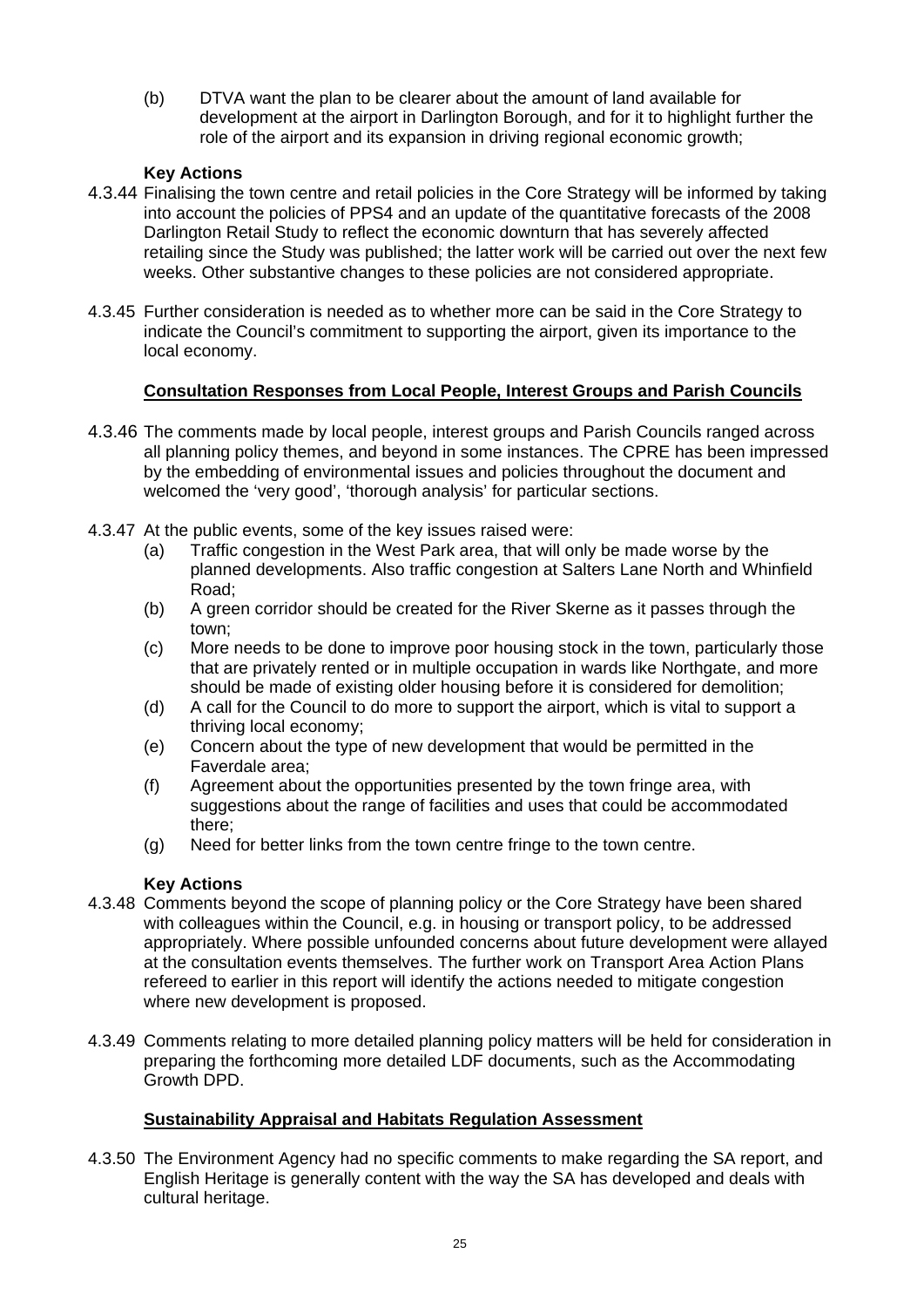- 4.3.51 Natural England commented that the key issues impacting on the natural environment identified in the SA should be drawn out in the introduction to the Core Strategy where the key issues are identified, to provide context to the spatial challenges. It also commented that there should be a brief explanation of the habitats regulations assessment in the Core Strategy, and how its findings have shaped the options. Consultants acting from the owners of land at the western urban fringe have commented that the SA is inaccurate in respect of its comparative assessment of strategic housing options, repeating the reasons they have cited in commenting on policies CS10 and CS1.
- 4.3.52 Darlington Association on Disability (DAD) feel that the Strategy does nothing to improve transport for disabled people, relying on it being addressed in the Local Transport Plan. DAD would like it to be an aim of the Core Strategy, so that how disabled people get around in the Borough would not get overlooked, and would be given the same priority as reducing congestion.
- 4.3.53 In fact, draft policy CS19 specifically states that: "Throughout the plan period ... the transport infrastructure for disabled people [will be] improved". This is reinforced by Policy CS2 which states that: "All development proposals should … support inclusive communities, by providing links to existing networks to ensure safe, convenient and attractive access for … disabled people". The LTP will carry these principles forward into more detailed transport policies and actions; this together with the above policies and the recently-adopted Design of New Development SPD provide the tools needed to safeguard appropriately the interests of disabled people.

# *Key Action*

4.3.52 The text of the publication version of the Core Strategy will be drafted to include stronger links between it and the findings of the SA and the HRA.

# **Local Infrastructure Plan**

- 4.3.53 Alongside the consultation on the CSRPO, consultations were also carried out on a draft Local Infrastructure Plan (LIP). The draft LIP sets out new planned infrastructure and/or improvements over the next 15 years to help deliver the policies in the Core Strategy, with greater detail provided for the strategic locations. It also identifies who is likely to be funding and providing infrastructure works, and when. It encompasses physical infrastructure (such as roads, sewers, heritage), social and community infrastructure (such as education facilities and healthcare provision) and green infrastructure (such as open space and habitat provision).
- 4.3.54 The Government Office for the North East state that the draft LIP is 'thorough and informative' with adequate detail provided for the infrastructure provision for the strategic locations, although similar cross referencing to other Core Strategy policies would be beneficial. The Highways Agency and the Environment Agency have both indicated their support for the LIP, only highlighting the need to use the most up to date evidence. The Agencies, Network Rail and the County Durham and Darlington Foundation Trust have all provided further information to add clarity and detail to the draft Plan, which is welcomed.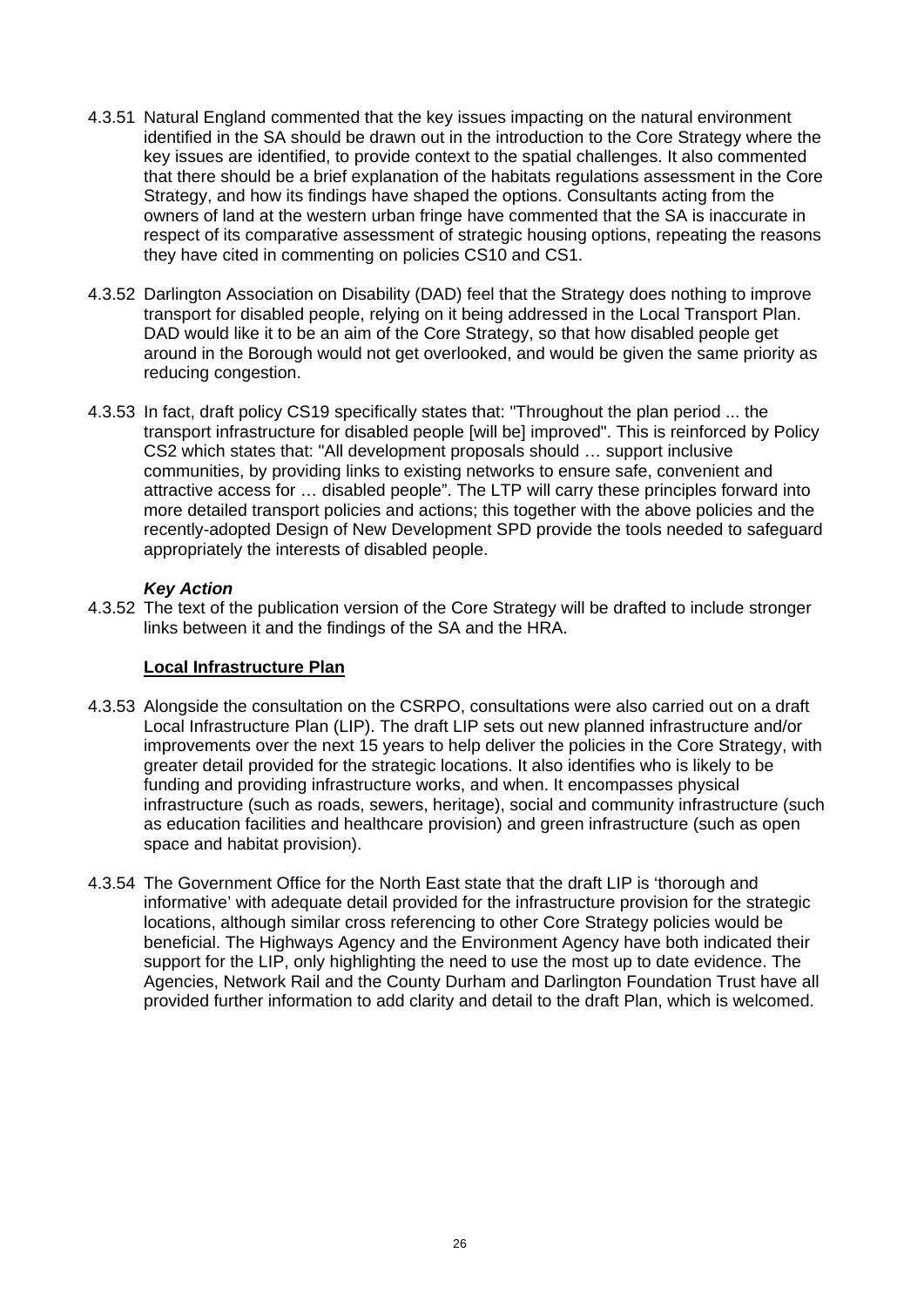# **Appendix 1:**

People and Bodies invited to make Representations during Regulation 25 consultations

| <b>Contact Name</b>                                             | <b>Respondent</b>                           |
|-----------------------------------------------------------------|---------------------------------------------|
| <b>Specific Consultation Bodies</b>                             |                                             |
| Jenny Loring                                                    | Natural England                             |
| Ian Radley (Planning Manager)                                   | <b>Highways Agency</b>                      |
| Ken Ross                                                        | Darlington PCT                              |
|                                                                 | English Heritage                            |
|                                                                 | <b>Strategic Rail Authority</b>             |
|                                                                 | <b>Environment Agency</b>                   |
|                                                                 | Countryside Agency                          |
| Rachel Bust                                                     | The Coal Authority                          |
| <b>Phil Jones</b>                                               | One North East                              |
| Director of Technical Services                                  | Durham City Council                         |
| <b>Planning Team</b>                                            | Yorkshire & Humber Assembly                 |
| Miss Joan Portrey, Business Manager                             | Planning Policy Team, Durham County Council |
| <b>Planning Manager</b>                                         | Sedgefield Borough Council                  |
| Rosemary Young                                                  | Stockton on Tees Borough Council            |
| Graham Banks (Planning Policy Manager)                          | <b>Hambleton District Council</b>           |
| Mr. Paul Steele                                                 | Richmondshire District Council              |
| Malcolm Steele (Principal Planning Officer)                     | Tees Valley Joint Strategy Unit             |
| Carl Bunnage, Projects & Sustainable<br>Development Team Leader | North Yorkshire County Council              |
| Land and Development Team                                       | <b>National Grid</b>                        |
| Dave Pilkington                                                 | <b>Unitied Utilities</b>                    |
| Carolyn Wilson MRTPI, Senior Planner                            | <b>Mobile Operators Association</b>         |
| Frank Bozic (External Devt Coordinator)                         | Northumbrian Water Limited                  |
| Paula Carney (Planning Director)                                | <b>BT</b> Group plc                         |
| Director of Planning                                            | Wear Valley District Council                |

| <b>Contact Name</b>                | <b>Respondent</b>                          |
|------------------------------------|--------------------------------------------|
| Paul Clarke                        | Middlesbrough Council                      |
| <b>Planning Policy</b>             | Teesdale District Council                  |
| N Welch (Chairperson)              | Archdeacon Newton Parish Council           |
| Mr D A Grey (Chair)                | <b>Barmpton Parish Meeting</b>             |
| Miss M.J. Kettlewell (Chairperson) | <b>Brafferton Parish</b>                   |
| c/o Cllr B Jones                   | Coatham Mundeville Parish Meeting          |
| Mr Mike Smith                      | Bishopton Parish Council - Clerk           |
| Mrs J S Mannion (Chairperson)      | Denton Parish Meeting                      |
| Ms Lorraine Tostevin               | East and West Newbiggin Parish Meeting     |
| Mr Michael Bean (Chairperson)      | Great Burdon Parish Meeting                |
| Mrs A Ridley, Secretary            | <b>Great Stainton Parish Meeting</b>       |
| Mr. S Bowman (Chairperson)         | Houghton-le-Side Parish Meeting            |
| Mr M H W Brown (Clerk)             | High Coniscliffe Parish Council            |
| Mr Mike French                     | Heighington Parish Council                 |
| Linda Groves (Clerk)               | Hurworth Parish Council                    |
| Mr H Piggott                       | Killerby Parish Meeting                    |
| Mr. David A King (Chairperson)     | Little Stainton Parish Meeting             |
| lan Murphy                         | Low Dinsdale Parish Council                |
| Mr Roger Cliff                     | Low Coniscliffe & Merrybent Parish Council |
| Mr B Heward, Clerk                 | Neasham Parish Council                     |
| Mrs Joyce McBride (clerk)          | Middleton-St-George Parish Council         |
| Mrs Rachel Walton (Chairperson)    | Morton Palms Parish Meeting                |
| Christina Steel                    | Piercebridge Parish Council                |
| Alastair Mackenzie (Clerk)         | Sadberge Parish Council                    |
| Mr. I Riddell (Chairperson)        | Sockburn Parish Meeting                    |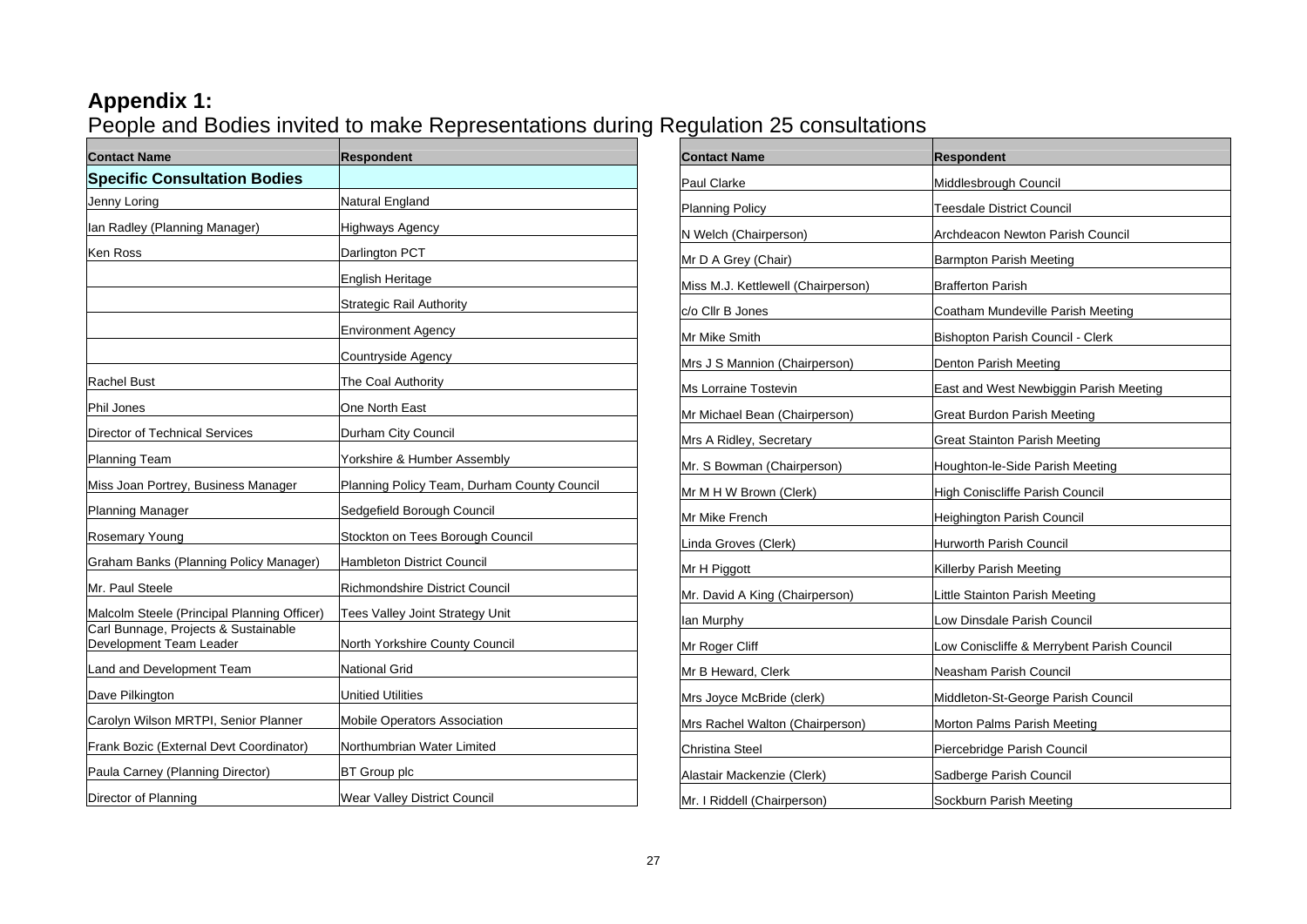| <b>Contact Name</b>               | <b>Respondent</b>                                              |
|-----------------------------------|----------------------------------------------------------------|
| Mrs D Spinks, Clerk               | Walworth Parish Meeting                                        |
| Mrs Carol Dawson                  | Whessoe Parish Council                                         |
| Cllr Glenn Mitford (chairperson)  | <b>Whessoe Parish Council</b>                                  |
| Mr. M. Fearneyhough (Chairperson) | Summerhouse Parish Meeting                                     |
| Brian Anderson                    | Darlington Association of Parish Councils                      |
| Mrs J Flunder                     | Manfield and Cliffe Parish Council                             |
| Ms S Bridges                      | Ms S Bridges, Chairperson Coatham Mundeville<br>Parish Meeting |
| Mr Robert Stratford (Clerk)       | Mordon Parish Meeting                                          |
| Mrs A Jackson                     | <b>Carlton Parish Council</b>                                  |
| Mrs C. A. Hill                    | <b>Elton Parish Council</b>                                    |
| Mrs Audrey Wray                   | <b>Redmarshall Parish Council</b>                              |
| Mr S Catterall (Chairman)         | Aislaby & Newsham Parish Meeting                               |
| Mrs A Overfield                   | <b>Etherley Parish Council</b>                                 |
| Mr M Brown                        | Headlam Parish Meeting                                         |
| N Hart                            | Middridge Parish Council                                       |
| Mrs M Whitehead                   | Long Newton Parish Council                                     |
| Mrs K Proudfoot                   | Stapleton & Cleasby Parish Council                             |
| Mrs L M Whent                     | <b>Eppleby Parish Council</b>                                  |
| Mrs A M Robinson                  | Dalton on Tees Parish Council                                  |
| Mr W Alderson                     | Girsby Parish Council                                          |
| Mrs Wendy Mann                    | Hornby Parish Council                                          |
| Sybil Nelson                      | Gainford & Langton Parish Council                              |
| Mrs C Dawson (clerk)              | Whessoe Parish Council                                         |
| Mrs G Dunn, Parish Clerk          | Stillington and Whitton Parish Council                         |
| Mr D Suttill (Clerk)              | Eryholme Parish Council                                        |
| Mr I W Calvert (Clerk)            | Croft on Tees Parish Council                                   |
| Mr D Lester                       | Over Dinsdale Parish                                           |

| <b>Contact Name</b>                     | <b>Respondent</b>                                                            |
|-----------------------------------------|------------------------------------------------------------------------------|
| <b>Consultees</b>                       |                                                                              |
| Mr. Hugh Lang (Chief Executive)         | Durham Tees Valley Airport                                                   |
| Nicola Holmes                           | Network Rail                                                                 |
| Jon Palmer                              | Yorkshire Forward                                                            |
| <b>Mr Martin Watson MRICS</b>           | Ministry of Defence                                                          |
|                                         | Airports Policy Division, Department for Transport                           |
| Regional Planning & Partnership Manager | Legal Services Commission                                                    |
| D M Rixson                              | Northern & Yorkshire RHA                                                     |
| Senior Case Officer (North East)        | Heritage Lottery Fund                                                        |
|                                         | Crown Estate Commissioners                                                   |
| <b>District Auditor</b>                 | District Audit Office                                                        |
| A Keddie                                | Health & Safety Executive                                                    |
| K Riensema                              | Civil Aviation Authority                                                     |
| David McGuire, Planning Manager)        | Sport England (North East)                                                   |
| Steve Carr                              | Homes and Communities Agency                                                 |
| Regional Director                       | Homes and Communities Agency                                                 |
| Judith Parker, Secretary                | Darlington & Sedgefield Liberal Democrats<br><b>Constituency Association</b> |
| James Stevens / Andrew Whitaker         | <b>Home Builders Federation</b>                                              |
| Jim Johnsone                            | Tees Valley Living                                                           |
| <b>Chief Executive</b>                  | Tees Valley Housing Association                                              |
| Lucy Mo                                 | Association of North East Councils                                           |
| Ali Lumley                              | <b>Tees Valley Regeneration</b>                                              |
| Leigh Vallance (Executive Director)     | Durham Rural Community Council                                               |
| Dr David Mason (County Archaeologist)   | Archaeology Section, Durham County Council                                   |
|                                         | <b>Tees Valley Partnership</b>                                               |
| Shonah Dobson                           | Durham Biodoversity Partnership c/o Durham Wildlife<br>Trust                 |
| Director of Design Review               | CABE                                                                         |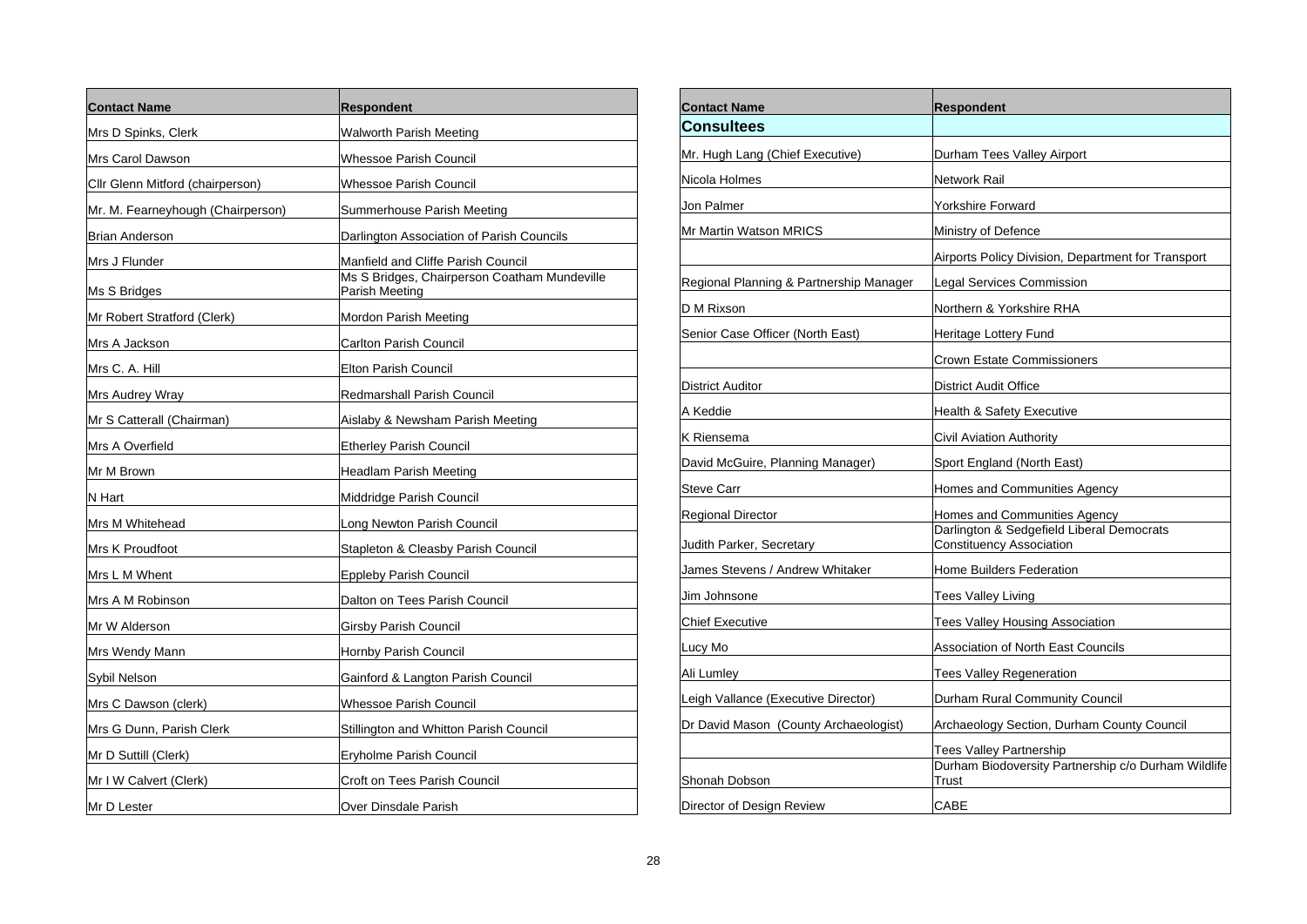| <b>Contact Name</b>                             | <b>Respondent</b>                              |
|-------------------------------------------------|------------------------------------------------|
|                                                 | Society for the Protection of Ancient Building |
| Mr Richard Pow, Regional Development<br>Manager | Forestry Commission, North East England Region |
| <b>Non Statutory Consultees</b>                 |                                                |
| M Geath                                         | M Geath                                        |
| <b>K</b> Fridd                                  | <b>K</b> Fridd                                 |
| Ray Sams                                        | Ray Sams                                       |
| Mr & Mrs Jack                                   | Mr & Mrs G Jack                                |
| P Ellen                                         | P Ellen                                        |
| <b>B</b> Kirtley                                | <b>B</b> Kirtley                               |
| Tim Stahl                                       | <b>Tim Stahl</b>                               |
| Joan Vickers                                    | Joan Vickers                                   |
| Margaret Martin                                 | Margaret Martin                                |
| lan Bib                                         | lan Bib                                        |
| Dawn Gearhes                                    | Dawn Gearhes                                   |
| Mr & Mrs Wright                                 | Mr & Mrs Wright                                |
| Tim Wayle                                       | Tim Wayle                                      |
| Mr & Mrs Wood                                   | Mr & Mrs P Wood                                |
| Mr Brian Jefferson                              | <b>Brian Jefferson</b>                         |
| Clare Wise                                      | Clare Wise                                     |
| Susan Boyle                                     | Susan Boyle                                    |
| Elizabeth Mann                                  | Elizabeth Mann                                 |
| Mr & Mrs J Todd                                 | Mr & Mrs J Todd                                |
| L Tostevin                                      | L Tostevin                                     |
| <b>Graham Tweddle</b>                           | <b>Graham Tweddle</b>                          |
| Antony Warren                                   | Antony Warren                                  |
|                                                 | George Cotton                                  |
|                                                 | Mr & Mrs P Edwards                             |

| <b>Contact Name</b>     | <b>Respondent</b>           |
|-------------------------|-----------------------------|
| Mr J Stabler            | Mr J Stabler                |
| Mr J D Orme             | Mr J D Orme                 |
|                         | Mr C Dobson                 |
| <b>Sharron Marshall</b> | <b>Sharron Marshall</b>     |
|                         | Mr & Mrs J Simpson          |
| <b>Shirley King</b>     | <b>Shirley King</b>         |
| J M Clare               | J M Clare                   |
| K Cheadle               | Kath Cheadle                |
|                         | Mr. John Pearl              |
|                         | Mr. J Fitzpatrick           |
|                         | Mr. Brian Bell              |
|                         | Mr & Mrs D Mathews          |
| Mark Adamson            | Mark Adamson                |
| Mr J D Powell           | Mr J D Powell               |
| Mrs D J Shoyd           | Mrs D J Shoyd               |
|                         | Mr. Alasdair MacConachie    |
| Mr S Howarth            | Mr S Howarth                |
| <b>Mark Stratford</b>   | <b>Mark Stratford</b>       |
| Mr J J Sims             | Mr J J Sims                 |
|                         | JS Garcha                   |
| <b>Frank Haylett</b>    | <b>Frank Haylett</b>        |
| Peter Wellings          | Peter Wellings              |
| <b>Annabel Beattie</b>  | <b>Annabel Beattie</b>      |
| Mrs J King              | Mrs J King                  |
|                         | <b>Beatrice Cuthbertson</b> |
|                         | Mr M Landers                |
| J S Garcha              |                             |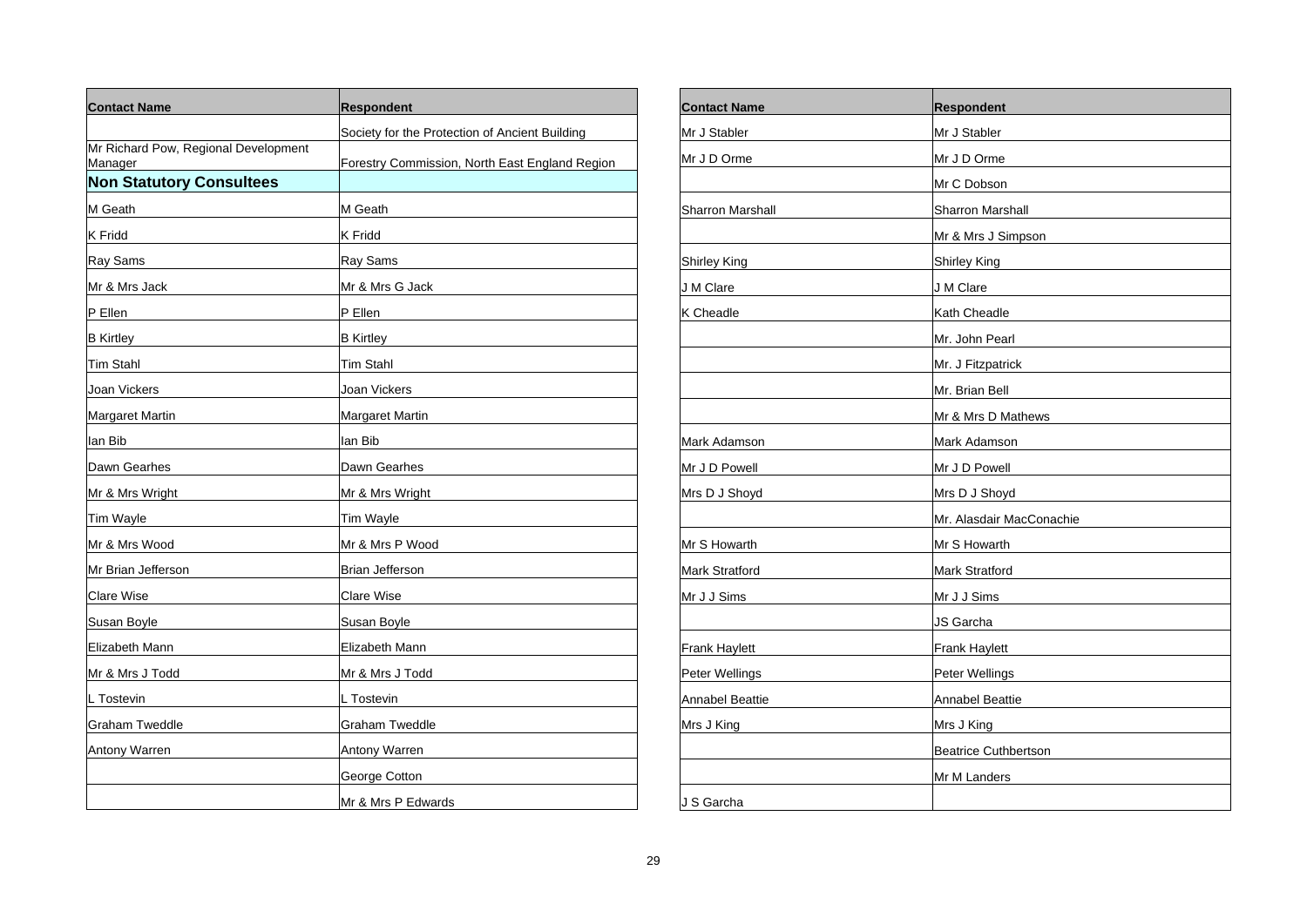| <b>Contact Name</b>     | Respondent              |
|-------------------------|-------------------------|
| Claire Compton          | Claire Compton          |
| Joyce Standing          | Joyce Standing          |
| Mr Newton               | Mr Newton               |
| Miss Sylvia Wall        | Miss Sylvia Wall        |
| Don Whitfield           | Don Whitfield           |
| Margaret Petterson      | Margaret Petterson      |
| D F Scott               | David Scott             |
| Mr and Mrs Newton       |                         |
| <b>Charlotte Carter</b> | <b>Charlotte Carter</b> |
|                         | Ms Y Richardson         |
|                         | Jeremy Smith            |
|                         | Ron Lewis               |
|                         | G L Jones               |
|                         | Eric Roberts            |
|                         | Joanne Scott            |
|                         | Anne Charlton           |
| Mr Brunton              | Mr M Brunton            |
| N Tate                  | N Tate                  |
| Charlotte Lynch         | Charlotte Lynch         |
|                         | John Monkhouse          |
|                         | Kevin Raby              |
|                         | Mike Crawley            |
|                         | Don Moody               |
|                         | Mike Haw                |
| <b>FW Kirby</b>         | FW Kirby                |
| Mr & Mrs R A Smith      | Mr & Mrs R A Smith      |
| N J S Ellis             | N J S Ellis             |

| <b>Contact Name</b>            | Respondent                     |
|--------------------------------|--------------------------------|
| Dr & Mrs W Wilder              | Dr & Mrs W Wilder              |
| Ms A Flowers and Mrs J Flowers | Ms A Flowers and Mrs J Flowers |
| Derek McGrath                  | Derek McGrath                  |
| John Dunn                      | John Dunn                      |
| <b>Tot Lund</b>                | Tot Lund                       |
| Mr A Marsden                   | Mr A Marsden                   |
| Shaun Campbell                 | Shaun Campbell                 |
|                                | Dorothy Lincoln                |
| Joyce Hume                     | Joyce Hume                     |
|                                | J K Wilkinson                  |
| Ms Pearson                     | Ms Pearson                     |
|                                | Mr. P R Smyth                  |
|                                | David Preston                  |
|                                | <b>B</b> Kirtley               |
|                                | Mrs. Charlotte Carter          |
|                                | <b>Richard Davison</b>         |
| Mr Rodney R Burges             | Mr Rodney R Burges             |
|                                | John Shutt                     |
|                                | Mr. & Mrs. A E Harvey          |
|                                | P Jenkinson                    |
|                                | John & Hilary Hunter           |
| Mrs DE McGregor                | Mrs DE McGregor                |
|                                | Sylvia Wall                    |
|                                | Margaret Bennington            |
|                                | Alan D Burrows                 |
|                                | Lou and Valerie Bedocs         |
|                                | Frank Richardson               |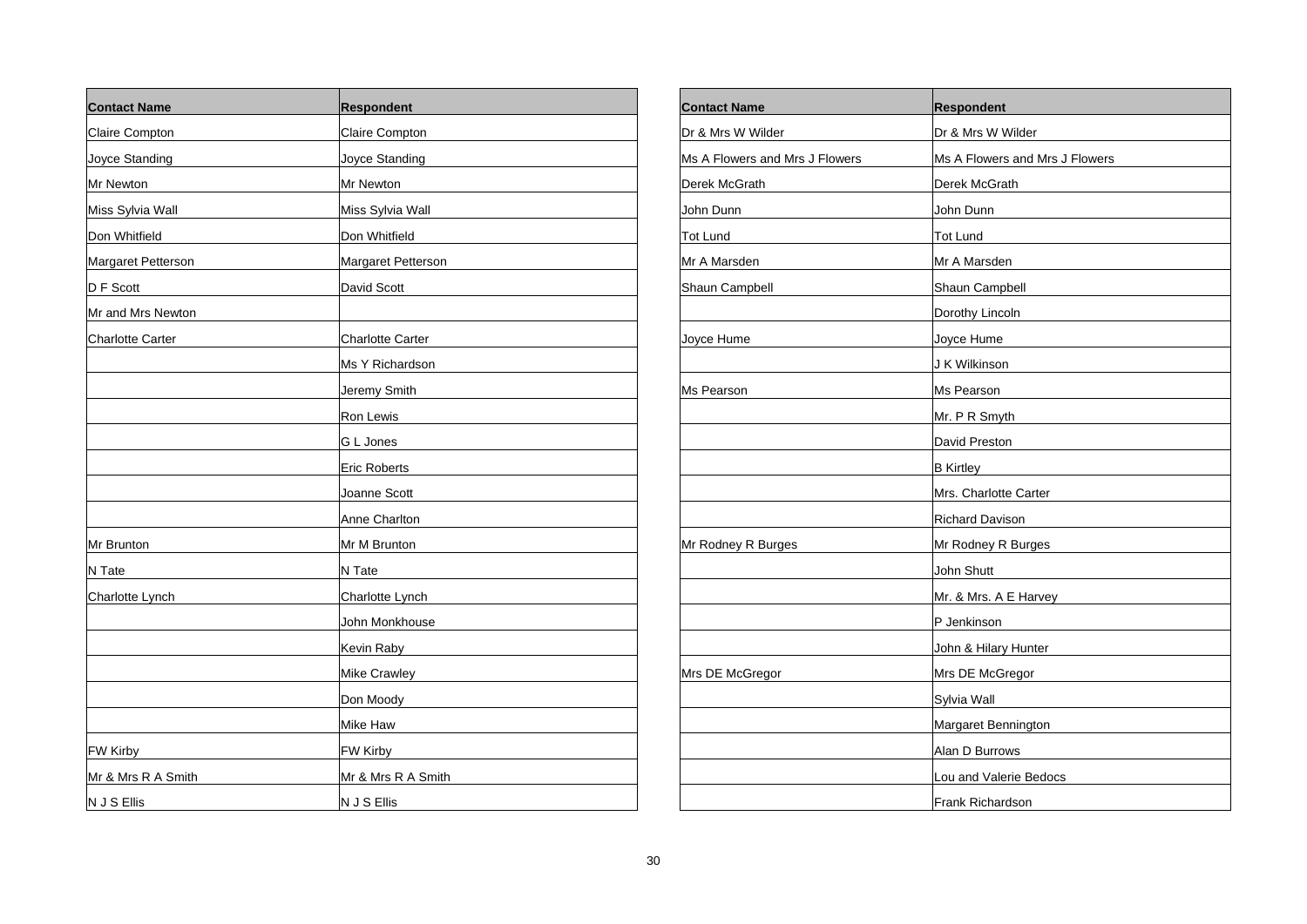| <b>Contact Name</b>          | <b>Respondent</b>                                                |
|------------------------------|------------------------------------------------------------------|
|                              | J & J Havakin                                                    |
|                              | Mrs M Beadle                                                     |
|                              | Joan Weighell                                                    |
|                              | <b>B</b> Anderson                                                |
| Mr J P Rodwell               | Darlington Branch of Alzheimer Disease Society                   |
| Liz Esnouf                   | <b>Arriva North East</b>                                         |
| Mr. G Clayton                | Spartan Wheelers Cycling Club                                    |
| Mrs. M. Jenkinson            | Darlington Hackney/Private Taxi Drivers Assoc.                   |
| Mr. Robin Blair (Vice-Chair) | Darlington Market Retail Stallholders Assn                       |
| Mr. J. Nicholson             | Darlington & District Tinnitus Group                             |
| Dr M Quader                  | Islamic Society - Darlington                                     |
| Tom Stebbings                | Darlington Society for Mentally Handicapped Children<br>& Adults |
| Mr and Mrs Ma                | Darlington Chinese Association                                   |
| Matiur Rahman                | Darlington Bangladeshi Association                               |
| Mr. G North (Secretary)      | Darlington District Youth & Community Council                    |
|                              | Disability Rights Commission                                     |
| Pauline Murray               | Sure Start                                                       |
| Liam Cairns                  | Investing in Children                                            |
| Mrs Pamela Dore              | GOLD                                                             |
| Mr. AG Christian             | Darlington Senior Citizens Association                           |
| Jacki Hiles                  | Darlington Carers Support Project                                |
|                              | Alzheimer's Disease Society, Teesside Branch                     |
|                              | Sikh Community Welfare                                           |
| Barry Birch                  | Gay Advice Darlington                                            |
| Mr. R Sandhu                 | Sikh Missionary Society                                          |
|                              | Darlington Sikh Association for Women                            |
| Mrs. Kay Jafar               | <b>Islamic Women's Forum</b>                                     |

| <b>Contact Name</b>                 | <b>Respondent</b>                             |
|-------------------------------------|-----------------------------------------------|
| Drug Action Co-ordinator            | Drug Action Team                              |
|                                     | Sikh Cultural Society                         |
|                                     | The Gypsy Council                             |
|                                     | <b>Commission for Racial Equality</b>         |
| Tony Lindsay                        | Darlington & District West Indian Association |
| EJ King                             | Darlington Society for the Blind              |
|                                     | <b>Smiths Gore</b>                            |
|                                     | Storeys: ssp                                  |
|                                     | Westpark                                      |
|                                     | <b>Stuart Edwards</b>                         |
| Jay Everett (Senior Planner)        | Storeys: ssp                                  |
|                                     | Countrywide Residential Lettings              |
| <b>Addisons Chartered Surveyors</b> | <b>Addisons Chartered Surveyors</b>           |
|                                     | Sandersons                                    |
|                                     | Robinsons                                     |
|                                     | J W Wood                                      |
|                                     | Charltons                                     |
|                                     | <b>Halifax Property Services</b>              |
| <b>FAO Nick Carver</b>              | Nick & Gordon Carver                          |
|                                     | <b>Reeds Rains</b>                            |
| Allan White                         | <b>Faulkner Brown Architects</b>              |
|                                     | <b>Eric Tweddle Associates</b>                |
| <b>Andrew Wyatt</b>                 | <b>Colliers CRE</b>                           |
| Michael Wilkinson                   | <b>ELMS Associates</b>                        |
| <b>Michael Roberts</b>              | Gerald Eve                                    |
|                                     | Knight Frank                                  |
| Keith Reynolds                      | Carter Jonas                                  |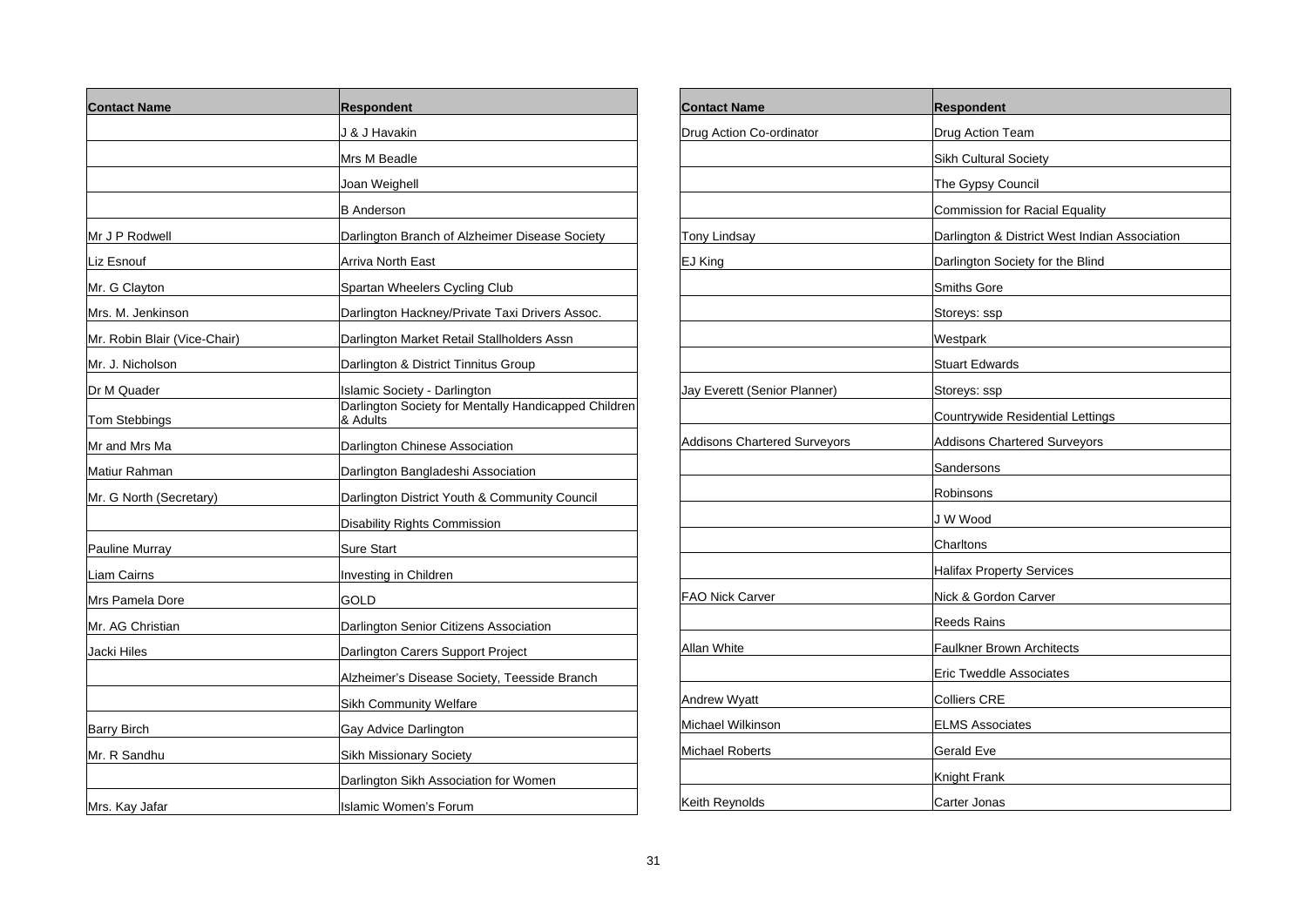| <b>Contact Name</b>           | <b>Respondent</b>                                |
|-------------------------------|--------------------------------------------------|
| <b>Rupert Visick</b>          | Jones Lang Lasalle                               |
|                               | Clark Scott Harden                               |
| Mr. A Entwhistle              | George F White                                   |
| Peacock & Smith               | Peacock & Smith for Wm Morrison Supermarkets Plc |
|                               | The Planning Bureau Ltd                          |
| <b>Barny Corrigan</b>         | Blackett, Hart & Pratt                           |
|                               | GVA Grimley for Durham Constabulary              |
|                               | MWA Planning & Devt Consultancy                  |
| Mr A Wood                     | Drivers Jonas                                    |
| <b>Michael Convery</b>        |                                                  |
|                               | <b>Halcrow Group</b>                             |
| Angela Turner                 | Jones Day                                        |
|                               | Gerald Eve                                       |
|                               | Cushman & Wakefield                              |
|                               | Drivers Jonas                                    |
| Stephen Brown                 | Dodds Brown Commercial                           |
|                               | Dewjoc Partnership                               |
|                               | Eversheds                                        |
| Jamie W G Cameron             | <b>Stanton Mortimer</b>                          |
| Schaib Mazhar                 | Whittle Jones                                    |
| Paul Glover                   | Acanthus WSM Architects                          |
| <b>Richard Turnbull</b>       | <b>Richard Turnbull</b>                          |
| Stephen Irving                | Landmark Information Group Ltd                   |
|                               | Lamb & Edge                                      |
|                               | Mr. R K Davison                                  |
| Mr. N Truscott                | Ryden Surveyors                                  |
| Mr. I R Johnson / Mr Harrison | Harrison & Johnson                               |

| <b>Contact Name</b>                  | <b>Respondent</b>                                                 |
|--------------------------------------|-------------------------------------------------------------------|
| Mr. A W Jenkins                      | <b>DWA Architects Ltd</b>                                         |
| Martin Williams                      | Strutt & Parker                                                   |
| Ailie Savage                         | Lambert Smith Hampton for National Offender<br>Management Service |
| Area Manager (Tees Valley)           | North East Chamber of Commerce                                    |
| John C Culine (Secretary)            | Showmen's Guild of Great Britain                                  |
|                                      | <b>ASDA Stores Ltd</b>                                            |
|                                      | Marks & Spencer Plc                                               |
| <b>Chief Executive</b>               | <b>British Council of Shopping Centres</b>                        |
|                                      | British Shops and Stores Association Ltd.                         |
| <b>Brian Danielson</b>               | HSBC Bank                                                         |
| <b>Chief Executive</b>               | North East Chamber of Commerce                                    |
|                                      | Binns, House of Fraser                                            |
|                                      | Amec Capital Projects                                             |
|                                      | Amdega Ltd                                                        |
|                                      | <b>ARC Northern</b>                                               |
|                                      | Tilcon (North) Ltd                                                |
|                                      | Capita Business Services                                          |
|                                      | <b>Cummins Engine Company</b>                                     |
| Peter Daniel                         | B & Q Property Management Surveyor                                |
| <b>Chief Executive</b>               | <b>BCSC</b>                                                       |
| Nicola Smith (Development Planner)   | UK Coal Mining Ltd                                                |
| Sherwoods                            | Sherwoods                                                         |
|                                      | Outdoor Advertising Association                                   |
| Susan Young (Secretary)              | Darlington Chamber of Trade                                       |
| Mr. DA Chalmers (CLA Director North) | Country Land & Business Association                               |
|                                      | Savers Drugstores plc                                             |
|                                      | Railway Pensions Management Ltd                                   |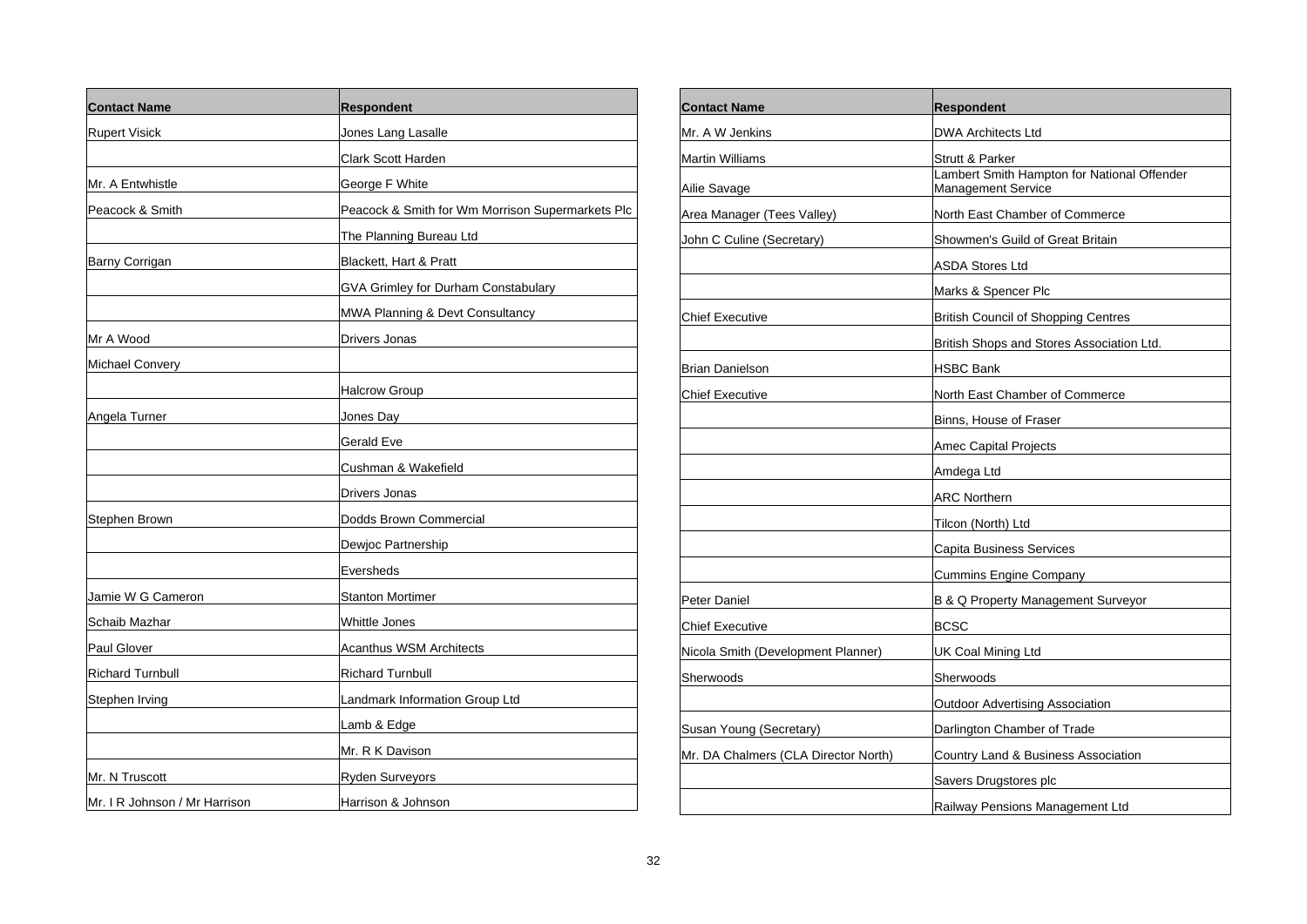| <b>Contact Name</b>             | <b>Respondent</b>                            |
|---------------------------------|----------------------------------------------|
|                                 | Northgate plc                                |
| Sheila Proudlock, Area Director | HCMS, Cleveland, Durham and Northumbria Area |
| Senior Probation Officer        | Durham County Probation Service              |
| Clerk to the Justices           | The Magistrates' Court, Central Avenue       |
| <b>Chief Probation Officer</b>  | Durham County Probation Service              |
| Jeanne Beaty/Sue Dolphin        | Darlington County Court                      |
|                                 | <b>Charles Church North East</b>             |
|                                 | Mr W R Lawson                                |
|                                 | Knight Frank                                 |
|                                 | White Agus Partnership                       |
|                                 | Acorn Developments (NE) Limited              |
|                                 | Mr C Camillera                               |
|                                 | <b>Braithwaite Associates</b>                |
|                                 | The Co-operative Group                       |
|                                 | Mandale Commercial Ltd                       |
|                                 | The Lord Barnard                             |
|                                 | Robert Drummond                              |
|                                 | North East Property Holdings Ltd             |
|                                 | <b>Priority Sites Ltd</b>                    |
|                                 | Mr S Longdon                                 |
| John Brophy                     | Scarborough Development Group                |
|                                 | Sterling Capitol plc                         |
| Mark Williams                   | <b>B P Towler and Son</b>                    |
| <b>Philip Livesey</b>           | Ackroyd Dent and Co                          |
| Nick Arundel                    | <b>AWS Ltd</b>                               |
|                                 | Rushbond Group                               |
| lan Nicholls                    | <b>GMI Rovian</b>                            |

| Contact Name                      | <b>Respondent</b>                     |
|-----------------------------------|---------------------------------------|
|                                   | <b>Easter Developments</b>            |
| Chris Dixon                       | Chris Dixon Commercial                |
| Adrian Goodall                    | <b>Rokeby Developments</b>            |
| Kevin Edwards                     | Gladman Group                         |
| T Sharp                           | Millm Gate Properties & Fordingbridge |
| Ashley Bickler                    | <b>Totty Developments</b>             |
| Robert Taylor (Planning Director) | Plot of Gold Ltd                      |
| Stephen Holliday                  | Adair Paxton                          |
| Alan Bell                         | <b>JSGL Partnership</b>               |
| Keith Irving                      | Metnor Group Plc                      |
| Mr. Finlan                        | Morbaine Ltd                          |
| Simon Davies                      | Highbridge Business Park Ltd          |
| Mark Ashall                       | Ashall plc                            |
| Graham Smith                      | Marchday Group plc                    |
| Simon Dew                         | Henry Boot Development Ltd            |
|                                   | Perfect Information Property          |
| Mr. Parnis                        | Parnis and Co                         |
| Trevor Cartner                    | <b>Helios Properties plc</b>          |
| Andrew Dickman                    | <b>Patrick Properties</b>             |
| Tom Parkinson                     | Northern Trust Company Ltd            |
| Andy Lavin                        | Maple Grove Developments              |
|                                   | Swift Valley Partnership              |
| <b>Rupert Lowe</b>                | <b>Eddisons Commercial</b>            |
| John Taylor                       | George Wimpey                         |
|                                   | Capital Holdings Ltd                  |
| Emma Maguire, DPP                 | Emma Magure, DPP                      |
| Mr Lee Scott                      | Northern Aviation                     |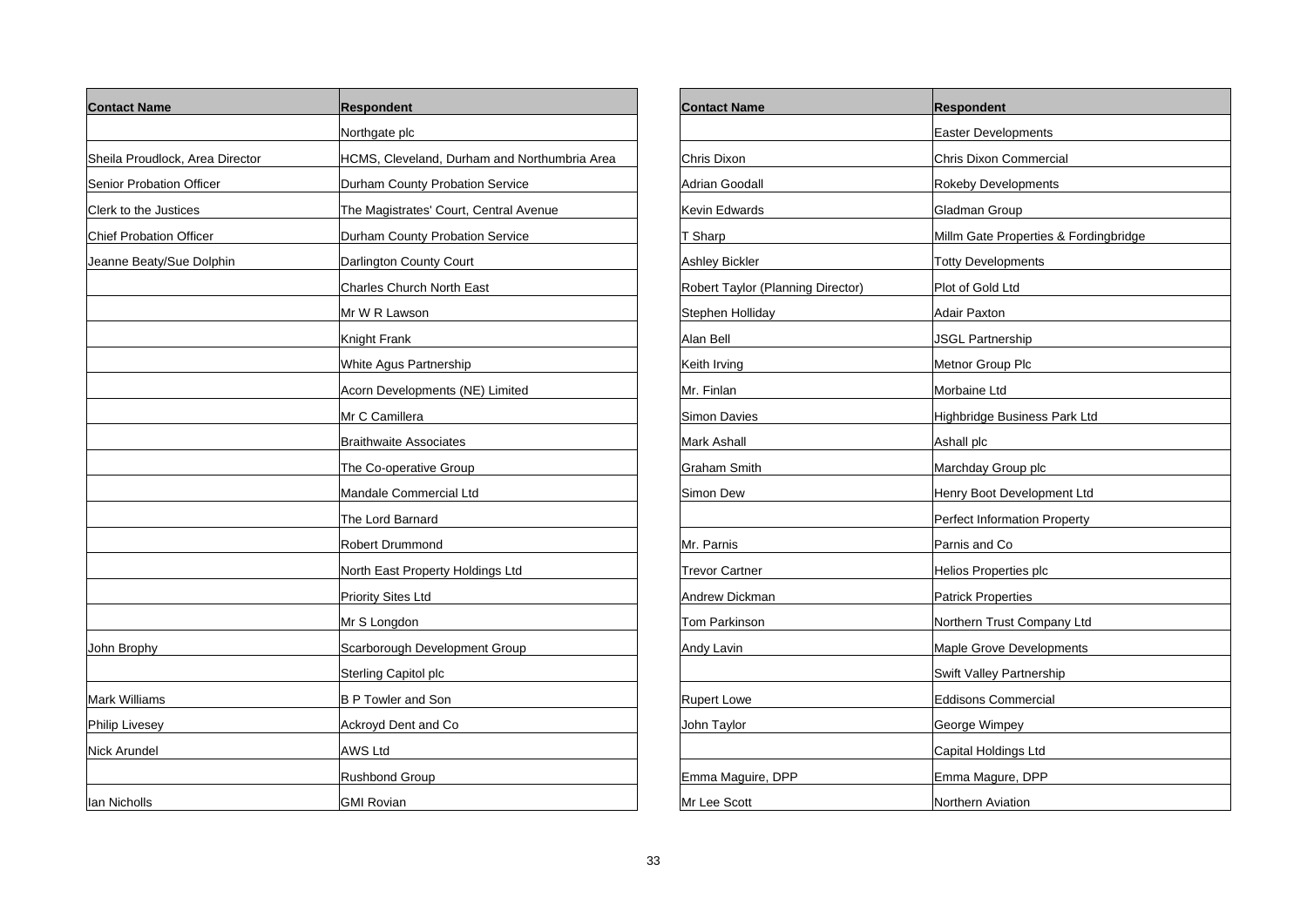| <b>Contact Name</b>                             | <b>Respondent</b>                                                      |
|-------------------------------------------------|------------------------------------------------------------------------|
| <b>Eddie Humphries</b>                          | Lingfield Investments Ltd                                              |
| James Johnson, Strategic Land Manager           | <b>McInerney Homes</b>                                                 |
|                                                 | Circus Investments Ltd                                                 |
|                                                 | Kebbell Development Ltd                                                |
| Area Manager South                              | County Durham Careers Service                                          |
| <b>Principal and Chief Executive</b>            | Darlington College of Technology                                       |
| J R Littlefair, T M Darling and Son             | J R Littlefair, T M Darling and Son                                    |
| <b>Head Teacher</b>                             | Polam Hall School                                                      |
| Mrs V Dodsworth                                 | University of the Third Age                                            |
| Vice Provost                                    | University of Durham                                                   |
| The Principal                                   | Queen Elizabeth Sixth Form College                                     |
| Pro-Vice Chancellor                             | Teesside University                                                    |
| Carol Milburn                                   | Branksome Youth & Community Centre                                     |
| Mrs Catherine Kemp                              | Brafferton & Coatham Mundeville Village Hall<br>Association            |
| Mrs D J Stobbs                                  | Summerhouse Village Hall                                               |
| Mrs N Penk                                      | Bishopton Village Hall                                                 |
| Mr. I E Griffiths (Chairman)                    | Heighington Village Hall Assn                                          |
| Adam Reeves (Planning Project Co-<br>ordinator) | ACERT                                                                  |
| c/o Morvyn Sanderson                            | Branksome and Cockerton West Community<br>Partnership                  |
| Gillian Watson                                  | Firthmoor Community Partnership                                        |
| Bob Carr                                        | Cockerton East Community Partnership                                   |
| Jean An Clulow (Chair)                          | Northgate Community Partnership                                        |
| Michael Nicholson                               | <b>Skerne Park Community Partnership</b>                               |
| Eve Galloway/ Joanne Scott                      | <b>Community Development Worker (Central</b><br>Community Partnership) |
| Gillian Watson (Community Devt Worker)          | <b>Bank Top Community Partnership</b>                                  |
| <b>Chief Fire Officer</b>                       | County Durham & Darlington Fire & Rescue Service                       |
| <b>Assistant Divisional Officer</b>             | County Durham & Darlington Fire & Rescue Service                       |

| <b>Contact Name</b>                   | <b>Respondent</b>                                |
|---------------------------------------|--------------------------------------------------|
| <b>Chief Executive</b>                | North East Ambulance Service NHS Trust           |
| Chief Superintendent M A Banks        | Durham Constabulary                              |
|                                       | Mr Stephen Hopper                                |
|                                       | Mr C Chapel                                      |
|                                       | Mrs Barbara Shorney                              |
|                                       | Ms Heather Hebden                                |
|                                       | Mr Laurent Lemaitre                              |
|                                       | Mr Tim Stahl                                     |
|                                       | Mr S Jones                                       |
|                                       | <b>Martin Wilson</b>                             |
|                                       | John Richardson                                  |
| <b>Steve Kirtley</b>                  | <b>Butterfly Conservation (NE England)</b>       |
|                                       | Darlington Wildlife Group                        |
| <b>Nigel Potter</b>                   | Groundwork (Darlington)                          |
| Mr. B Denham                          | Darlington & Teesdale Naturalist Field Club      |
|                                       | <b>British Trust for Conservation Volunteers</b> |
|                                       | Mr John Griffiths                                |
| Mr. J. Brown                          | Tees Valley River & Fisheries Assoc.             |
| Rowena Sommerville                    | <b>Cleveland Arts</b>                            |
|                                       | Mr Race                                          |
| Peter Robinson                        | Ramblers                                         |
|                                       | Mr I Bond                                        |
| Mr P Dixon                            | Mr P Dixon                                       |
|                                       | Mr T Beer                                        |
|                                       | Mr C Evans                                       |
| Chris Haywood                         | Renew at CPI                                     |
| Matthew Jarratt (Commissions Advisor) | Northern Arts                                    |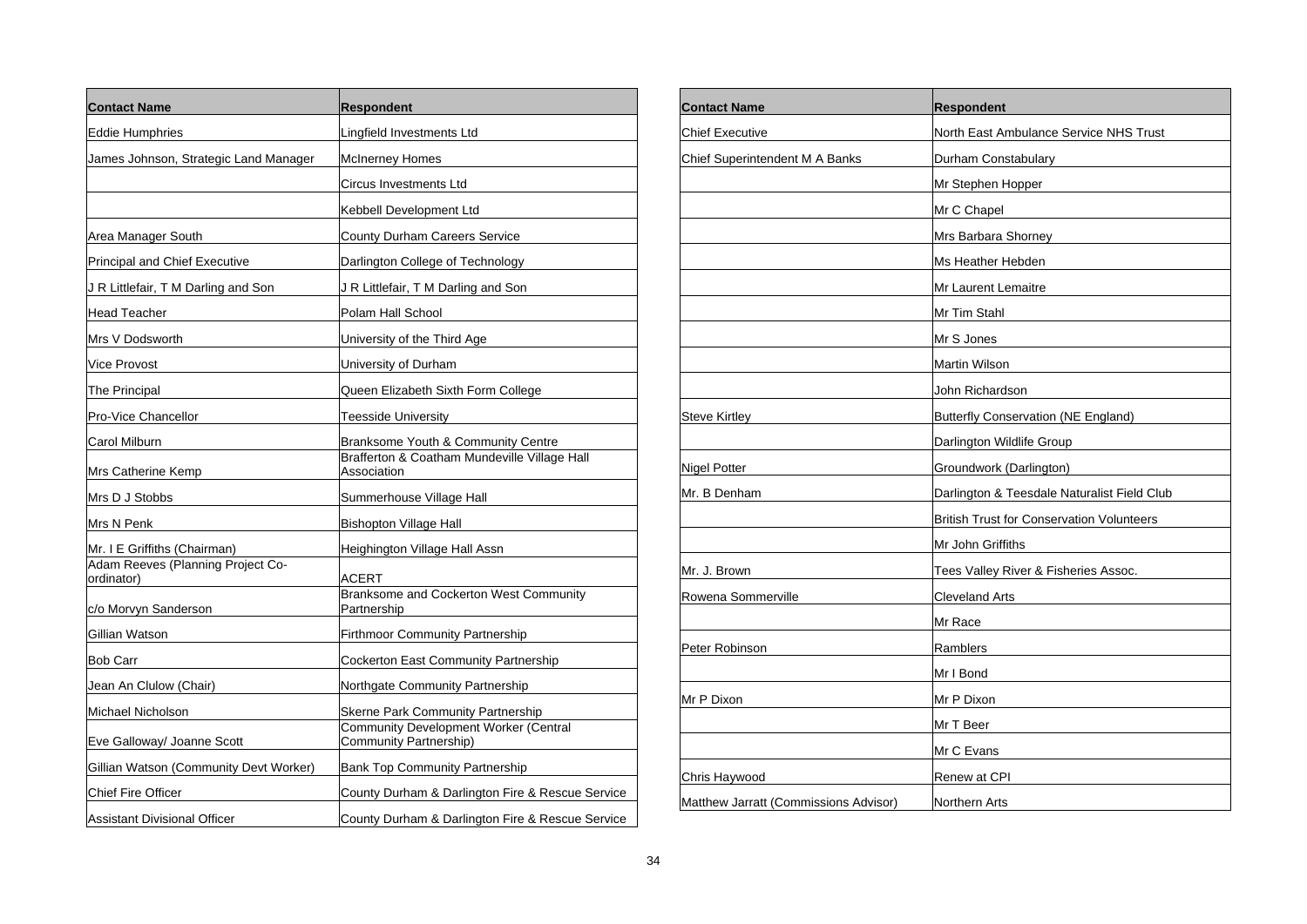| <b>Contact Name</b>             | Respondent                                      |
|---------------------------------|-------------------------------------------------|
|                                 | <b>SAVE Britain's Heritage</b>                  |
|                                 | <b>Briery Homes Limited</b>                     |
|                                 | <b>Cussins Limited</b>                          |
| Mr. Watson                      | Keepmoat plc                                    |
|                                 | <b>Beckside Properties</b>                      |
| Paul Alderson                   | <b>Broseley Homes</b>                           |
| Richard Boss                    | Haslam Homes                                    |
|                                 | McCarthy & Stone (Dev'ts) Ltd                   |
|                                 | <b>Thoroughbred Homes Ltd</b>                   |
| Alison Wentworth/Joanne Caveney | Accent                                          |
| Chief Executive                 | Two Castles Housing Association                 |
| Director                        | Darlington Housing Association                  |
| Maggie Drury                    | <b>Housing Corporation</b>                      |
| Martin Jefferson                | Three Rivers Housing Group                      |
| Colin Morris (Chief Executive)  | Darlington Primary Care Trust                   |
| Chris Parsons                   | Tees, Esk & Wear Valleys NHS Trust              |
| David Gubb                      | <b>NHS Estates</b>                              |
| Regional Head                   | <b>Health Development Agency</b>                |
| <b>Michael Dalton</b>           | Pioneering Care Partnership                     |
| Cheryl Omnes                    | Health Improvement Lead                         |
|                                 | County Durham & Darlington NHS Foundation Trust |
| Mr E Ward                       | Mr E Ward                                       |
| Mrs Rosalind Shippey            | Mrs Rosalind Shippey                            |
| Mr & Mrs J F Swales             | Mr & Mrd J F Swales                             |
| Mr S M Sanderson                | Mr S M Sanderson                                |
| Mr T Keogan                     | Mr T Keogan                                     |
| Mr Keith McAdam                 | Mr Keith McAdam                                 |

| <b>Contact Name</b>           | <b>Respondent</b>                   |
|-------------------------------|-------------------------------------|
| Mr J Spinks                   | Mr J Spinks                         |
| John Nicholson                | Rail Property Limited               |
|                               | William and Sandra Todd             |
|                               | <b>Raby Estates</b>                 |
| Mr. HJJ Williams (Land Agent) | Durham Cathedral                    |
| News Editor                   | TFM                                 |
| <b>News Editor</b>            | <b>BBC North East</b>               |
| Sue Giles, Editor             | <b>Herald &amp; Post Series</b>     |
| Julian Dobson (Editor)        | <b>New Start</b>                    |
| <b>News Editor</b>            | Tyne Tees Television                |
| John Auton                    | <b>Hospital Radio</b>               |
|                               | <b>BBC Radio Cleveland</b>          |
| The Editor                    | Darlington Advertiser               |
|                               | Stephen Hughes, MEP                 |
|                               | Phil Wilson MP                      |
|                               | Alan Milburn, MP                    |
|                               | Tees Valley Tomorrow                |
| Mrs D F Pollard               | Tees Valley Rural Community Council |
| Mr A Bailey                   | Great Aycliffe Town Council         |
| Andrew Bower                  | Npower Renewables                   |
|                               | <b>Esh Developments</b>             |
| Michael Spurgeon              | Signet Planning                     |
| Rachel Patterson              | Devplan UK                          |
| John D Goodwin                | Carter Jonas                        |
|                               | Nathaniel Lichfield and Partners    |
|                               | Matthew & Goodman                   |
|                               | Colin Buchanan & Partners           |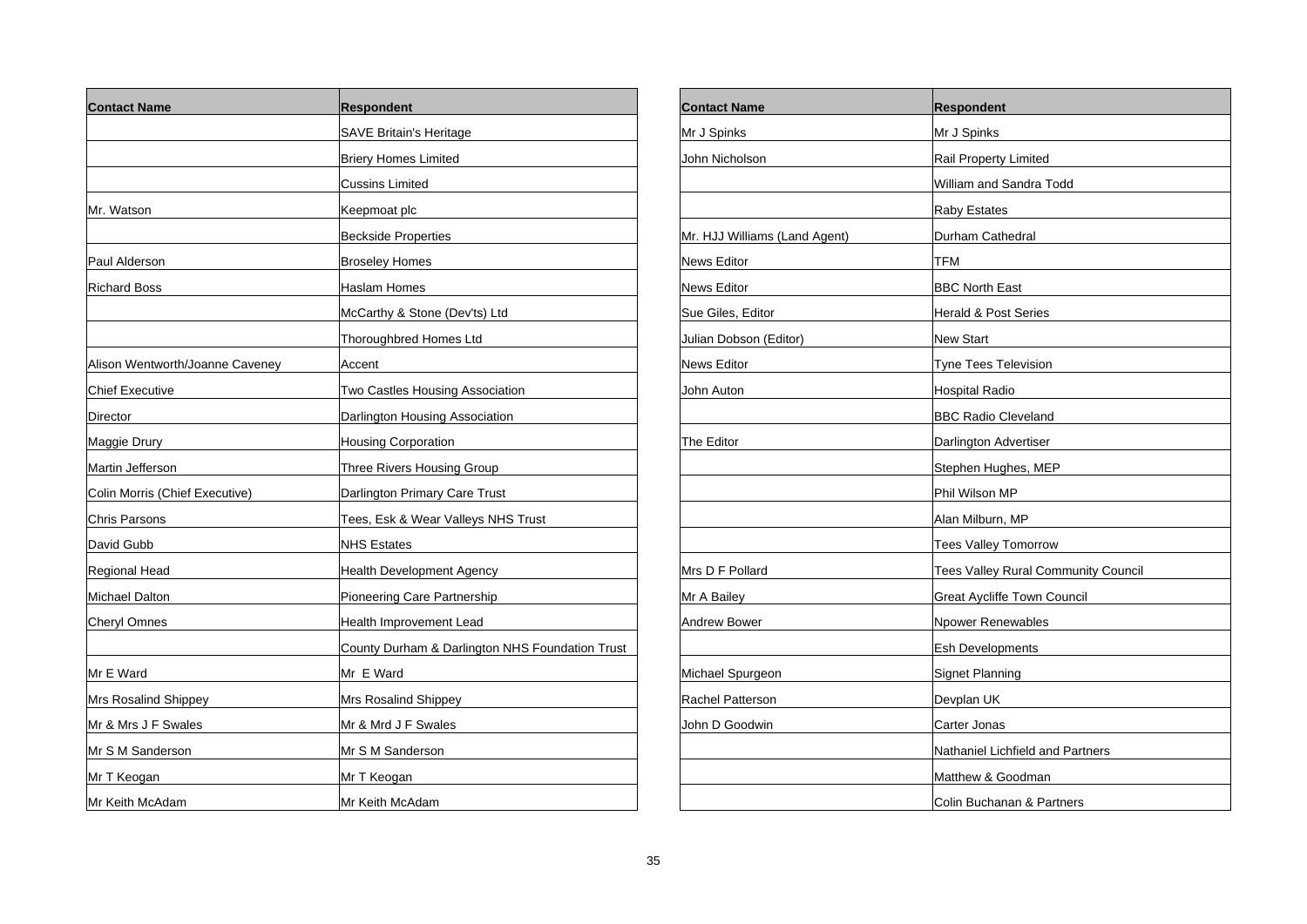| <b>Contact Name</b>                                        | <b>Respondent</b>                                                                        |
|------------------------------------------------------------|------------------------------------------------------------------------------------------|
| Mr Ian Lyle                                                | W A Fairhurst & Partners<br>England and Lyle for Landowner at Weir Street,<br>Darlington |
|                                                            | <b>Tony Thorpe Associates</b>                                                            |
|                                                            | De Pol                                                                                   |
|                                                            | <b>Bond Pearce</b>                                                                       |
|                                                            | Rapleys                                                                                  |
|                                                            | Walker Morris                                                                            |
|                                                            | Bryant Homes Northern Ltd                                                                |
| <b>Nik Wheeler</b>                                         | GL Hearn & Partners for Tesco Stores Ltd                                                 |
|                                                            | Roger Tym & Partners                                                                     |
| Mr C Parry, Miss R Hassett, Miss B<br>McQuillan, Mr L Lane | CB Richard Ellis - North West Professional Dept.                                         |
| <b>Sharon Miles</b>                                        | MacDonald & Company Property Limited                                                     |
|                                                            | <b>RPS</b>                                                                               |
| F.A.O. Planning Department (Leeds)                         | <b>CB Richard Ellis</b>                                                                  |
| <b>Andrew Burnett</b>                                      | <b>Charltons Surveyors</b>                                                               |
| Doug Morton (Director)                                     | Entec UK Ltd                                                                             |
| <b>Jill Davis</b>                                          | Davis Planning Partnership                                                               |
|                                                            | Niven Architects                                                                         |
| Meredith Julian                                            | Chase Midland                                                                            |
| <b>Keith Sizer</b>                                         | Wardell Armstrong                                                                        |
|                                                            | Montagu Evans                                                                            |
| Martyn Twigg                                               | Colin Buchanan & Partners                                                                |
|                                                            | Bickerdyke Allen Partners                                                                |
| Canon Dr Philip Thomas                                     | Canon Dr Philip Thomas                                                                   |
|                                                            | St Augustine's RC Church                                                                 |
|                                                            | All Saints Church                                                                        |
|                                                            | St Matthew & St Luke Church                                                              |

| <b>Contact Name</b>     | <b>Respondent</b>                             |
|-------------------------|-----------------------------------------------|
|                         | Holy Family RC Church                         |
|                         | Holy Trinity Church                           |
|                         | St Anne's RC Church                           |
|                         | <b>St Mark's Church</b>                       |
|                         | St Herbert's Church                           |
|                         | <b>United Reformed Church</b>                 |
| John Glen               | Darlington Congregation of Jehovahs Witnesses |
| Pastor David Maclachlan | Harrowgate Hill Christian Fellowship          |
| Chairman                | Harrowgate Hill & Haughton Methodist Church   |
|                         | Geneva Road Baptist Church                    |
|                         | All Saints Church                             |
| Dr M Quader             | The Mosque                                    |
| Chairman                | Darlington Methodist District                 |
| Chairman                | Elm Ridge Methodist Church                    |
|                         | St Cuthbert's Church                          |
| Chairman                | Northland Methodist Church                    |
| Rev. Selby White        | Cockerton Methodist Church                    |
|                         | St Mary's Church                              |
|                         | St Columba's Church                           |
|                         | St James' Church                              |
|                         | Elim Pentecostal Church                       |
|                         | St William's Church                           |
|                         | Assembly of God Pentecostal Church            |
| <b>Marion Law</b>       | Darlington Quaker Meeting                     |
|                         | St Theresa's RC Church                        |
|                         | St Andrew's Church                            |
| Marie Byrne             | St Thomas Aquinas RC Church                   |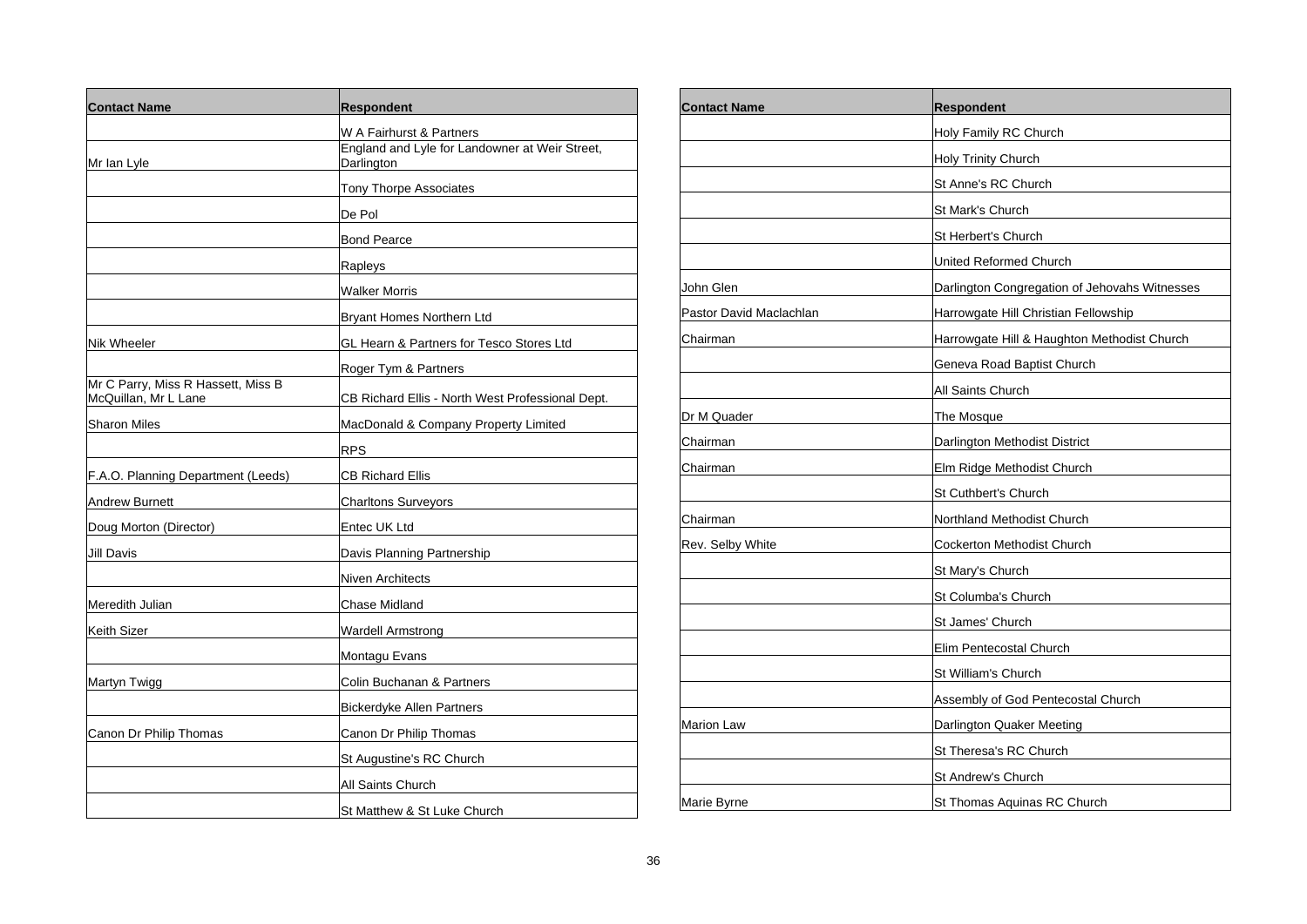| <b>Contact Name</b>                             | <b>Respondent</b>                                   |
|-------------------------------------------------|-----------------------------------------------------|
| Commanding Officer                              | Salvation Army Citadel                              |
| Mr. P Allan                                     | <b>Hurworth Community Centre</b>                    |
| Mrs. E A Bolton                                 | Middleton St George Community Centre                |
| Mrs. H Straiton                                 | Skerne Park Youth & Community Centre                |
| Mr. RE Devonport                                | Neasham Village Hall Committee                      |
| Mr. Ernest Clark                                | <b>Blackwell Grange Area Residents' Association</b> |
| Shirley King                                    | Westbrook Villas Residents' Association             |
| Mr. Kelly                                       | Parkside Residents Assoc.                           |
| Eileen Shepherd (Chair)                         | <b>Whinfield Residents Association</b>              |
| Mrs. C Lambird                                  | Springfield Residents Assn                          |
| <b>Richard Westmoreland</b>                     | <b>Red Hall Community Centre</b>                    |
| Mr. A Leach                                     | Lascelles Residents Assoc.                          |
| Mrs. J Westmorland                              | Red Hall Residents Assn                             |
|                                                 | Darlington Golf Club Limited                        |
| W. Blenkinsopp (Chairman)                       | Railway Athletic Club                               |
| Mr G B Johnson (Chairman)                       | Darlington Cricket Club (Feethams)                  |
|                                                 | Fields In Trust                                     |
| Mr. L H Green (Secretary)                       | Middleton St George Cricket & Social Club           |
| Mr. D Thompson (Vice Chair, Northern<br>Region) | Disability Sport England                            |
|                                                 | Disability Sport England                            |
| Mr. Paul De Santis (Operations Director)        | Stagecoach Transit                                  |
| Colin Harris (Regl Manager NE)                  | Virgin Trains                                       |
|                                                 | Freightliner                                        |
| Mr. M. Kennedy                                  | Darlington Independent Taxi Traders Assn            |
| Mr. F. Ward                                     | Darlington & District Driving Instructors Assoc.    |
| Mrs. G. Taylor                                  | Darlington & District Driving Instructors Assoc.    |
|                                                 | npower                                              |

| <b>Contact Name</b>                                  | <b>Respondent</b>                                    |
|------------------------------------------------------|------------------------------------------------------|
| Jon Bird. Director of External Affairs               | <b>CE Electric UK</b>                                |
| Dennis Garry                                         | London Power Company plc                             |
| Michael Jones                                        | Sanderson Weatherall                                 |
| Mrs Ann Eynon                                        | Durham County Federation of Women's Institutes       |
| Project Co-ordinator                                 | First Stop Darlington                                |
|                                                      | Developing Initiatives Supporting Communities        |
| Wendy Richardson                                     | National Council of Women                            |
| Rita Nelson, Director                                | <b>Relate North East</b>                             |
| Mrs. A. Turnock                                      | Darlington Federation of Towns Womens Guilds         |
| Brenda Flynn                                         | <b>WEA Darlington Branch</b>                         |
| Maggie Stewart                                       | Citizens Advice Northern Office                      |
| WM Longley                                           | Age Concern & Bowling Club                           |
| Mrs Jean Earle                                       | Soroptimist International of Darlington and District |
| Mrs J Robson                                         | Guide Dogs for the Blind                             |
|                                                      | <b>Future Energy Solutions</b>                       |
| Mrs Rita Eldridge                                    | National Council of Women of GB                      |
| Maggie Stephenson                                    | Haughton Youth Centre                                |
| Andrea Abbott, Director of Assett<br>Management      | Railway Housing Association                          |
| Ann Bateman                                          | YMCA Housing Association                             |
|                                                      | Abbey Infant School                                  |
| Adam Pyrke                                           | Colliers CRE (London)                                |
| David Brewer                                         | The Confederation of UK Coal Producers (Coal Pro)    |
| Tim Stevens, Motor Recreation Development<br>Officer | Land Access & Recreation Association                 |
|                                                      | Victorian Society                                    |
| Alan Holcroft                                        | Alan Holcroft                                        |
| Amy Boyle                                            | Mrs Amy Boyle                                        |
| Alan Kent                                            | Alan Kent                                            |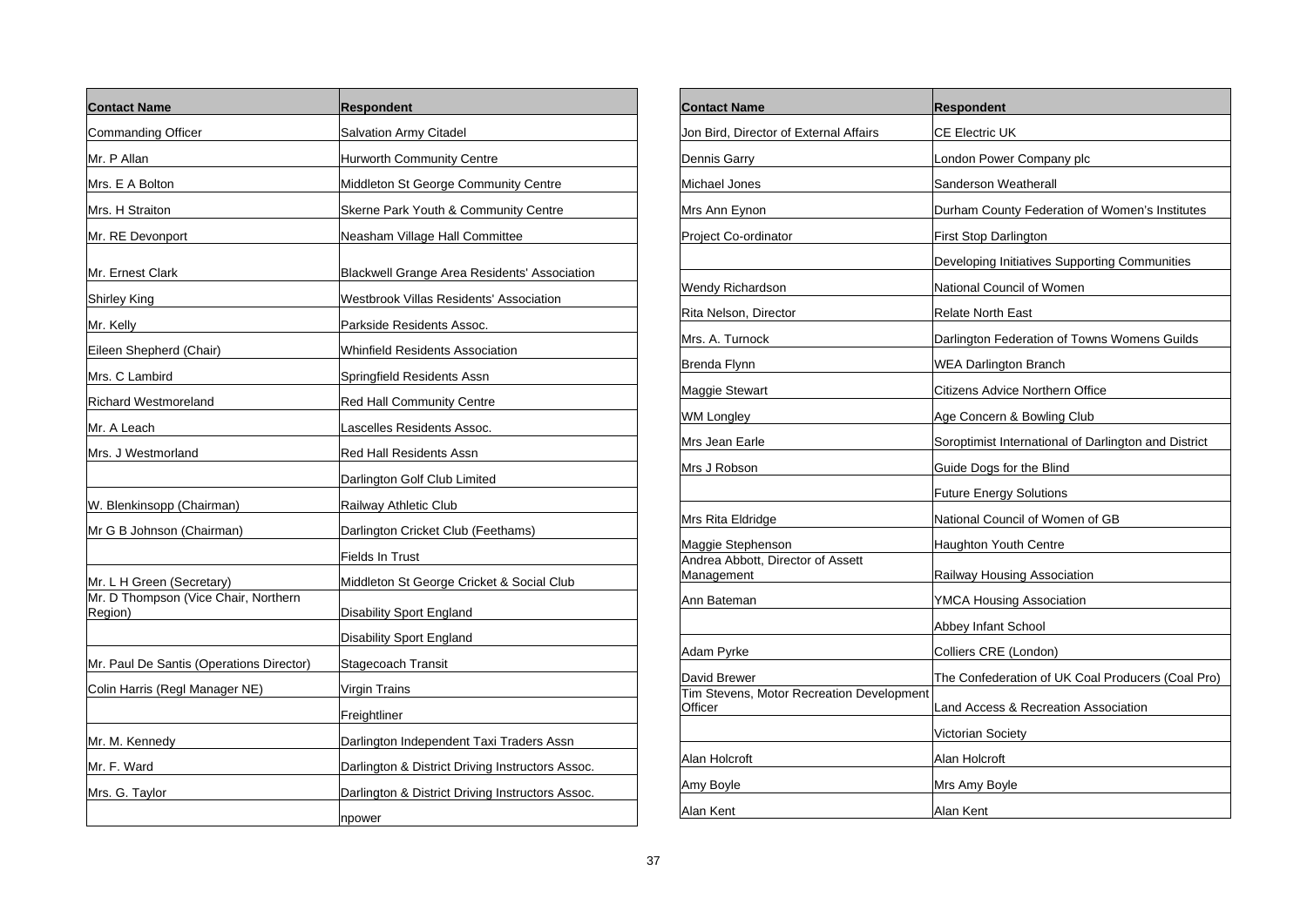| <b>Contact Name</b>                          | <b>Respondent</b>                              |
|----------------------------------------------|------------------------------------------------|
|                                              | Nottinghamshire CC Pension Fund                |
| Alison Kearey BSC MRICS, Property<br>Manager | Alburn Investments Ltd                         |
| Andrew Clark                                 | Red Box Design Group                           |
|                                              | Andrew Buckingham                              |
| Andrew Garrens                               | <b>Broadacres Housing Association</b>          |
| A M Hutton MRTPI, Jennifer Hadland           | Church Commissioners for England               |
| Andrew Leon                                  | Guide Dogs for the Blind                       |
| c/o Ward Hadaway (Andrew Moss)               | <b>Ultimate Advisory Services Ltd</b>          |
| c/o Ward Hadaway (Andrew Moss)               | Mr. D Hull                                     |
| c/o Ward Hadaway (Andrew Moss)               | Trustees of the Hon SP Scott Children's Trust  |
| Andrew Moss                                  | Ward Hadaway                                   |
| Andrew Hodgson                               | Andrew Hodgson                                 |
| Mr. A Gamblin (Business Devt Mgr)            | Go North East                                  |
| Andrew Roberts                               | Strategic Land Manager                         |
| Andrew Williamson                            | Andrew Williamson                              |
| Annette Metcalf                              | Sgt Paul Robinson, Partnership Liaison Officer |
| Mrs. Ann Ward                                | Gypsy & Traveller Community                    |
| Mrs. Ann Ward                                | Life & Light Missions                          |
| J Wilson                                     | Appletons, Chartered Surveyors                 |
| George Moore                                 | <b>Green Street Motors</b>                     |
| Ben R Coles (Strategic Planning Director)    | Taylor Wimpey UK Limited                       |
| <b>Beryl Bird</b>                            | Tees Valley Local Access Forum                 |
| Mrs Betty Hoy                                | GOLD                                           |
| Billy Adams                                  | Billy Adams (Showmen's Guild of Great Britain) |
| <b>Bob Parker</b>                            | <b>Bob Parker</b>                              |
|                                              | English Welsh & Scottish Railway               |
| Brian Denham                                 | Darlington Civic Trust                         |

| Contact Name                            | <b>Respondent</b>                                                                                                  |
|-----------------------------------------|--------------------------------------------------------------------------------------------------------------------|
| <b>Head Teacher</b>                     | <b>Hurworth House School</b>                                                                                       |
| Carol Wyers                             | Carol Wyers HR Manager (Workforce Development)                                                                     |
| Paul Carr                               | <b>Halcrow Group Ltd</b>                                                                                           |
|                                         | Motorcycle Action Group                                                                                            |
| Charles Ferrar                          | Mouchel                                                                                                            |
| Christopher Harrison<br>Chris Archer    | Theakston Estates, c/o Nathanial Lichfield & Partners<br>Head of Early Years, Childcare and Sure Start<br>Services |
| Mr. Chris Burke                         | FAO Refugee & Asylum Seekers Support Group                                                                         |
| Mr Chris Haggon                         | <b>Big Tree Planning Ltd</b>                                                                                       |
| Christine Kavanagh                      | <b>DBC Town Centre Manager</b>                                                                                     |
|                                         | Clare Hinton                                                                                                       |
| Christopher Gallagher                   | Christopher Gallagher                                                                                              |
|                                         | Consumer Focus                                                                                                     |
|                                         | <b>Twentieth Century Society</b>                                                                                   |
| Caroline Strugnell                      | Nathaniel Lichfield and Partners obo Barratt Homes<br>(North East) Ltd.                                            |
| Christopher Warren                      | <b>Wardell Armstrong LLP</b>                                                                                       |
|                                         | Mr C McNab                                                                                                         |
| Chief Executive, Darlington Partnership | Chief Executive, Darlington Partnership                                                                            |
|                                         | <b>Bairstow Eves</b>                                                                                               |
|                                         | Jackson Stopps                                                                                                     |
| Mr. A R Watts                           | <b>National Farmers Union</b>                                                                                      |
| Gary Emerson                            | Darlington MIND                                                                                                    |
| Mike McTimoney                          | Darlington Cycling Campaign                                                                                        |
| c/o Ward Hadaway (David Brocklehurst)   | Mr. Dods                                                                                                           |
| c/o Ward Hadaway (David Brocklehurst)   | Mr. & Mrs. E S Bradley                                                                                             |
| David J Gent                            | Mr. David A Gent                                                                                                   |
|                                         | Dawn Burnip                                                                                                        |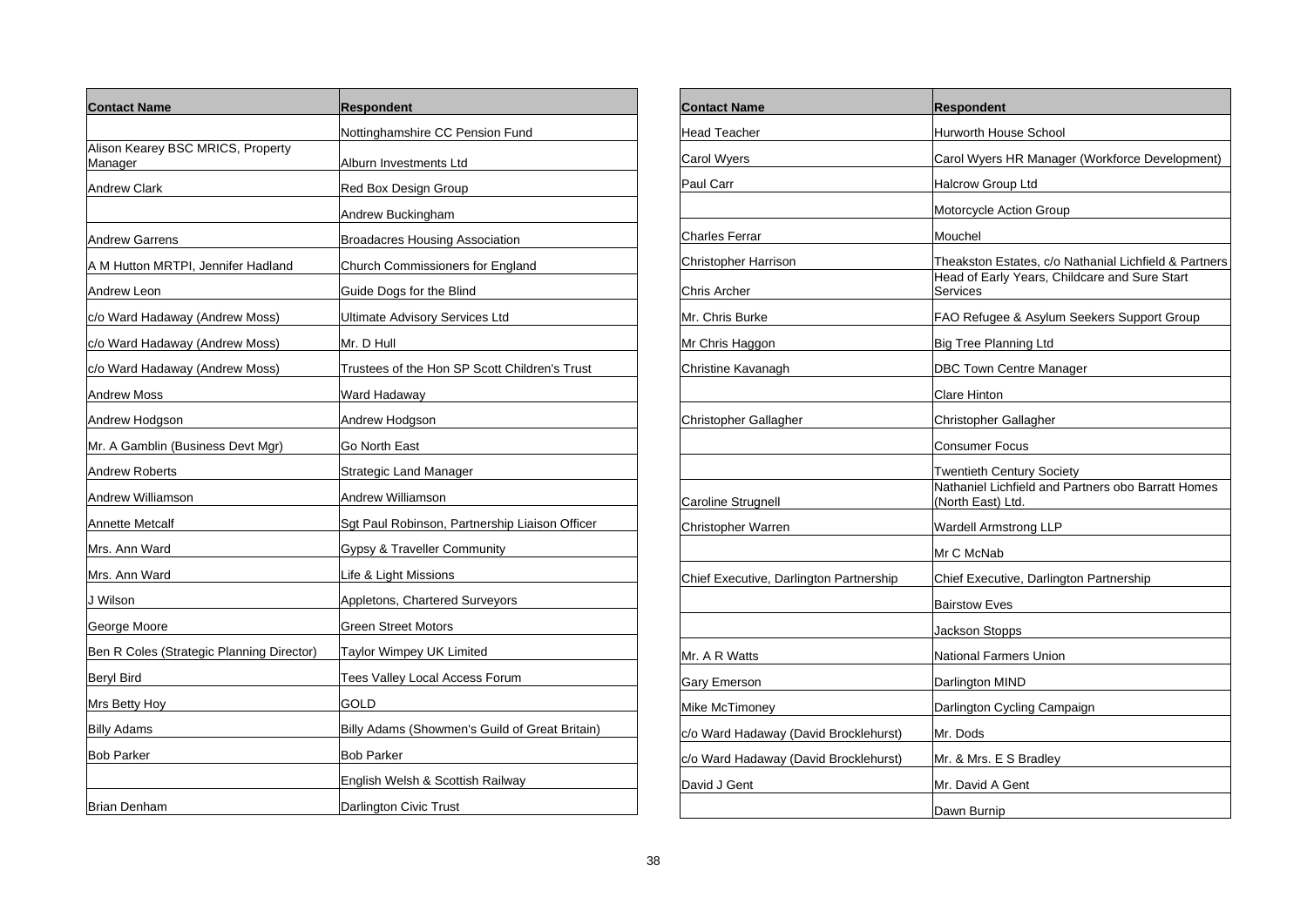| <b>Contact Name</b>                                                                     | <b>Respondent</b>                                                                              |
|-----------------------------------------------------------------------------------------|------------------------------------------------------------------------------------------------|
| Dawn Raine                                                                              | <b>Blackwell Grange Hotel</b>                                                                  |
| Dianne Bowyer, Researcher                                                               | DPDS Consulting Group                                                                          |
|                                                                                         | Darlington & Durham County Race Equality Council                                               |
|                                                                                         | Delia Jack                                                                                     |
| Mr D Mutton                                                                             | Mr D Mutton                                                                                    |
| Jen Wheeler                                                                             | GL Hearn & Partners                                                                            |
| <b>Bob Robinson</b>                                                                     | Development Planning Partnership                                                               |
| The Editor                                                                              | Darlington & Stockton Times                                                                    |
| Duncan McEwan                                                                           | Terrace Hill Projects Ltd                                                                      |
| Diane Woodcock                                                                          | Morrison's Trust                                                                               |
| News Editor                                                                             | Northern Echo                                                                                  |
| Mr L Hume                                                                               | L Hume                                                                                         |
| Chief Executive                                                                         | Darlington Business Venture                                                                    |
| Peter Freitag                                                                           | Tag & Co.                                                                                      |
| Eve Galloway                                                                            | Supporting the Community Partnerships                                                          |
| N Campling                                                                              | <b>Central Ward Partnership</b>                                                                |
| Rev. Dr. John Gareth Evans                                                              | Darlington Baptist Tabernacle                                                                  |
| David Browne                                                                            | <b>Browne Smith Baker &amp; Partners</b>                                                       |
| Greg Dickson                                                                            | Turley Associates obo Sainsbury's Supermarket                                                  |
| Geoffrey Crute                                                                          | Age Concern Darlington                                                                         |
| Gerry Choat                                                                             | <b>Bellway Homes Ltd</b>                                                                       |
| Gillan Gibson                                                                           | CPRE, Darlington District Committee                                                            |
| Gordon Pybus (Chair)                                                                    | Darlington Association on Disability                                                           |
| <b>Mrs Heather Evans</b>                                                                | Cyclists' Touring Club                                                                         |
| Helen Forsyth, Planner                                                                  | <b>Barton Willmore</b>                                                                         |
| Chief Inspector Helen McMillan<br>Helen Radcliffe, Partnership Director -<br>Darlington | Chief Inspector Helen McMillan<br>Learning and Skills Council - County Durham & Tees<br>Valley |

| <b>Contact Name</b>                       | <b>Respondent</b>                                            |
|-------------------------------------------|--------------------------------------------------------------|
| Helen Radcliffe                           | Helen Radcliffe, Partnership Director Darlington             |
| lan Coxon                                 | lan Coxon, Head of Resources                                 |
|                                           | lan Thompson                                                 |
| Mr Ian Lyle                               | England and Lyle for Landowner at Coniscliffe<br>Grange Farm |
|                                           | Council for British Archaeology                              |
| Kate Adderley (Planning Advisor)          | <b>British Wind Energy Association (BWEA)</b>                |
| General Secretary                         | Central Council of Physical Recreation                       |
|                                           | Civic Trust                                                  |
| Mr Ian Lyle                               | England & Lyle for Persimmon Homes                           |
| Steven Longstaff                          | England & Lyle for Ward Bros (Steel)                         |
| Steven Longstaff                          | England & Lyle for Green Street Motors                       |
|                                           | Georgian Group                                               |
| Helen McDonald                            | <b>ID Partnership Northern</b>                               |
|                                           | Maro Developments Ltd                                        |
|                                           | Mech-Tool Engineering Ltd                                    |
| P Schofield                               | Optica Group                                                 |
| Dawn Grant                                | Quarry Products Association                                  |
| Sheila Dixon                              | Shepherd Homes Ltd                                           |
| Sue Gasgoyne                              | Planning Aid, East of England                                |
|                                           | Weardale Railways Ltd                                        |
| Reverand I Akers                          | Bondgate & Eastbourne Methodist Church                       |
| Jane Buxev                                | <b>Stone Federation Great Britain</b>                        |
|                                           | Janet Flowers                                                |
| Jane Wild                                 | Jane Wild                                                    |
| Mark Fisher, Facility Development Manager | The Lawn Tennis Association                                  |
| Jonathan Collins                          | Hallam Land Management                                       |
| Jenni Cooke                               | Children's Services                                          |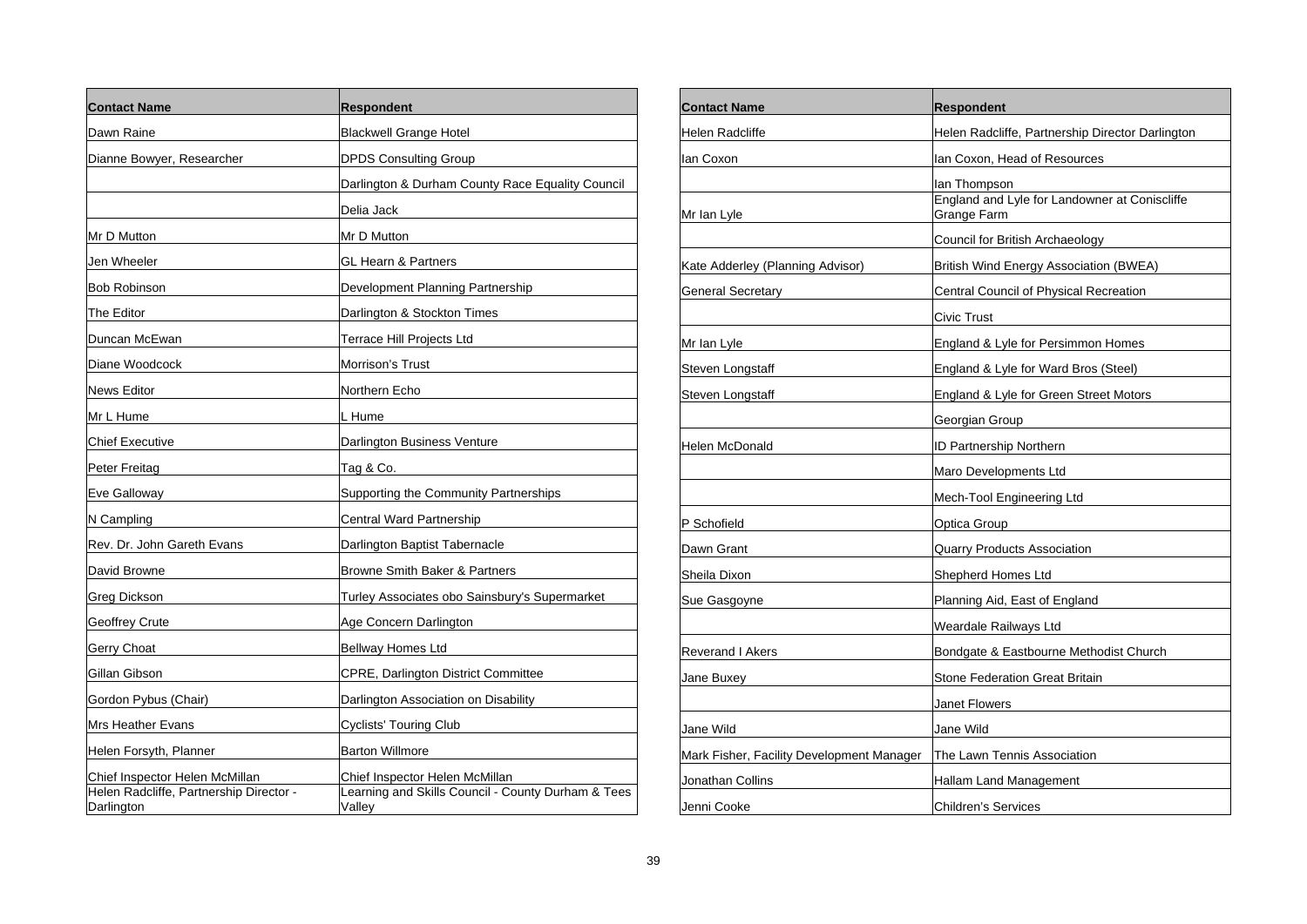| <b>Contact Name</b>                                           | <b>Respondent</b>                                                        |
|---------------------------------------------------------------|--------------------------------------------------------------------------|
| Jennifer Hadland                                              | Smiths Gore for Church Commissioners for England                         |
| John Brooks                                                   | DTZ                                                                      |
| John Foddy                                                    | King Sturge for Marchday Group, owners of Lingfield<br>Point, Darlington |
| John Jameson                                                  | The Miller Group                                                         |
| John Jameson                                                  | <b>Miller Homes</b>                                                      |
| Mr. John Magson (Secretary)                                   | Darlington Branch of CAMRA                                               |
| John Ellis                                                    | <b>Anderson Ellis</b>                                                    |
| Mr Howard                                                     | Howard Developments (Darlington) Limited                                 |
| John Lavender                                                 | John Lavender, PlanArch Design Ltd                                       |
| John Straughan                                                | John Straughan                                                           |
|                                                               | Mr J Sturrock                                                            |
| J Wheeler                                                     | J Wheeler                                                                |
| Arnold and Judith Parker                                      | Arnold and Judith Parker                                                 |
| Julie Wallin                                                  | <b>Carver Commercial</b>                                                 |
| Jennifer Winyard                                              | Turley Associates for Durham Tees Valley Airport                         |
| Karen Grundy                                                  | Darlington CVS                                                           |
| Karen Reed                                                    | DPP, for Tesco                                                           |
| Karen Richmond, Military Civil Integration<br>Project Manager | Army Regional Forward Programme Team                                     |
| Mrs Kathy Long, Neighbourhood Manager                         | Places for People                                                        |
| Kendra Ullyart                                                | Friends of the Earth                                                     |
| Kevin Richardson                                              | <b>Barratt Newcastle Ltd</b>                                             |
| Kim Hall                                                      | Heighington Village Hall                                                 |
| Mr Kit Bartram                                                | Mr Kit Bartram                                                           |
| G C Bartram                                                   | GC Bartram                                                               |
| Laura Ross                                                    | <b>Stewart Roff Associates</b>                                           |
| Laurie Norris (Environment and Land Use<br>Adviser)           | National Farmers Union (North East)                                      |
|                                                               | <b>Fusion Online Ltd</b>                                                 |

| <b>Contact Name</b>                                  | Respondent                                                             |
|------------------------------------------------------|------------------------------------------------------------------------|
| Harry Brian Leonard                                  | Harry Brian Leonard                                                    |
| Lesley Compson                                       | GOLD Members                                                           |
| Linda Willson                                        | Linda Willson                                                          |
| Lisa Horridge                                        | <b>Banks Developments</b>                                              |
| Sebastian Hanley                                     | Dialogue                                                               |
| Louise Nicholson (Planning Manager)                  | Yuill Homes                                                            |
| <b>Luke Plimmer</b>                                  | Martineau                                                              |
| <b>Stuart Dean</b>                                   | Heighington Action Group                                               |
| Lynne Henderson                                      | Mount Pleasant Children's Centre, Darlington<br><b>Borough Council</b> |
| c/o Roger Etchells & Company                         | <b>Noble Organisation</b>                                              |
| Mr. Malcom Cundick                                   | Alpha Plus Architects                                                  |
| Mrs Valerie Peacock (Darlington District<br>Manager) | Darlington Building Society                                            |
| <b>RJB Dorin</b>                                     | National Car Parks Ltd                                                 |
| Martin Kerby                                         | RSPB (North of England Office)                                         |
| <b>Martyn Pellew</b>                                 | PD Ports plc                                                           |
| Matthew Crann, Duty Station Manager                  | National Express East Coast                                            |
| Head of Policy - North of England                    | <b>Freight Transport Association</b>                                   |
| Mr & Mrs McGarry                                     | Mr & Mrs M McGarry                                                     |
| Mike Dixon                                           | Redbox Design Group                                                    |
| Melanie Edwardson                                    | Edwardson Associates for Mr JWB Snaith                                 |
| Myriam Hengesch                                      | Savills obo Nottinghamshire County Council Pension<br>Fund             |
| Mr Mark Hope                                         | Northern Trust Co Ltd                                                  |
| Group Director                                       | Hanover Housing Association                                            |
| Michael Jones                                        | Royal Mail Group Property PLC c/o Sanderson<br>Weatherall              |
| Mike Hill, Bureau Manager                            | Darlington Citizens Advice Bureau                                      |
| <b>Mike Stone</b>                                    | England & Lyle for Northumbrian Water Ltd.                             |
| Mirren Hunter                                        | Mirren Hunter, Policy and Performance Manager                          |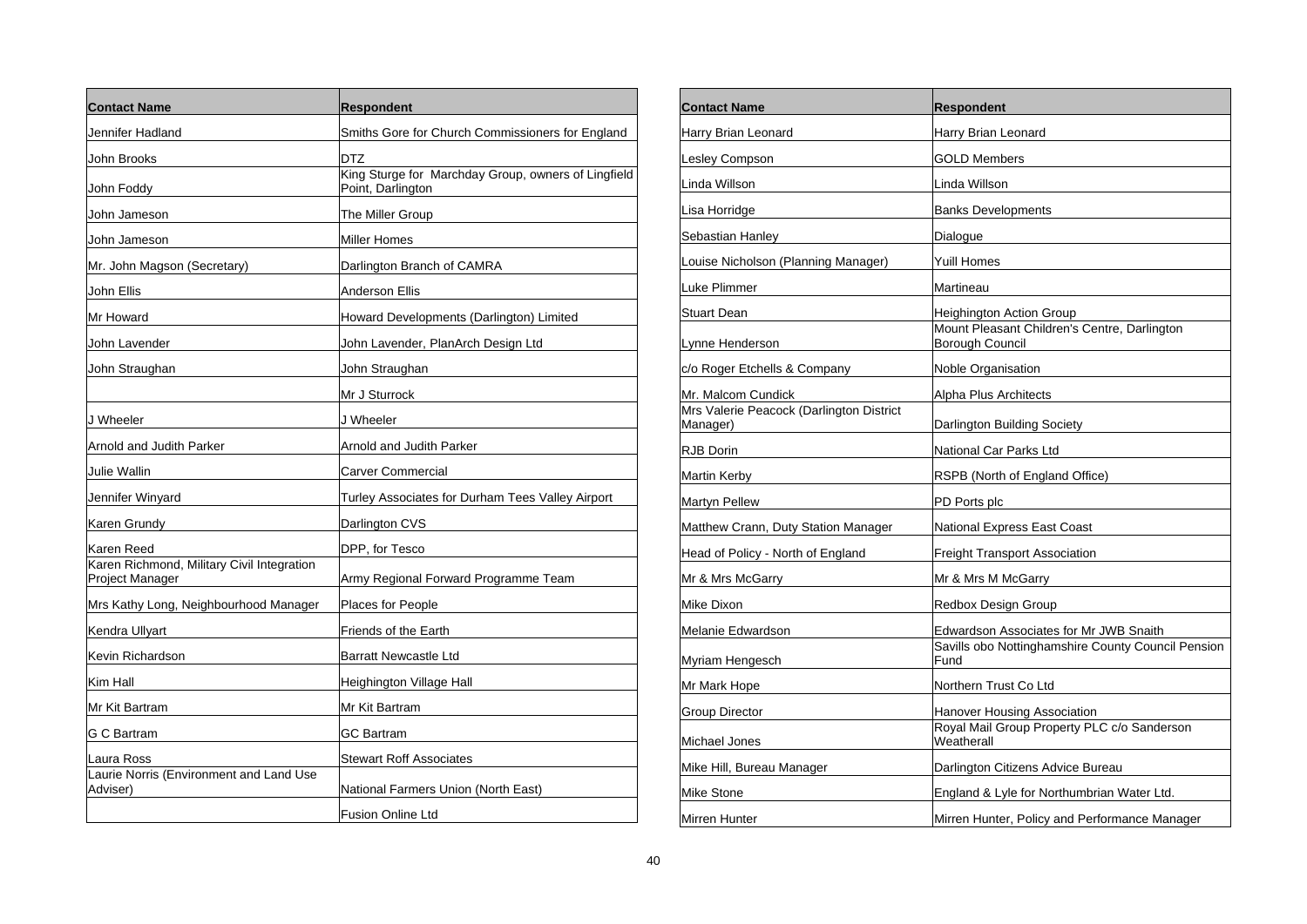| <b>Contact Name</b>                         | Respondent                                                              |
|---------------------------------------------|-------------------------------------------------------------------------|
| Mark Q Mann, Associate Director             | Savills L & P Limited                                                   |
| c/o Morvyn Sanderson                        | North Road Community Partnership                                        |
| Nicholas Lawrence                           | Eko Planning Ltd for Durham & Darlington NHS<br><b>Foundation Trust</b> |
| Jules Brown (Planning Co-ordinator)         | North East Civic Trust                                                  |
| Neil Milburn                                | <b>Barratt Homes</b>                                                    |
| Neil Drew                                   | Neil Drew, Operations Manager                                           |
| Joanna Shields, Acquisitions Manager        | Lidl UK GmbH                                                            |
| Sean Hedley                                 | Commercial Development Projects Ltd, c/o<br>Sanderson Weatherall        |
| <b>News Editor</b>                          | Alpha 103.2                                                             |
| <b>News Editor</b>                          | Evening Gazette                                                         |
| Nick Appleyard                              | Landteam                                                                |
| Nicola Sewell                               | Indigo Planning Ltd obo Focus Fund                                      |
| N R Cooper                                  | Colliers CRE                                                            |
| Norman Maltby                               | Eastbourne Community Parnership                                         |
| Mr J P Hull                                 | Farmway Ltd                                                             |
| PR & BM Surman                              | PR & BM Surman                                                          |
| Paul Richardson                             | Paul Richardson, LSC                                                    |
| Paul Barnett                                | Lambert Smith Hampton                                                   |
| Peter Carrick                               | Peter Carrick, Accounting Manager                                       |
| Peter Wilson                                | Markets Manager                                                         |
| Peter Wood                                  | Seven Parishes Action Group                                             |
| Christopher Whitmore                        | Andrew Martin Associates                                                |
| Peter Wood                                  | Wm. Morrison Supermarkets plc                                           |
| Miss Rose Freeman, Planning Assistant       | The Theatres Trust                                                      |
| Penny Furniss                               | Redcar & Cleveland Borough Council                                      |
| John Smerdon                                | Chester le Street District Council                                      |
| <b>Chief Environmental Services Officer</b> | Derwentside District Council                                            |

| <b>Contact Name</b>                                                  | Respondent                                                               |
|----------------------------------------------------------------------|--------------------------------------------------------------------------|
| <b>Planning Policy</b>                                               | <b>Easington District Council</b>                                        |
| <b>Planning Policy</b>                                               | Hartlepool Planning Policy Team                                          |
| <b>Plant Enquiries Team</b>                                          | Virgin Media                                                             |
| Chris Taylor                                                         | Mr. C Taylor                                                             |
| Rachel Ford, Policy and Information Manager Business Link North East |                                                                          |
| Angela Lockwood, Director                                            | Endeavour Housing Association                                            |
|                                                                      | Cunnane Town Planning                                                    |
|                                                                      | St Modwen Developments Ltd                                               |
| <b>Richard Grassick</b>                                              | Cycling Campaign                                                         |
| Rob Smith                                                            | Peacock and Smith, for Bussey and Armstrong Ltd                          |
| Mr. Bob Applegarth (Assistant Footpath<br>Officer)                   | Ramblers Association, Darlington Group                                   |
| Rod Hepplewhite                                                      | Prism Planning                                                           |
| Rose Thornton                                                        | Community Development Worker (Lingfield<br>Community Partnership)        |
| Rosi Thornton                                                        | <b>Community Development Worker (Lascelles</b><br>Community Partnership) |
| Rosi Thornton                                                        | Community Development Worker (Red Hall<br>Community Partnership)         |
| lan Lyle                                                             | England & Lyle                                                           |
| Mr. D C Christie (Managing Director)                                 | Darlington Homes                                                         |
| Sara Cooper                                                          | Northern Architecture                                                    |
|                                                                      | Sarah Still                                                              |
| Scott Munro                                                          | GVA Lamb & Edge Planning Development and<br><b>Regeneration Unit</b>     |
| Stephen Gaines, Head of Airport Planning                             | Peel Airports Limited                                                    |
| Sarah Ginder                                                         | Fordham Research Ltd                                                     |
| Pat Howarth, Head Teacher                                            | Hummersknott School                                                      |
| Simon Usher                                                          | Persimmon Homes (NE) Ltd                                                 |
| Sonya Swift                                                          | CDP Ltd                                                                  |
| Stephen Yeardley                                                     | Stephen Yeardley, Team Co-ordinator                                      |
|                                                                      | Steve Thompson                                                           |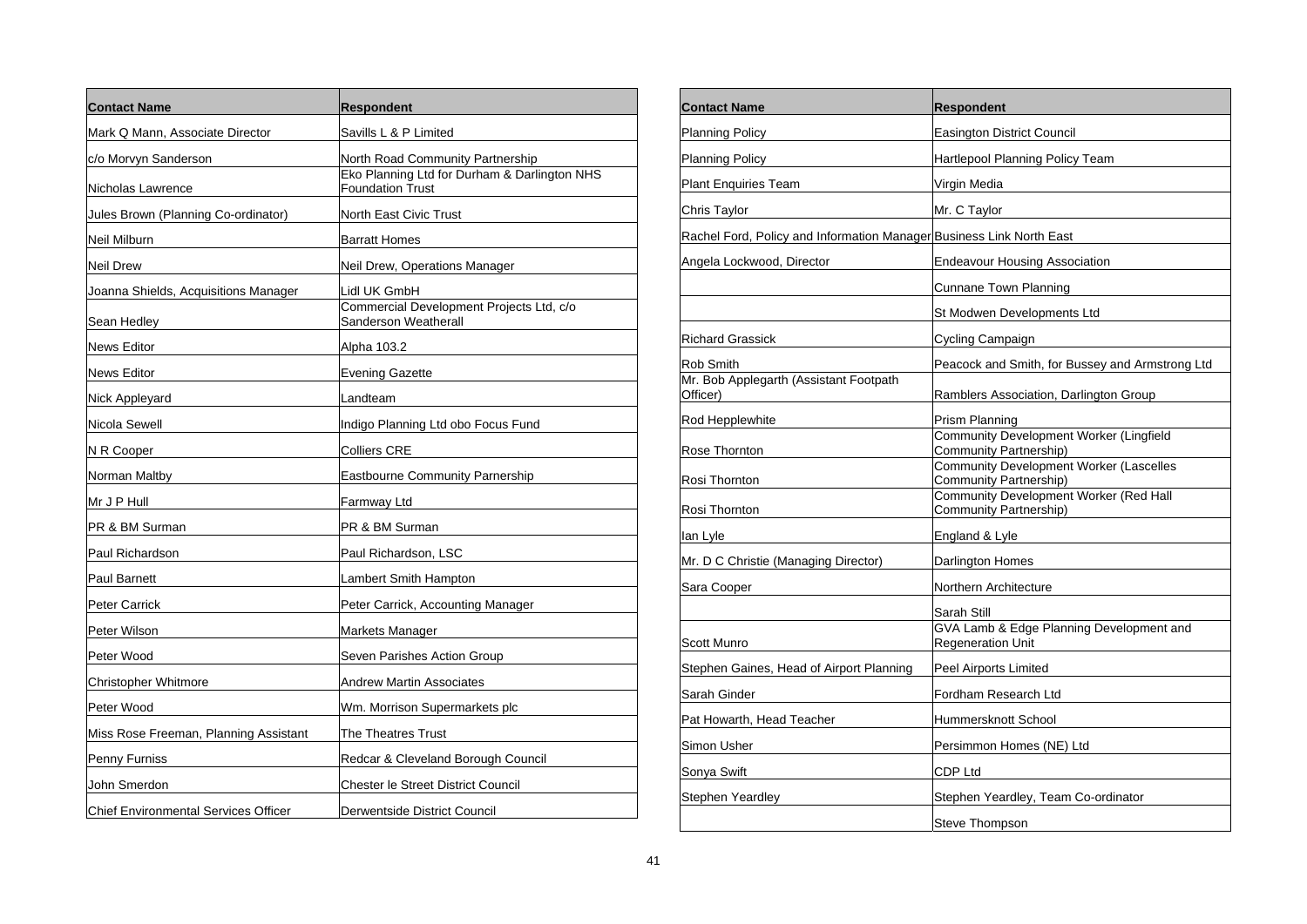| <b>Contact Name</b>                                      | <b>Respondent</b>                                  |
|----------------------------------------------------------|----------------------------------------------------|
| S Wright                                                 | CB UK Ltd                                          |
| Steven Drabik (Architectural Liaison Officer)            | Durham Constabulary                                |
|                                                          | John Stoney                                        |
|                                                          | Sue Dobson                                         |
| Mr Sukhpal Singh Purba                                   | Sikh Temple                                        |
| Susan Davison, Principal Community<br>Development Worker | <b>Community Partnerships</b>                      |
|                                                          | Susan Storey                                       |
| Suzanne Phillipson                                       | GVA Grimley for Mark Rudolph, PPG Land Ltd.        |
|                                                          | <b>Helen Steel</b>                                 |
| Pete Wildlinski                                          | North of England Refugee Service                   |
| Roger Budgeon (Chairman)                                 | UK Rainwater Harvesting Association                |
| Tim Wright, Public Health Projects Manager               | NHS Darlington and NHS County Durham               |
| Mr Timothy Wheeler                                       | The Dean and Chapter of Durham c/o Ward<br>Hadaway |
| Tom Richardson                                           | Land Factor                                        |
|                                                          | Tom Robinson                                       |
| <b>Tony Bateman</b>                                      | Pegasus Planning for Miller Homes                  |
| <b>Tony Cooper</b>                                       | Bussey & Armstrong Ltd                             |
| Tony Thornton, Manager                                   | <b>Salvation Army Hostel</b>                       |
|                                                          | Paul Trotman                                       |
| Catherine Beard                                          | UK Association of Gypsy Women                      |
|                                                          | Mr John & Mrs Valerie Whitby                       |
| John Wyatt / Alastair Willis                             | Signet Planning obo Mowden Park Estates            |
|                                                          | <b>Bill Parry</b>                                  |
| Felicity Wye, Planning Research Manager                  | Tribal MJP                                         |
|                                                          | <b>Yvonne Rennard</b>                              |
| Fran Hitchinson                                          | <b>Woodland Trust</b>                              |
| Linden Groves                                            | <b>Garden History Society</b>                      |

| <b>Contact Name</b>                        | <b>Respondent</b>                    |
|--------------------------------------------|--------------------------------------|
| Miss Kate Ashbrook BSc (General Secretary) | The Open Spaces Society              |
|                                            | <b>Ancient Monuments Society</b>     |
| James Turner                               | <b>Big Lottery Fund</b>              |
| <b>Councillors</b>                         |                                      |
| Cllr G Cartwright                          | Harrowgate Hill Councillor           |
| Cllr Nicholson                             | Cockerton East Councillor            |
| Cllr P Freitag                             | Park East Councillor                 |
| Cllr D A Lyonette                          | Haughton West Councillor             |
| Cllr N V Wallis                            | <b>Haughton West Councillor</b>      |
| Cllr C Johnson                             | Hummersknott Councillor              |
| <b>Bill Stenson</b>                        | Mowden Ward                          |
| Ron Lewis                                  | Mowden Ward                          |
| <b>Steve York</b>                          | Middleton St George Ward             |
| Cllr M Cartwright                          | Harrowgate Hill Councillor           |
| Cllr Burton                                | Harrowgate Hill Councillor           |
| Cllr T Nutt                                | <b>Haughton North Councillor</b>     |
| Mike Barker                                | North Road Councillor                |
| <b>Heather Scott</b>                       | Park West Councillor                 |
| Cllr A Scott                               | Haughton West Councillor             |
| Doris Jones                                | Middleton St George Ward             |
| Cllr S Harker                              | <b>Pierremount Councillor</b>        |
| Cllr F Lawton                              | North Road Councillor                |
| <b>Cllr Copeland</b>                       | Haughton North Councillor            |
| Cllr G G Lee                               | Heighington & Coniscliffe Councillor |
| <b>Marian Swift</b>                        | <b>Pierremont Councillor</b>         |
| Jim Ruck                                   | Park West Councillor                 |
| Cllr Armstrong                             | <b>Faverdale Councillor</b>          |